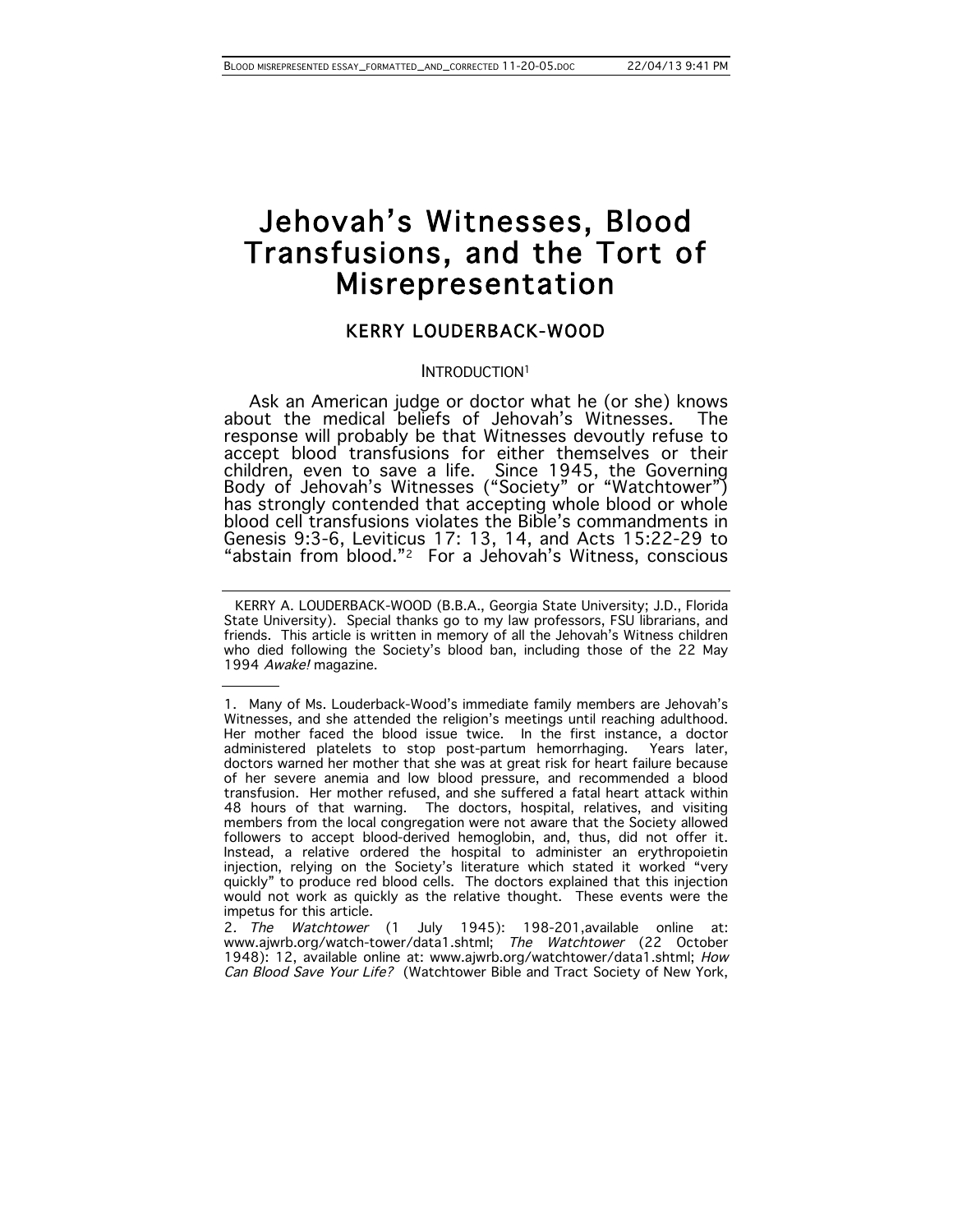and unrepentant acceptance of blood means loss of Jehovah's favor and the chance at everlasting life in His Kingdom.3 In response to this religious belief, U.S. courts have upheld a competent adult's choice to refuse blood under "freedom of religion," but will order blood transfusions to save the life or well-being of a child.4

The Society's main resource regarding its blood policy, "How Can Blood Save Your Life?" ("pamphlet"), teaches both Witnesses and interested persons about the religion's blood prohibition. In addition to giving the Society's religious interpretation, the pamphlet relies on quotes from historians, scientists, and medical professionals to bolster its no-blood position. This essay will first discuss the pamphlet's misrepresentations of these secular writers and the availability of private action suits for persons harmed when a religious organization misrepresents secular facts. Furthermore, the Society's blood policy is both complex and ever-changing with respect to acceptable blood techniques and permitted blood products. Thus, this essay will also

4. Wons v. Public Health Trust of Dade County, 541 So. 2d 96 (1989) (Holding an adult Jehovah's Witness patient's "no blood" medical choice, even though coupled with the existence of two minor children, outweighed the state's compelling interests because the child still had a remaining parent.); Fosmire v. Nicoleau, 75 NY2d 218 (1989) (Holding adult female Jehovah's Witness patient's "no blood" religious and medical choice was not outweighed by state's interests as there was a husband to care for the newborn child.); see also Jehovah's Witnesses of Washington v. King County Hospital, 278 F. Supp. 488 (W.D. Wash. 1967) affirmed 390 U.S. 598 (1968) (Class action suit holding that State could order blood transfusions to minor children over the objections of the minors' parents); Novak v. Cobb County Kennestone Hosp. Auth., 74 F.3d 1173, (11th Cir. 1996) (Holding hospital, treating physician, and guardian ad litem were correct in ordering a blood transfusion for a sixteen year old car accident victim after mother refused to sign permission for blood transfusion and stated minor would also refuse blood transfusion, if able, as he was a Jehovah's Witness); In the Matter of Baby Girl Newton, 1990 De. Ch. Lexis 48 (Del. Ch. Apr. 24, 1990) (Case not released for publication) (Court held that it was within the state's domain to order a blood transfusion for premature, anemic 2 day old infant.); In re McCauley, 409 Mass. 134 (1991) (Court held it was within state's power to order blood transfusion for 8 year old girl suffering from leukemia.); *Muhlenberg Hospital* v. Patterson, 128 N.J. Super 498 (N.J. Super. Ct. 1974) (Court permitted blood transfusion for ill, six-day-old infant because blood transfusion would likely prevent severe health damage.); O.G. v. Baum, 490 S.W. 2d 839 (Tex. App. Houston 1st Dist. 1990).

102 JOURNAL OF CHURCH AND STATE

Inc. 1990), 3-5.

<sup>3.</sup> "Be Guided by the Living God," The Watchtower (15 June 2004): 24; ("[Accepting blood fractions is serious] because your relationship with "the living God" is involved. That relationship is the only one that can lead to everlasting life...").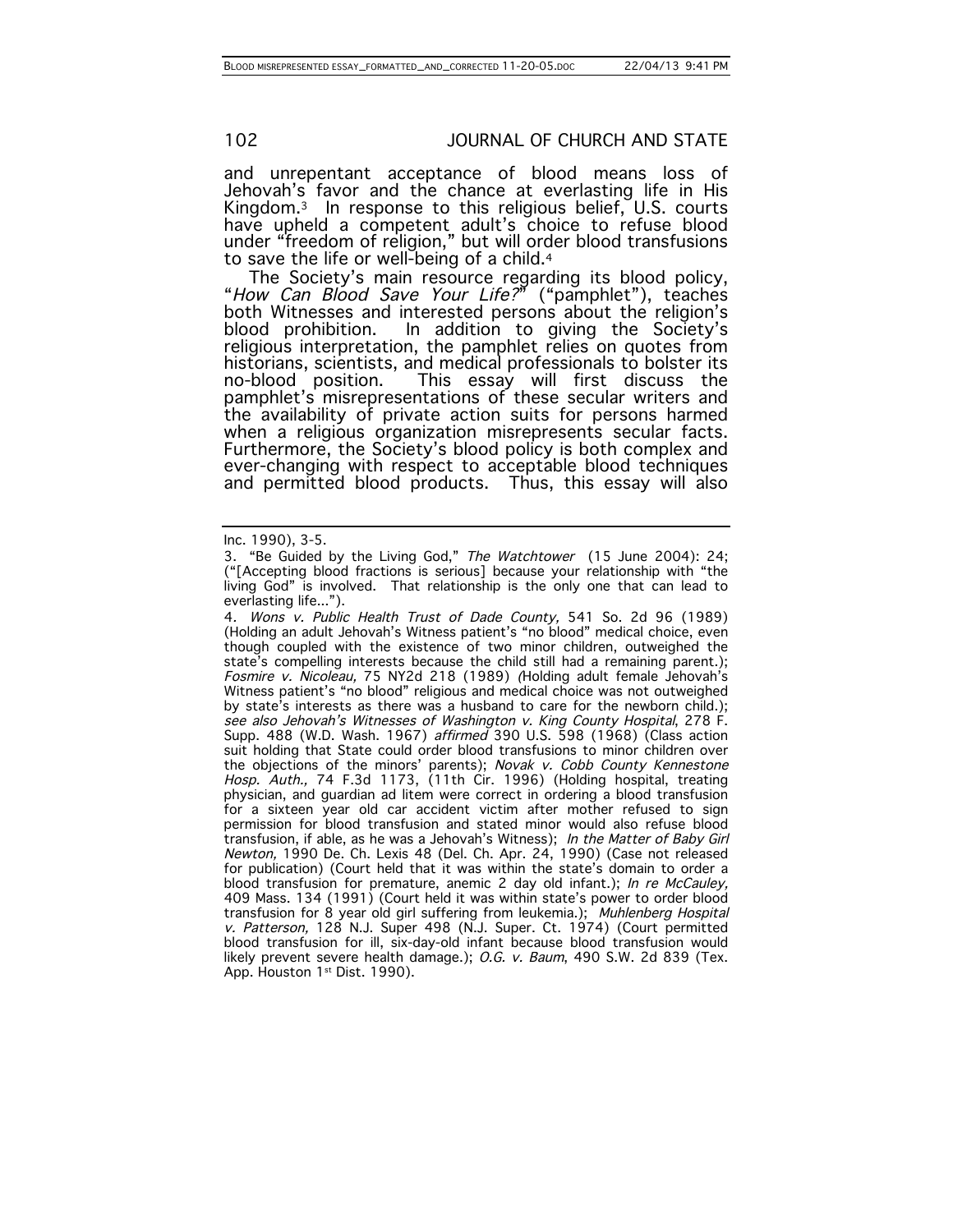examine misrepresentations within the dissemination of the blood policy that could leave both Witnesses and medical staff ill-advised. This essay does not address the veracity of other Jehovah's Witness writings and is not meant to be an attack on the religion's beliefs, including its belief that mankind should abstain from blood. It is meant, however, to further legal theory regarding the use of tort law as a narrowly tailored means for affording harmed persons legal redress.

# THE PRIVATE RIGHT TO SUE WHEN A RELIGION MISREPRESENTS SECULAR FACTS

The Society's primary legal argument used to defend its blood policy is "freedom of religion" under the First Amendment Clause: "Congress shall make no law respecting an establishment of religion, or prohibiting the free exercise thereof."5 Today, various courts have interpreted religious freedom to mean that courts should not inquire about the truthfulness of a belief, independently interpret religious texts, or review religious organization decision making.6 The unwillingness of courts to decide these matters can be traced to three concerns: (1) the courts want to avoid thwarting the organization's and members' free exercise rights; (2) the courts fear excessive government entanglement if they scrutinize religious interpretations; and (3) the courts are unable to define a reasonable standard for deciding disputes without interjecting individual preference for or against religions.7

A state can intrude, however, either directly or through allowing tort action, in the right to exercise religious beliefs provided the state's action can meet a four-part test:

- 1. Government must have an important or compelling state interest.
- 2. The "burden of expression must be essential to further" this interest.
- 3. The "burden must be the minimum required to achieve"

<sup>5.</sup> Applicable to state governments via the U.S. Constitution's Fourteenth Amendment.

<sup>6.</sup> Scott C. Idleman, "Tort Liability, Religious Entities, and the Decline of Constitutional Protection," Indiana Law Journal 75 (Winter 2000): 219-23.

<sup>7.</sup> Ibid.; see also: Lemon v. Kurtzman, 403 U.S. 602, (1970) at 612-613; Committee for Public Education v. Nyquist, 413 U.S. 756 (1973) at 773; Abington School Dist. v. Schempp, 374 U.S. 203 (1963) at 222.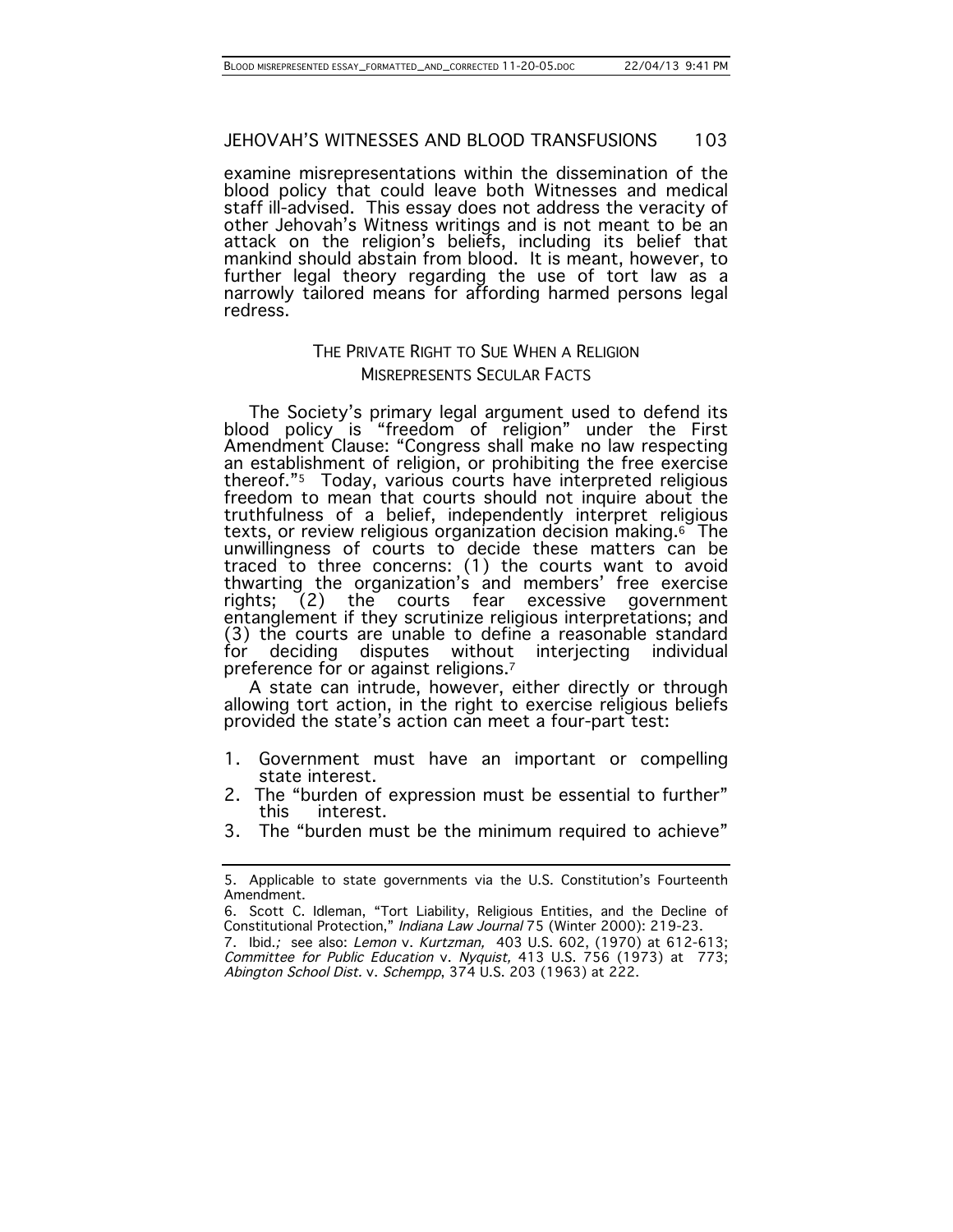this interest.

4. The measure must apply to everyone, not just the questioned religion.8

Government intervention into religious exercise through meeting this test is rooted in legal precedent. In Reynolds  $v.$  U.S., one of the first decisions limiting religious freedom, the Supreme Court upheld a law criminalizing polygamy because of the state's compelling interest in protection of the family unit.9 Additionally, courts are now willing to allow aggrieved citizens to sue their church if it misrepresented a secular fact.<sup>10</sup> For example, one court has held a religious organization liable for misrepresenting its use of donated funds.11

Similarly, the Catholic Church became engulfed in a flood of tort law suits following revelations that some of its priests sexually abused minors and that the church allowed known sex-offender priests to continue their posts.12 The expansion of tort law to permit suits against religious organizations in this particular context is linked to an erosion of charitable and religious organization immunity, tort law's expansion to allow suits against the church as employer, and the nation's intolerance of sexual predators.13 The parallel between the state's compelling interest (preventing sexual predatory acts), and the Catholic Church's religious beliefs against such acts paved the way for tort lawsuits, as the decision to retain the offending priests was no longer a question of religious entanglement but of employment law.<sup>14</sup> Today, most courts are still unwilling to settle intra-church disputes, but some are willing to allow tort suits for seriously injured victims of negligence

12. Ira C. Lupu and Robert W. Tuttle, "Church Autonomy Conference, February 6-7, 2004, J. Rueben Clark Law School, Brigham Young University: Church Autonomy and Religious Group Liability: Article: Sexual Misconduct and Ecclesiastical Immunity," Brigham Young Law Review (2004): 1789.

14. Ibid. at 1818.

<sup>8</sup>. Wollersheim v. Church of Scientology, 212 Cal. App. 3d 872, 884 (2d Dist. Div 7 1989).

<sup>9</sup>. Reynolds v. United States, 98 U.S. 145 (1878).

<sup>10.</sup> Stephen Senn, "The Prosecution of Religious Fraud," *Florida State* University Law Review 17 (Winter 1990): 328.

<sup>11.</sup> Ibid., 342, referring to In re Heritage Village Church and Missionary Fellowship, Inc., 92 Bankr. 1000, 1006-07 (Bankr. D.S.C. 1988) (PTL used "separate, confidential bank account" to pay top executive officers without disclosing huge amounts paid to employees or church contributors and made "calculated attempts to conceal ministry finances.").

<sup>13.</sup> Ibid. at 1797-1800.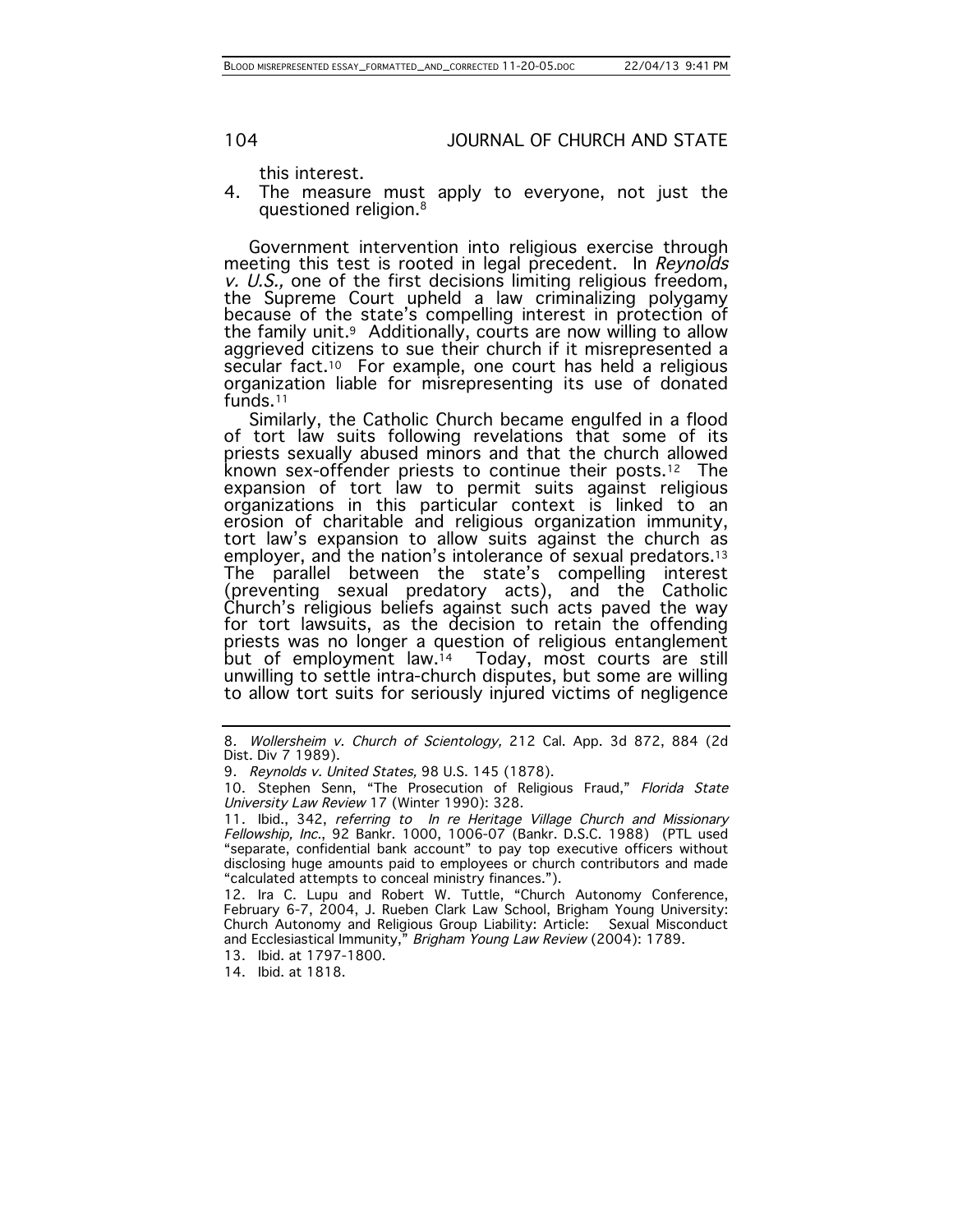by church officials or where the church's "fraud, breach of contract, and statutory violation" is purely secular.15 These courts invoke a neutrality principle that opens the church to litigation [e.g. employment law] despite the fact that the court will need to examine "religious documents or practices."16 Likewise, in the context of the Witnesses' blood policy, the state's compelling interest, preventing needless deaths, would pave the way when the religion misrepresents secular facts on blood abstinence in its recruiting and teaching material.

One of the primary cases dealing with a religious organization's misrepresentations is Molko v. Holy Spirit Association for the Unification of World Christianity ("Unification").<sup>17</sup> The California Supreme Court held that exfollowers could sue the church for fraud in its deceptive recruitment practices. The Unification church purposefully concealed the group's identity from new recruits by initially denying they were "the Moonies."<sup>18</sup> The Unification church argued that, despite the revelation of the church's fraud, the recruits condoned the misrepresentation by becoming members.19 The California Supreme Court disagreed as it considered the indoctrination process of coercive persuasion to have rendered the recruits incapable of making a contrary decision.20 In this case, because the Unification church told a recruit that "his parents were agents of Satan trying to tempt him away from the Church," family members were unable to persuade him away from the church.21 In like manner, as late as 1989, The Watchtower still considered anyone who opposed its blood stance or tried to convince a follower to accept blood as doing work orchestrated by Satan.<sup>22</sup> This particular, constitutionally protected Witness belief further cements each follower's strong resistance to

<sup>15.</sup> Ibid. at 1850.

<sup>16.</sup> Ibid. at 1851. See also Jones v. Wolf, 443 U.S. 595 (1979).

<sup>17</sup>. Molko v. Holy Spirit Association for the Unification of World Christianity, 46 Cal. 3d 1092 (Cal. 1988).

<sup>18.</sup> Ibid. at 1102.

<sup>19.</sup> Ibid. at 1109.

<sup>20.</sup> Ibid. at 1104 and 1109.

<sup>21.</sup> Ibid. at 1104.

<sup>22</sup>. The Watchtower (1 December 1989): 12, ("The faith of Jehovah's Witnesses is under attack from all sides . . . by medical authorities who want to impose blood transfusions on us and our children . . . All this opposition is orchestrated by Satan, the ruler of darkness and ignorance, the enemy of accurate knowledge."), available online at: http://www.ajwaccurate knowledge."), available online at: http://www.ajwrb.org/watchtower/data1.shtml.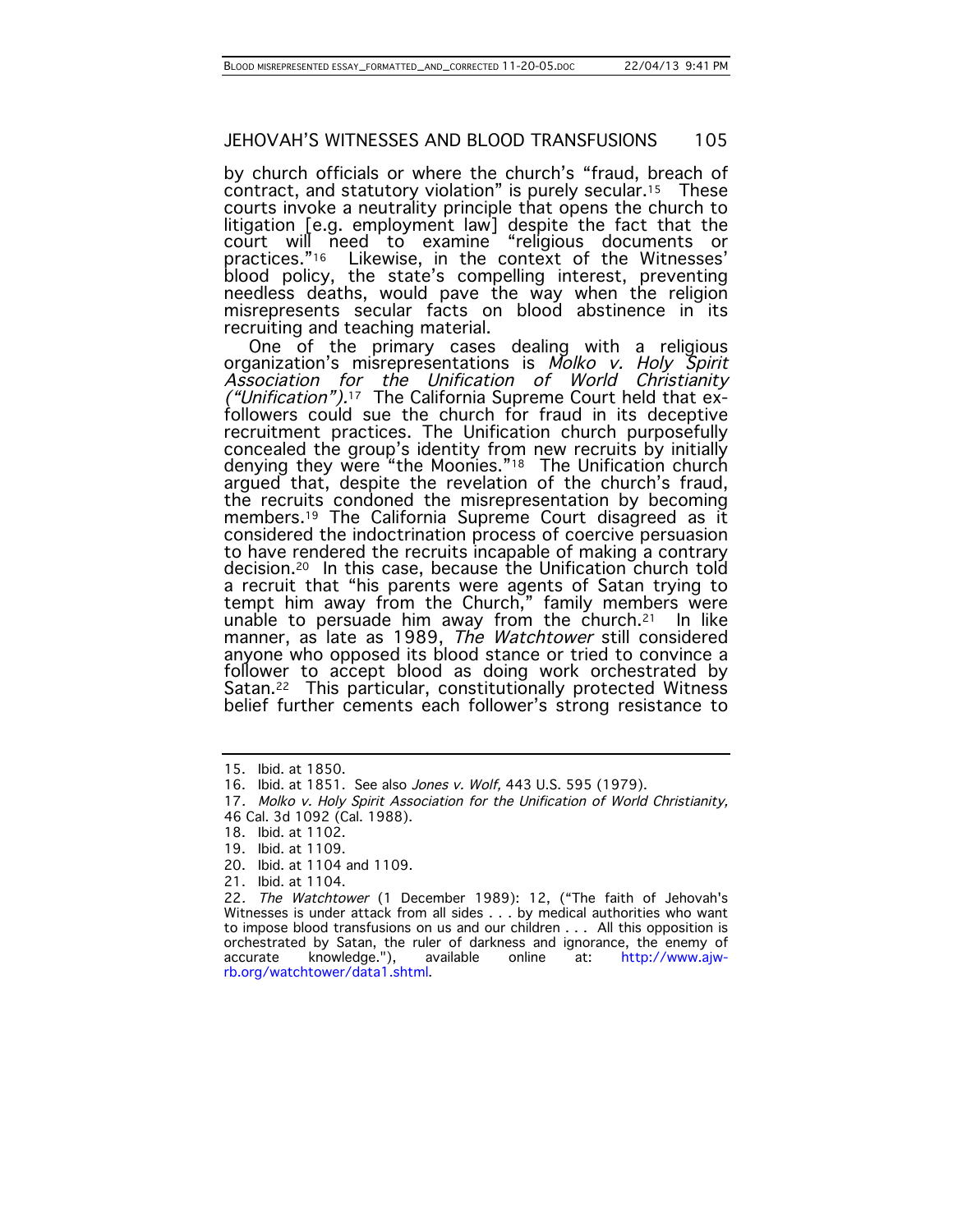accepting prescribed blood transfusions. However, if the Society's indoctrination literature contains misrepresentations of secular facts, the foundation of each Witnesses' belief based upon such misrepresentation is flawed, similar to that of the followers of the Unification Church, who incidentally also argued that they sincerely their identity misrepresentation was a constitutionally protected belief.23 The California Supreme Court, however, held that the church's deceitful recruitment practices were unprotected, religiously-motivated conduct and therefore subject to court scrutiny.24 The court stated that holding a religious organization liable for misrepresentations is the best solution, as it does not implicate either the church or its members' right to associate or worship, or force them to perform acts contrary to their religious belief. 25 The court concluded that allowing tort relief for misrepresentations only closes "one questionable avenue" for recruiting members.26 The court reasoned that opening religious organizations to traditional tort liability protects persons from being harmed and is nondiscriminatory since it applies equally to religious and non-religious groups.27

# TORT OF MISREPRESENTATION AS APPLIED TO THE SOCIETY'S NO BLOOD POLICY

As the legal treatise "Prosser and Keeton on Torts" explains, the majority of courts hold that "misrepresentation" occurs when there are: (1) ambiguous statements made with the intent that the listener reach a false conclusion; (2) literally true statements that create a false impression; (3) words or acts which create a false impression covering up the truth; or  $(4)$  nondisclosure when "the parties stand in some confidential or fiduciary relation to each other, such as . . . old friends, . . . where special trust and confidence is reposed."28 In dealing with nondisclosure, courts look at

<sup>23</sup>. Molko v. Holy Spirit Association for the Unification of World Christianity, 46 Cal. 3d 1092, 1115 (Cal. 1988).

<sup>24.</sup> Ibid. at 1117-118.

<sup>25.</sup> Ibid. at 1117.

<sup>26.</sup> Ibid.

<sup>27.</sup> Ibid. at 1119.

<sup>28.</sup> Robert F. Keeton et. al., Prosser and Keeton on Torts, § 106 (5th ed. 1984).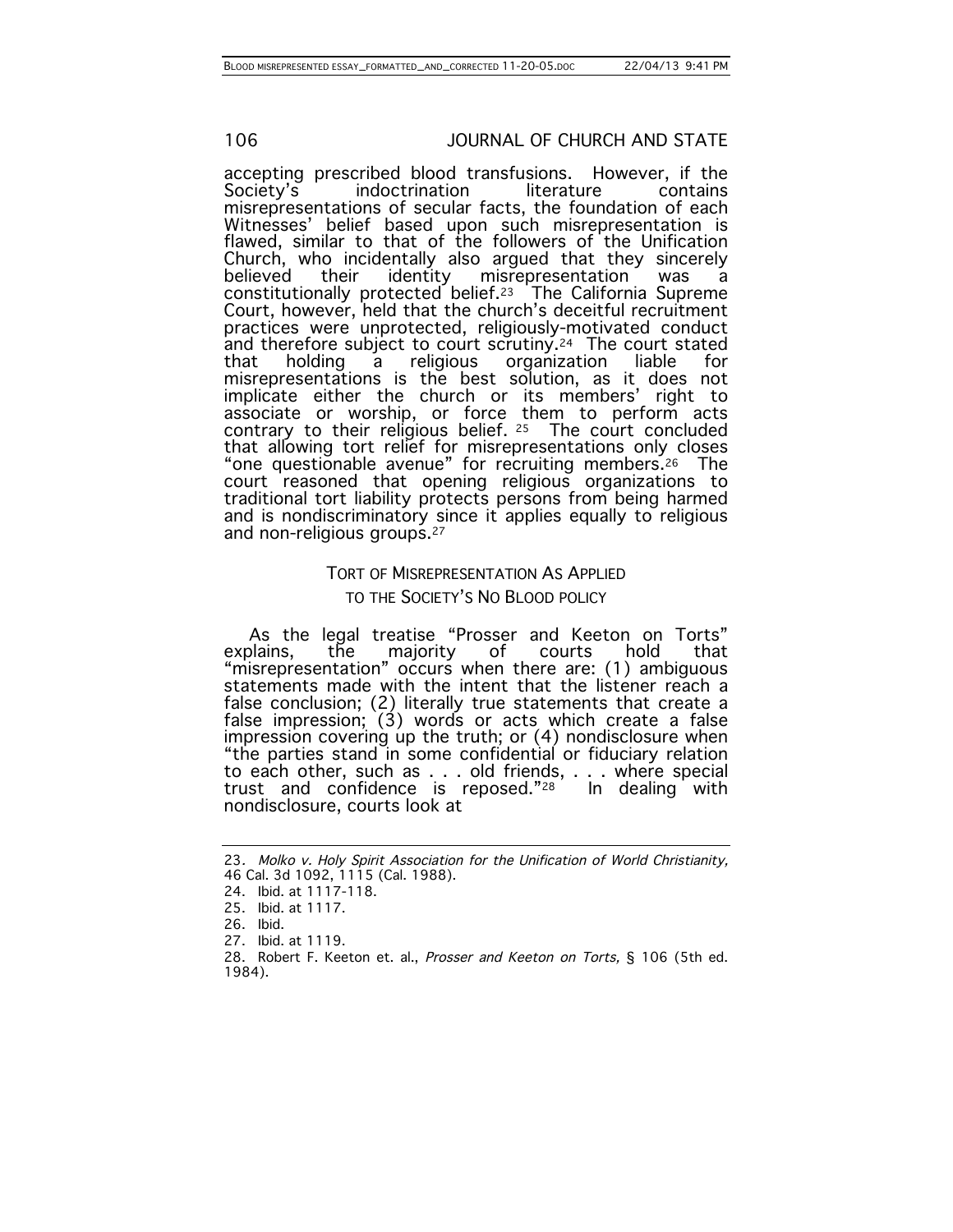the intelligence differential between the parties, the relationship of the parties to each other, how formally the information was acquired, the nature of the fact not disclosed, the importance of the fact not disclosed, and whether the speaker hindered factual discovery.29

This essay suggests possible avenues to apply the tort of misrepresentation to the Watchtower Society by explaining: (1) the devoted relationship between The Watchtower and its followers; (2) the pamphlet's misrepresentations of secular facts; and (3) the Society's misrepresentations in its dissemination of its blood policy.

#### Witnesses Strongly Rely on Watchtower Literature

The Society nicknames its religion "the Truth" and its followers refer to each other as "Friends" who "study the Truth."30 The Watchtower Society's books are read and discussed in church meetings in a "classroom" manner where the written material, presented by a speaker, is directly followed with written questions, orally answered by individual audience members upon raising their hands. Individual Witnesses interviewed by this author stated that they rely on the Society's literature because they "trust" the Society to give them good information, as the Society "stays on top of things" and "is so well read."

Individual Witnesses often demonstrate a lack of ability to critically analyze, which may correspond to the average follower's lack of advanced education. One study found that "[o]f thirty groups surveyed, Witnesses ranked last in education—only 4.7 percent have college degrees as compared to 49.5 percent of Unitarians and 46.7 percent of Jews."31 The Society does not ban its members from reading outside, general literature or news articles, but it strongly steers its followers away from material that questions the religion.32 The Society warns its followers to

<sup>29.</sup> Ibid.

<sup>30.</sup> The author has personally attended many Jehovah's Witness church services and has family members who are actively involved in the religion.

<sup>31.</sup> Jerry Bergman, "Dealing with Jehovah's Witness Custody Cases," Creighton Law Review 29 (June 1996): 1500, referring to Barry A. Kosmin and Seymour P. Lachman, "One Nation Under God," 258 (1993) [hereinafter Kosmin]; Jerry Bergman, "Understanding Educational Measurement and Evaluation" (1991).

<sup>32. &</sup>quot;Use of the Internet, be Alert to the Dangers," *Kingdom Ministry* (November 1999): 3-6; see also "Firmly Uphold God's Teaching," The Watchtower (1 May 2000): 8-10, ("Still a few individuals have left our ranks, and some among them are bent on defaming Jehovah's Witnesses by spreading lies and misinformation . . . In doing so, they side with the very first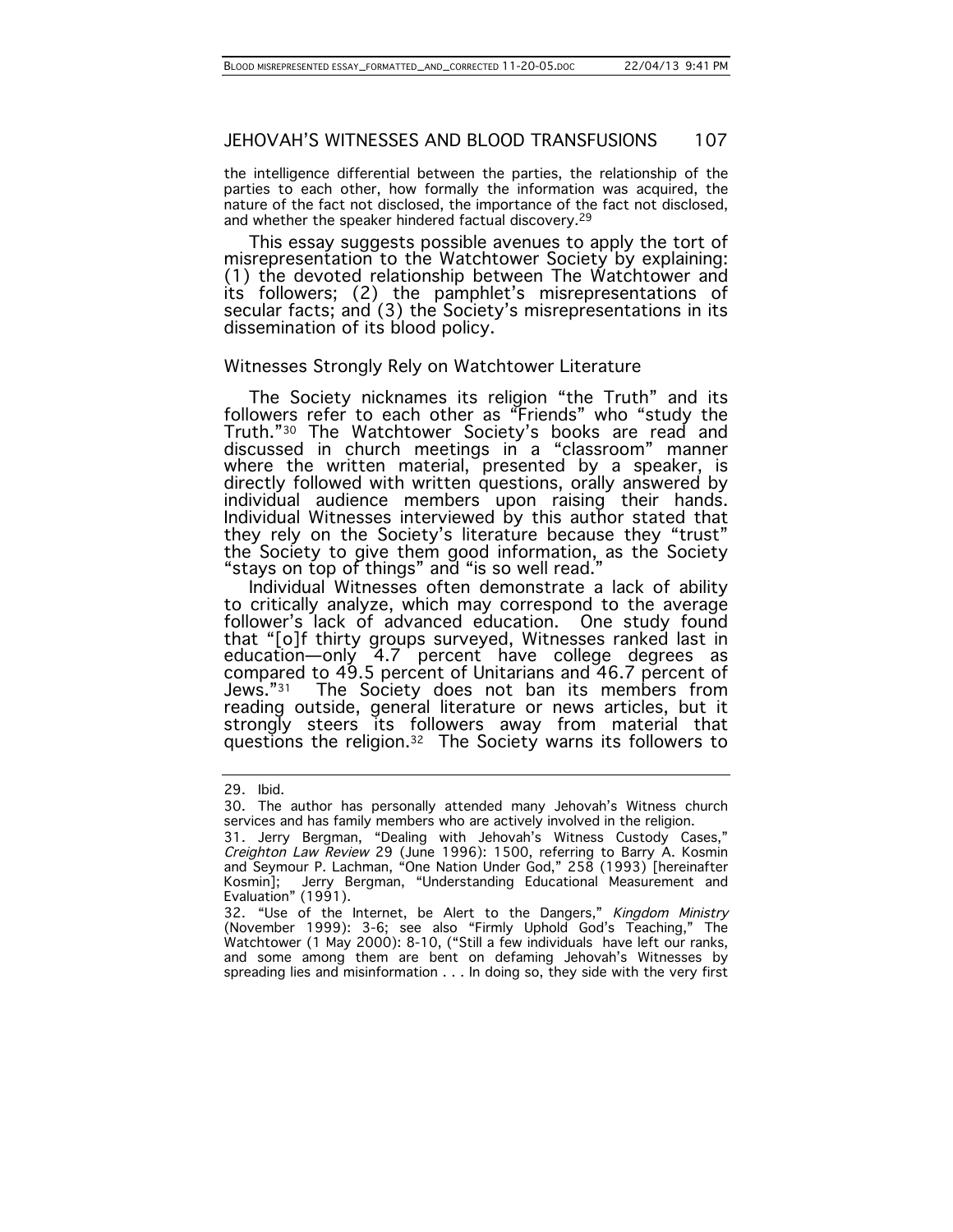"avoid independent thinking . . . [including] questioning the counsel that is provided by God's visible organization [the Society]."33 The Society deeply believes that they are the only religion on earth today that God is directing.34 The average follower's lack of higher education, combined with the classroom atmosphere and loyal adherence to the Society's literature seem to be compelling reasons why the Society has a duty to not misrepresent or omit facts, especially when the religious belief to be followed concerns potentially life-threatening decisions. Other areas of the law, such as contracts, property, and securities regulation, are rich with both statutory and common law remedies aimed at preventing misrepresentations and nondisclosure which affect one's economic possessions. Likewise, a religion that relies partly on secular facts to bolster its beliefs should not be allowed to misrepresent with impunity those same secular facts to make informed, critical medical decisions.

Society's Main Blood Indoctrination Literature Misrepresents Secular Facts

In converting new recruits, the Society's general teaching style is to save the blood doctrine for last, after the recruit has "developed an appreciation for the Truth."<sup>35</sup> Prior to becoming baptized, each Witness must indicate agreement with the Society's beliefs, including the blood policy. In making the transformation to not accepting blood, many

34. Wilson, Awakening of a Jehovah's Witness, 54-55, quoting Watchtower, 4-1-88, 33, "When our heavenly Father, Jehovah God, speaks, whether through his Word, the Bible, or through his earthly organization, it is all the more important for us to listen and obey" and Watchtower, 7-1-73, 402 "Consider, too, the fact that Jehovah's organization alone, in all the Earth, is directed by God's holy spirit or active force . . . To it alone God's Sacred Word, the Bible, is not a sealed book."

35. Wilson, Awakening of a Jehovah's Witness, 187.

apostate, Satan.. . Avoiding all contact with these opponents will protect us from their corrupt thinking. Exposing ourselves to apostate teachings through various means of modern communication is just as harmful as receiving the apostate himself into our homes. Never should we allow curiosity to lure us into such a calamitous course! – Proverbs 22:3"), available online at: http://www.jwfiles.com/internet.htm. See also Diane Wilson, Awakening of a Jehovah's Witness (Amherst, N.Y.: Prometheus Books 2002), 153 (Witnesses view such literature as "spiritual pornography").

<sup>33.</sup> Osama Muramoto, "Bioethics of the refusal of blood by Jehovah's Witnesses; part 1. Should bioethical deliberation consider dissidents' views?, Journal of Medical Ethics 24 (August 1998): 225, quoting "Exposing the devil's subtle designs," The Watchtower (15 January 1983): 2.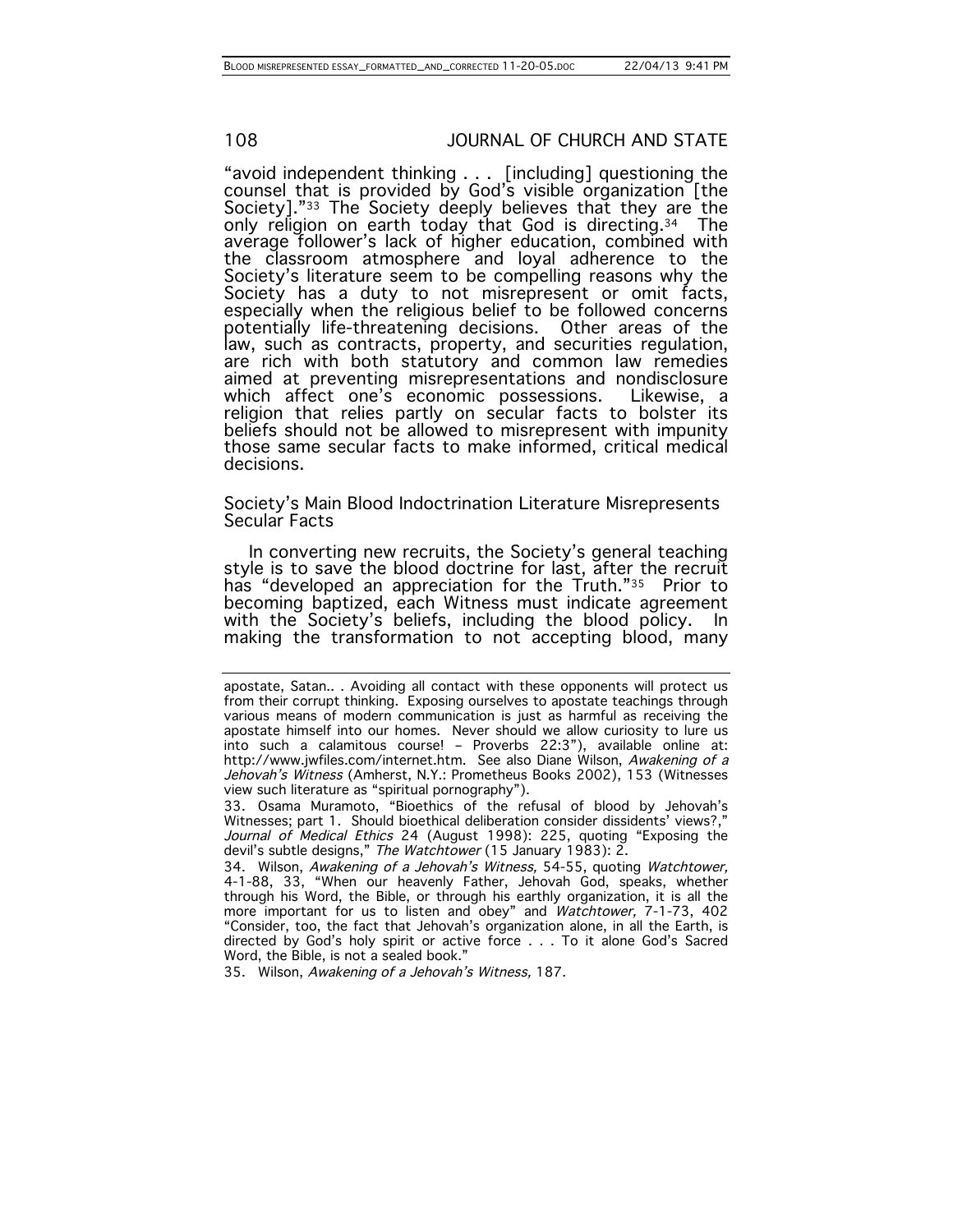followers rely on the Society's pamphlet, "How Can Blood Save Your Life?" ("pamphlet"),<sup>36</sup> which states, "Medical evidence is offered to support blood therapy. Thus, you owe it to yourself to get the facts in order to make an informed choice about blood."37 This claim to veracity immediately precedes the Society's particular version of the medical risks surrounding blood and medical alternatives, thereby suggesting that the medical information that follows is factual.

This section discusses the pamphlet's veracity through analyzing the Society's multiple misquotes of individual secular writers including: (1) scientists and biblical historians; (2) the medical community's assessment of blood-born disease risks; and (3) doctors' assessments of quality alternatives to blood, including the magnitude of risks from foregoing a blood transfusion. This section will then document the pamphlet's near-omission of the Society's acceptance of blood fractions, an exception clouded in obscurity as will be shown.

#### Society Misrepresents Historians' Writings

The pamphlet quotes scientists and historians to bolster its position that early Christians absolutely never ate blood. The pamphlet's most powerful argument is its quotation of Joseph Priestley's "conclusion." The pamphlet states (without any reference):

Scientist Joseph Priestley concluded: 'The prohibition to eat blood, given to Noah, seems to be obligatory on all his posterity . . . If we interpret [the] blood prohibition of the apostles by the practice of the primitive Christians, who can hardly be supposed not to have rightly understood the nature and extent of it, we cannot but conclude, that it was intended to be absolute and perpetual; for blood was not eaten by any Christians for many centuries.<sup>'38</sup>

The Society has grossly misrepresented Joseph Priestley's writings. Priestley, who lived in the eighteenth century, was both a scientist and a religious writer. The Society's above quote comes from his religious writings, "The Theological and Miscellaneous Works of Joseph Priestley." Priestley began his writing entitled "Of Abstinence from Blood" by stating:

<sup>36.</sup> Available online at www.watchtower.org.

<sup>37.</sup> How Can Blood Save Your Life? (Watchtower Bible and Tract Society of New York, Inc. 1990), 7.

<sup>38.</sup> Ibid., 5.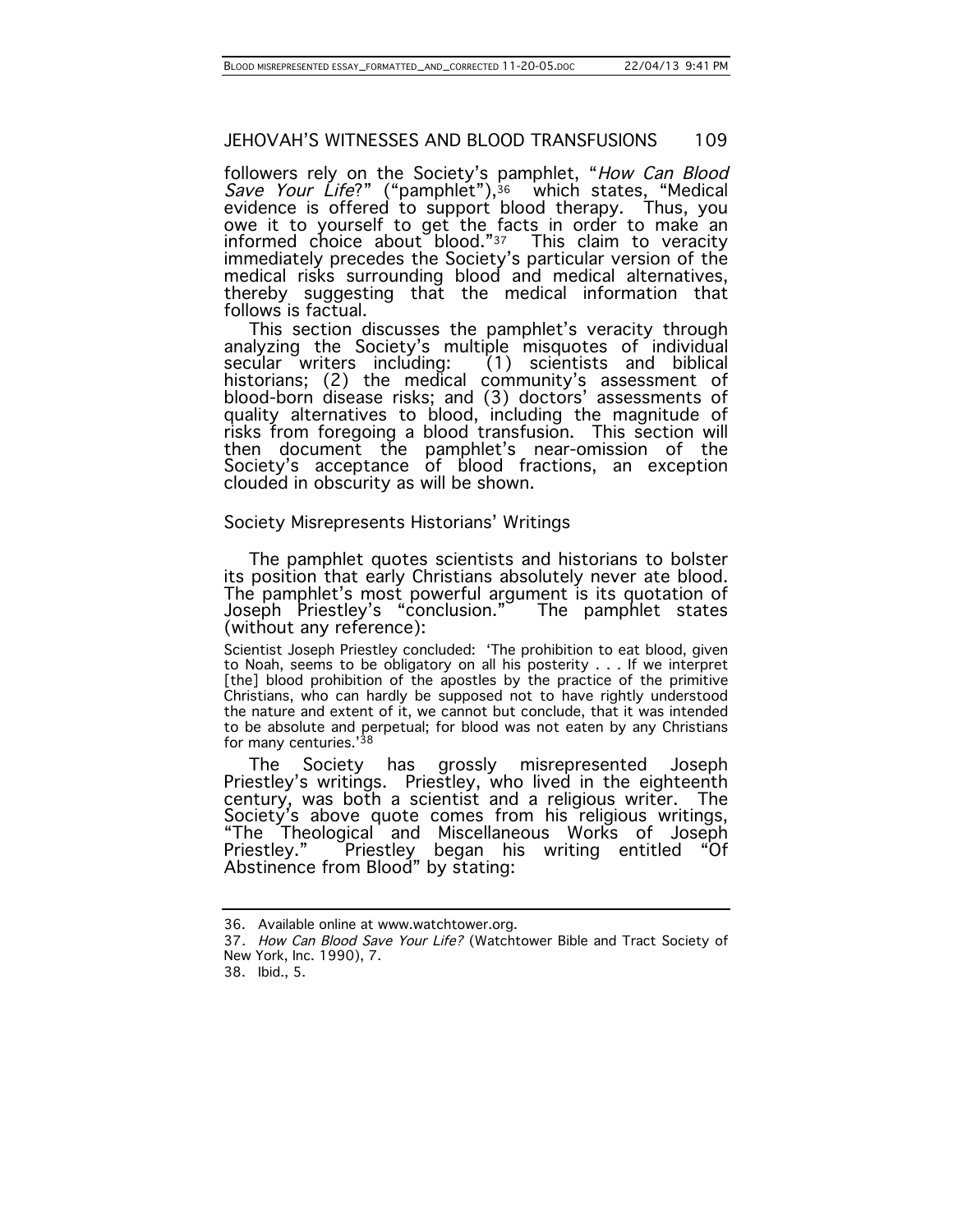The question concerning the lawfulness of eating blood, ought to have been considered under the head of precepts that are not of a moral nature; but, as it is a subject of much less importance than the rest, and of a more doubtful nature, I have thought proper to reserve the discussion of it to this Appendix, in which I shall endeavor to do justice to the arguments on both sides.39

#### Priestly actually concluded his discussion by stating:

Though in discussing this subject, I have generally mentioned the arguments for the prohibition of blood before those against it, and have replied to the latter more than to the former, I would not have my reader conclude, that I am fully determined in my judgment with respect to it. Let him weigh what has been advanced on both sides, and decide for himself; not forgetting, that this question relates to the least of all positive precepts, and that all positive or ceremonial precepts are of little importance compared to the smallest moral duty.<sup>40</sup>

Priestley argued elsewhere that Christians could indeed eat blood because the New Testament says that nothing which goes into the mouth defiles a man, that those who believe they can eat all things are stronger, and that God's Kingdom is not predicated on food or drink.41 It is a misrepresentation for the Society to quote Priestley as an adherent to an absolute prohibition, when in fact he was not committed to either eating or not eating blood and didn't think the argument was important enough to include in his While the Society quoted Priestley's words verbatim, the words were taken out of context leaving the reader with a false impression that Priestley advocated total abstinence from blood.

To further the Society's argument that early, true Christians did not eat blood, the pamphlet also quotes the historian Eusebius, a Christian scholar who lived between 263-339 A.D., who:

tells of a young woman near the end of the second century who, before dying under torture, made the point that Christians 'are not allowed to eat the blood even of irrational animals.' She was not exercising a right to die. She wanted to live, but she would not compromise her principles.42

The Society does not tell its readers that Eusebius was referring to the woman Biblis and that in Book 5, Chapter 1 of Eusebius he wrote,

<sup>39.</sup> Joseph Priestley, The Theological and Miscellaneous Works of Joseph Priestley, vol. 2, J.T. Rutt & Kraus Reprint Company eds., 1972, 376, "Appendix, Section II–Of Abstinence from Blood / The Doctrines of Revealed Religion."

<sup>40.</sup> Ibid., 380.

<sup>41.</sup> Ibid.

<sup>42</sup>. How Can Blood Save Your Life?, 5.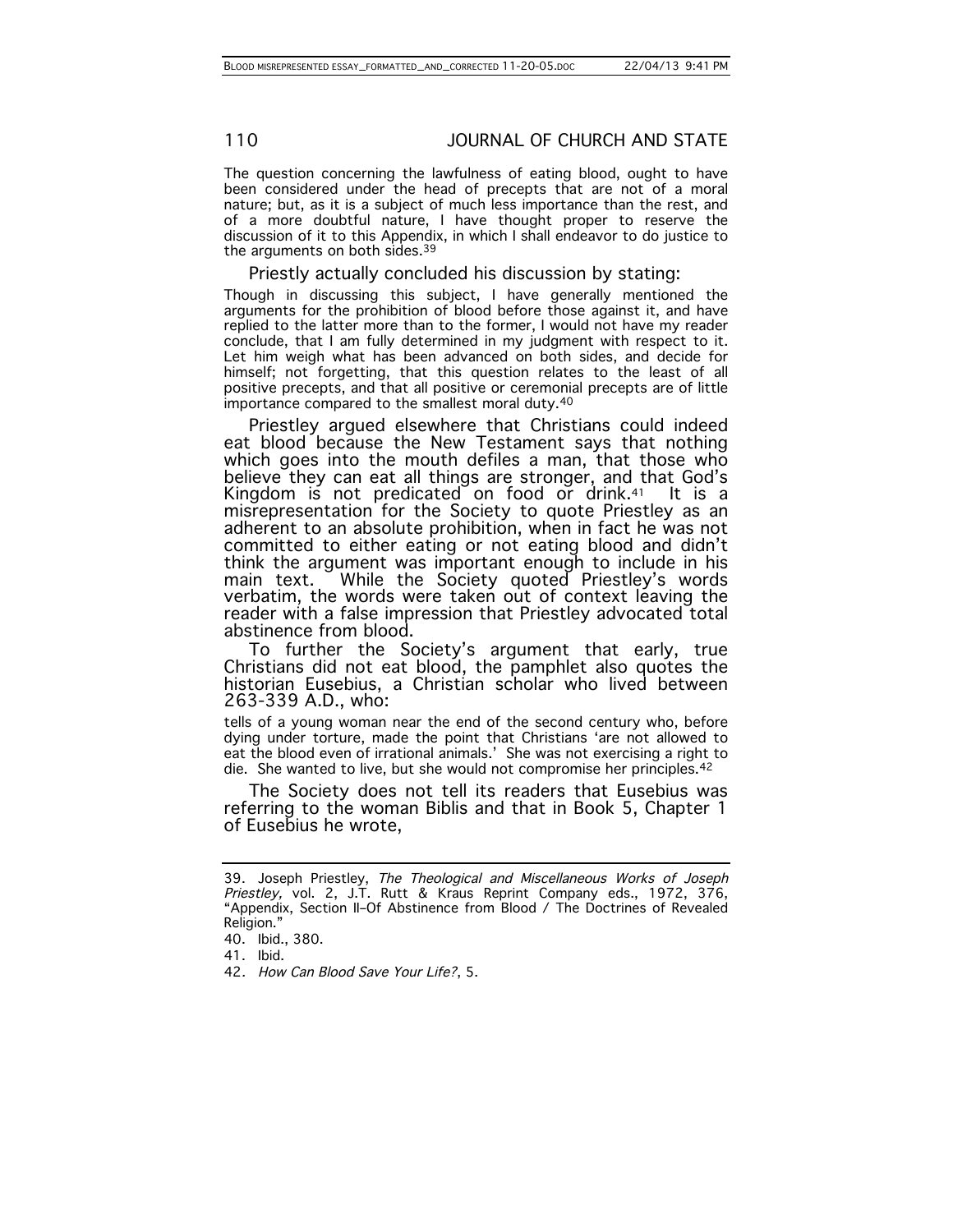"[Biblis] flatly contradicted the slanderers; 'How could children be eaten by people who are not even allowed to eat the blood of brute beasts?'"43

What Biblis in fact said was that children were not to be eaten, thus making the point that Christians who would not eat animal blood would also not eat children.44 Biblis was not claiming that Christians would never eat blood or unclean meat in a starvation situation.

Further seeking to support its argument, the pamphlet also cites Tertullian (155-225 A.D.), an authority the Society also relies upon on its 15 June 2004 Watchtower magazine45:

Tertullian wrote: 'Consider those who with greedy thirst, at a show in the arena, take the fresh blood of wicked criminals . . . and carry it off to heal their epilepsy.' Whereas pagans consumed blood, Tertullian said that Christians 'do not even have the blood of animals at [their] meals . . . At the trials of Christians you offer them sausages filled with blood. You are convinced, of course, that [it] is unlawful for them.' Yes, despite threats of death, Christians would not consume blood. God's guidance was that important to them.46

While it was possible that Tertullian was referring to the pagan superstition that blood cured epilepsy, some have argued instead that one of Tertullian's points was that as murder was wrong, therefore eating the blood of murdered people was also wrong.47 The full quote from Tertullian supports this reading:

What about those, too, who for the cure of epilepsy at the gladiatorial show in the arena drink with greedy thirst the fresh blood flowing from the throats of the criminals?

What about those, likewise, who sup off the flesh of wild beasts from the arena, and eat a meal off boar or stag? That boar in the struggle wiped the blood off the victim whom he first made bloody; that stag wallowed in the blood of a gladiator. The paunches of the very bears are eagerly

45. How Can Blood Save Your Life?, 6.

46. "Rightly Value Your Gift of Life," The Watchtower (June 15, 2004): 14- 24.

47. Lusk, "How the Watchtower Distorts the Writings of Eusebius to Justify a Blood Transfusion Ban."

<sup>43.</sup> Eusebius of Ceasarea, The Ecclesiastical History, Book V, Chapter (In 177 C.E., in Lyons (France), when Christians were falsely accused of eating children, a woman named Biblis said: "How would such men eat children, when they are not allowed to eat the blood even of irrational animals?"), available online at: http://www.newadvent.org/fa-thers/250105.html. See also Andrew W. Lusk, "How the Watchtower Distorts the Writings of Eusebius to Justify a Blood Transfusion Ban," available online at: http://www.geocities.com/Athens/Academy/6040/eusebius.htm.

<sup>44.</sup> See Lusk, "How the Watchtower Distorts the Writings of Eusebius to Justify a Blood Transfusion Ban."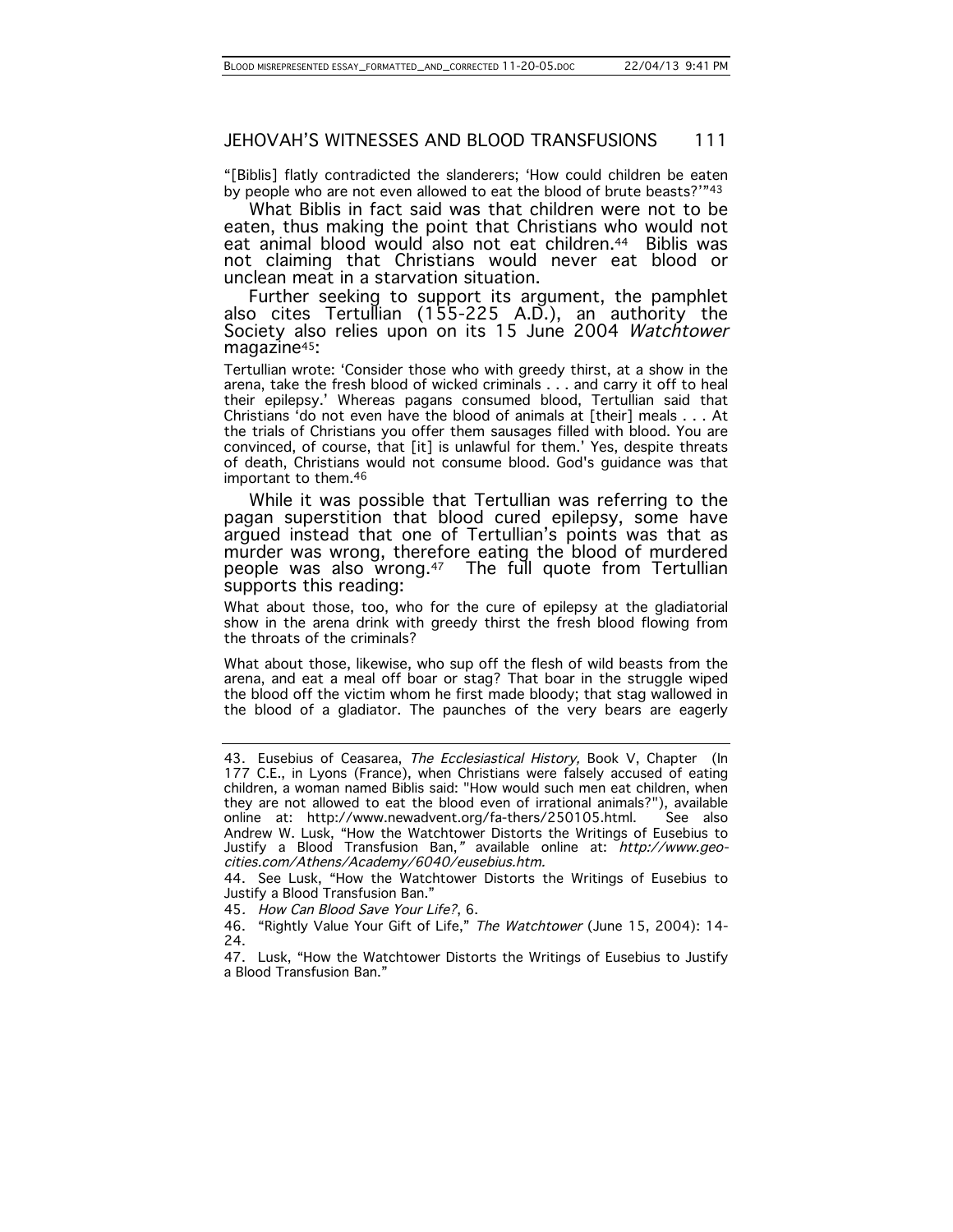desired, loaded with as yet undigested human entrails. Flesh which has fed on man is immediately rejected by man's stomach. You that eat these things, how far are you removed in your repasts from the feasts of the Christians? But do they do less who with beastly lust open their mouths to human bodies, because they devour what is alive? Are they the less consecrated to filth by human blood because they lick up only what is about to become blood? They eat not infants indeed, but rather adults. Your crime may well blush in the presence of Christians, who do not reckon the blood even of animals amongst articles of food, and who accordingly abstain also from things strangled, and those that have died of themselves, lest we should be defiled by any blood secreted in the entrails.

Lastly, among the tests applied to the Christians you present to them sausage-skins filled with blood, simply because you are quite certain that it is unlawful for them, and you wish through it to inveigle them into error. . . .48

Tertullian argued that Christians abhorred the genocide of fellow Christians occurring within the coliseums, and would not eat either these people's blood or the flesh of animals used to murder the gladiators. Clearly, Tertullian was not claiming that it was against God's commandments to eat blood in an emergency situation. At a normal meal, early Christians (many were Jewish) did not usually eat unbled meat or blood. It does not follow from this, however, that they would refuse such food if faced with starvation.

As the above analysis shows, the Society twists writers' actual words out of context. While Mr. Priestley argued both sides of the blood issue and instructed that he was not committed to either, the Society transforms Mr. Priestley into an advocate of the Society's cause. Moreover, both Eusebius and Tertullian argued that both murder and eating the blood of murdered people were both wrong, but neither stated that early Christians would or would not break an eating law if faced with starvation.

Society Amplifies Medical Risks of Accepting a Blood Transfusion

Next, the pamphlet assesses the modern-day disease risks of accepting a blood transfusion, attempting to convince the reader that the medical risks militate against

http://www.tertullian.org/articles/bindley\_apol/bindley\_apol.htm.

<sup>48.</sup> T. Herbert Bindley, M.A. translation of Tertullian's The Apology of Tertullian—Chapter IX" (Merton College, Oxford for Parker & Co 1890); reprinted at a state of the state of the state of the state of the state of the state of the state of the state of the state of the state of the state of the state of the state of the state of the state of the state of the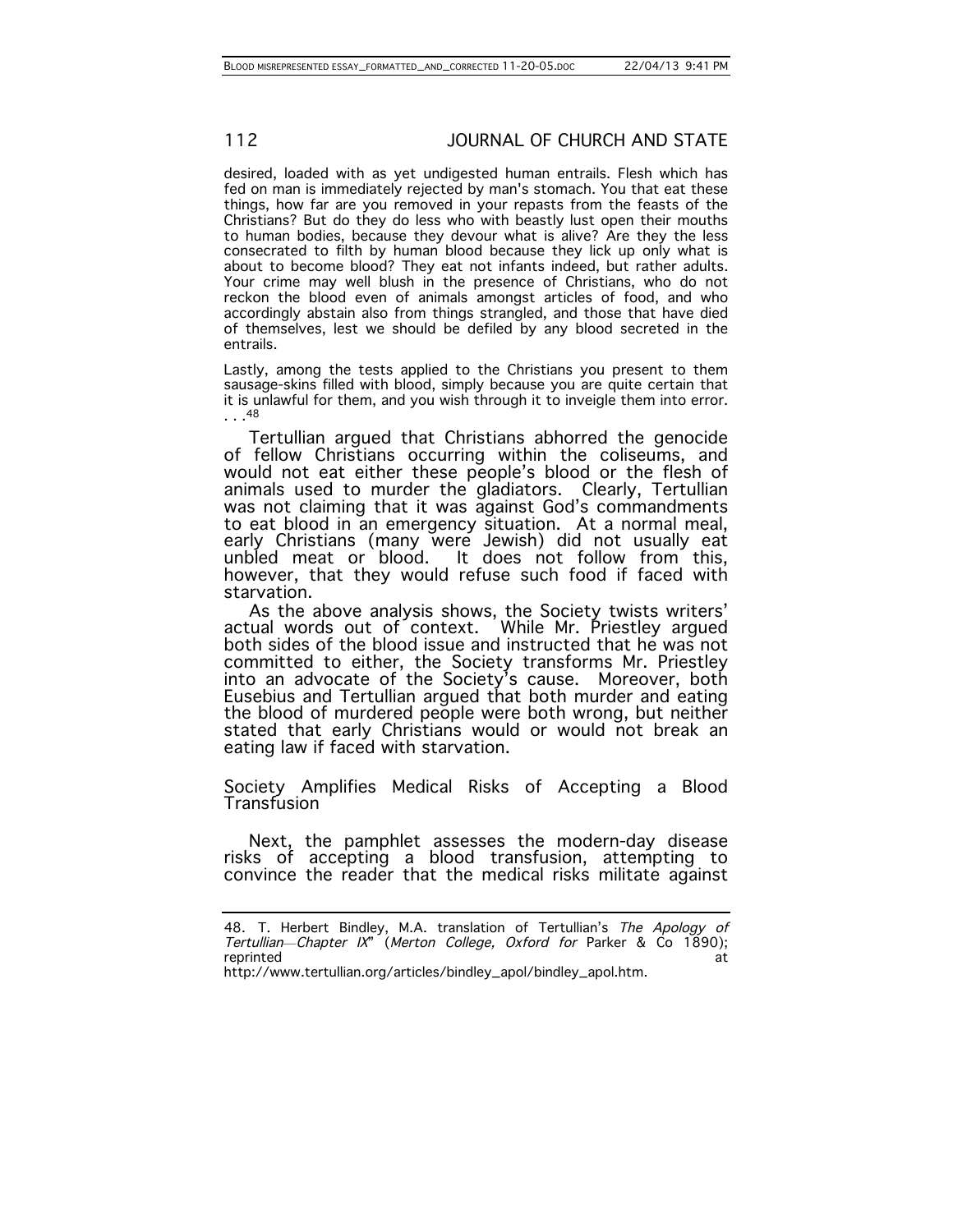accepting blood. As evidence that blood transfusions are hazardous, the Society cites a 1960 study showing that there is 1 death for every 13,000 bottles.49

### 1. Blood Transfusions Hinder Immune Systems

The pamphlet next builds the argument that blood transfusions hinder the immune system by quoting the Journal Cancer:

In patients with colon cancer, a significant adverse effect of transfusion on long-term survival was seen. In this group there was a cumulative 5 year overall survival of 48% for the transfused and 74% for the nontransfused patients.50

The Society omits that the same study also looked at blood transfusion's effects on breast cancer patients and that these patients showed no correlation between blood transfusion and death due to recurring cancer.51 The study's doctors tried to explain the difference by pondering whether the immune system played different roles in the development of different cancers. <sup>52</sup>

The pamphlet next quotes an article on the recurrence of head and neck cancers in people who received blood transfusions:

The recurrence rate for all cancers of the larynx was 14% for those who did not receive blood and 65% for those who did. For cancer of the oral cavity pharynx, and nose or sinus, the recurrence rate was 31% without transfusions and 71% with transfusions.53

The pamphlet fails to note that the study's authors concluded that more research needed to be done as the

<sup>49</sup>. How Can Blood Save Your Life?, 7-8.

<sup>50.</sup> Ibid., 7-8, quoting study by Paul J. Voogt et. al., "Perioperative Blood Transfusion and Cancer Prognosis," Cancer 59 (15 February 1987): 836.

<sup>51.</sup> Voogt et. al., "Perioperative Blood Transfusion and Cancer Prognosis," 836.

<sup>52.</sup> Ibid., 842. ("Another explanation might be that the transfusion effect seen in the patients with colon carcinoma is due to the immunomodulating effect of blood transfusion and that the absence of such an effect in the patients with breast carcinoma reflects a difference in the role the immune system plays in the natural history of both diseases. Currently, no data are available to explain why the immunomodulating effects of blood transfusion would influence the growth of colon cancers but not of breast cancers.").

<sup>53</sup>. How Can Blood Save Your Life?, 8-9, (quoting study by Robert J. Jackson, MD and Dale H. Rice, MD, "Blood Transfusions and Recurrence in Head and Neck Cancer," Annals of Otology, Rhinology, *&* Laryngology 98 (March 1989): 171; see also "Saving Life With Blood, How?," The Watchtower (15 June 1991): 9.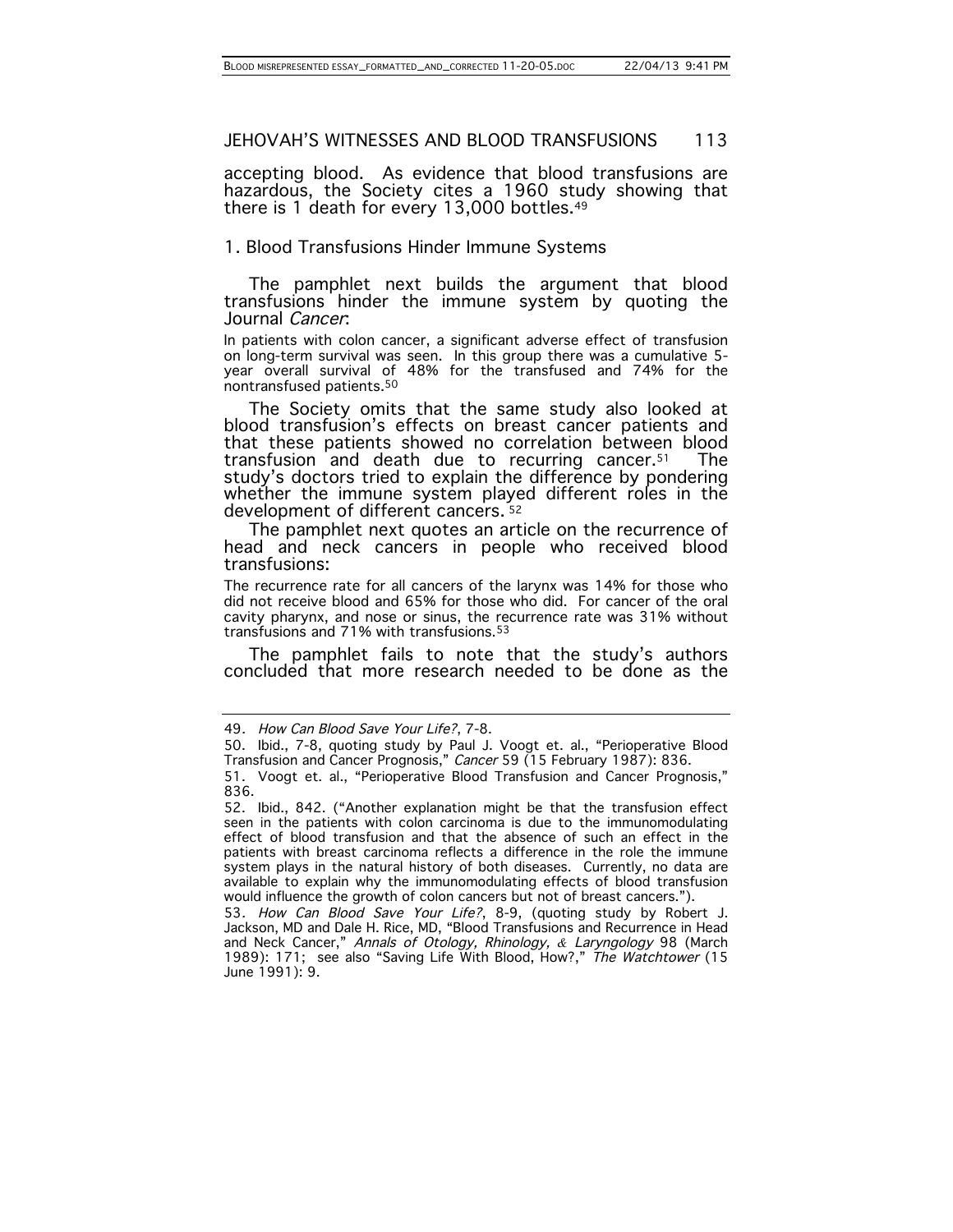doctors were uncertain if the correlation was due to direct causation or another variable.54 In the Society's defense, however, it should be noted that many studies do state that certain cancer patients who receive blood transfusions undergo an immune system depression which can give rise to an inability to kill remaining cancer cells.<sup>55</sup>

The pamphlet summarizes the immune system argument with the words of Dr. John S. Spratt who stated, "The cancer surgeon may need to become a bloodless surgeon."56 The pamphlet does not, however, explain a critical distinction between Dr. Spratt's and the Society's definitions of "bloodless surgeon." Dr. Spratt recommends that "cancer surgeons should consider administering only packed washed or washed frozen red cells for urgent correction of<br>blood loss."<sup>57</sup> ln other words, Dr. Spratt is not In other words, Dr. Spratt is not recommending withholding blood in urgent situations, but transfusing Society-banned red blood cells. The Society's quotation of Dr. Spratt's comment about "surgeons becoming bloodless surgeons" is a classic example of how a literally accurate quotation can create a false impression because of an equivocation, in this case what constitutes "bloodless surgery."

2. Blood Transfusions Associated with a High Risk of Infectious Complications

One of the pamphlet's general assertions is that people who receive a blood transfusion are more likely to suffer infections, and it quotes a study where a doctor reported, "Blood transfusions were associated with infectious complications when given pre-, intra-, or postoperatively . . . The risk of postoperative infection increased progressively with the number of units of blood given."<sup>58</sup> However, the Society does not tell its readers why blood transfusions were given to some patients and not others, or the actual outcome of infectious complications. The quoted article states:

<sup>54.</sup> Ibid., 171, 173.

<sup>55.</sup> John S. Spratt, MD, "Blood Transfusions and Surgery for Cancer," The American Journal of Surgery 152 (September 1986): 337.

<sup>56</sup>. How Can Blood Save Your Life?, 8-9, quoting article by Spratt, MD, "Blood Transfusions and Surgery for Cancer."

<sup>57.</sup> Spratt, MD, "Blood Transfusions and Surgery for Cancer."

<sup>58</sup>. How Can Blood Save Your Life?, 8-9, quoting article by Tarter, "Blood transfusion and infectious complication following colorectal cancer surgery," 789.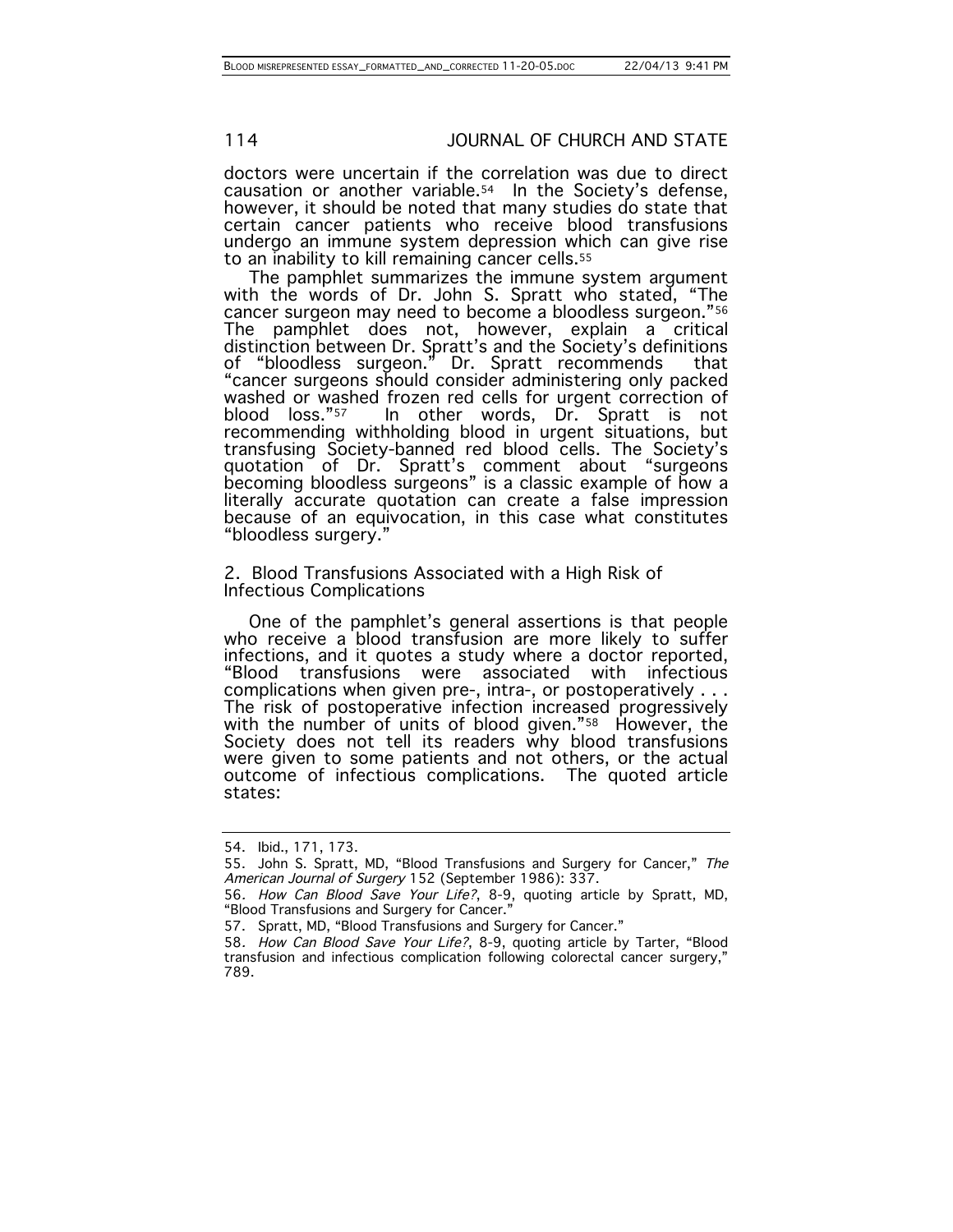The administration of blood was significantly (P<0.05) associated with low admission haematocrit, high operative blood loss, bowel penetration by tumour (classification B2 or greater), poor tumour differentiation, and lengthy specimens."59

Thus, doctors were more likely to prescribe blood transfusions for sicker, rather than healthier, patients. Members of the control group were not patients who refused blood transfusions because of their beliefs.

If it had been the case that the study's patients had refused blood and died, their death would obviously have precluded them from participating in a study on postoperative immune systems. The study's actual infection rates were 33 of 134 (24.6 percent) in those who received transfusion versus 9 of 209 (4.3 percent) who did not need a transfusion.60 For the 42 people who developed infections, there were 13 with wound infections, 12 with urinary tract infections, 6 with abdominopelvic infections, 6 with pneumonia, 4 with sepsis without source, and 1 with phlebitis.<sup>61</sup> Of these 42 people infected, 38 survived by being administered antibiotics.<sup>62</sup> The Society fails to inform the reader of the good prognosis even for those patients who were infected through blood transfusions.

### 3. Blood Transfusions are Fraught with Diseases

The Society next exploits the very real risk and commonly held fear of contracting a known or unknown disease through a blood transfusion. The pamphlet bolsters its argument by quoting a *New York Times* article (*clarity* added):

"Lyme Disease From a Transfusion? It's Unlikely, but Experts are Wary" where a panel of health officials responded negatively to the question whether "they would accept such blood [from person who tested positive for Lyme disease]" but "no one recommended discarding blood from such donors."63

The Society omits the article's discussion of the remote possibility of contracting this disease through a blood transfusion. The New York Times article quotes two scientists who present opposing views of how long a

<sup>59.</sup> Tarter, "Blood transfusion and infectious complication following colorectal cancer surgery," 790.

<sup>60.</sup> Ibid.

<sup>61.</sup> Ibid.

<sup>62.</sup> Ibid.

<sup>63</sup>. How Can Blood Save Your Life?, 11.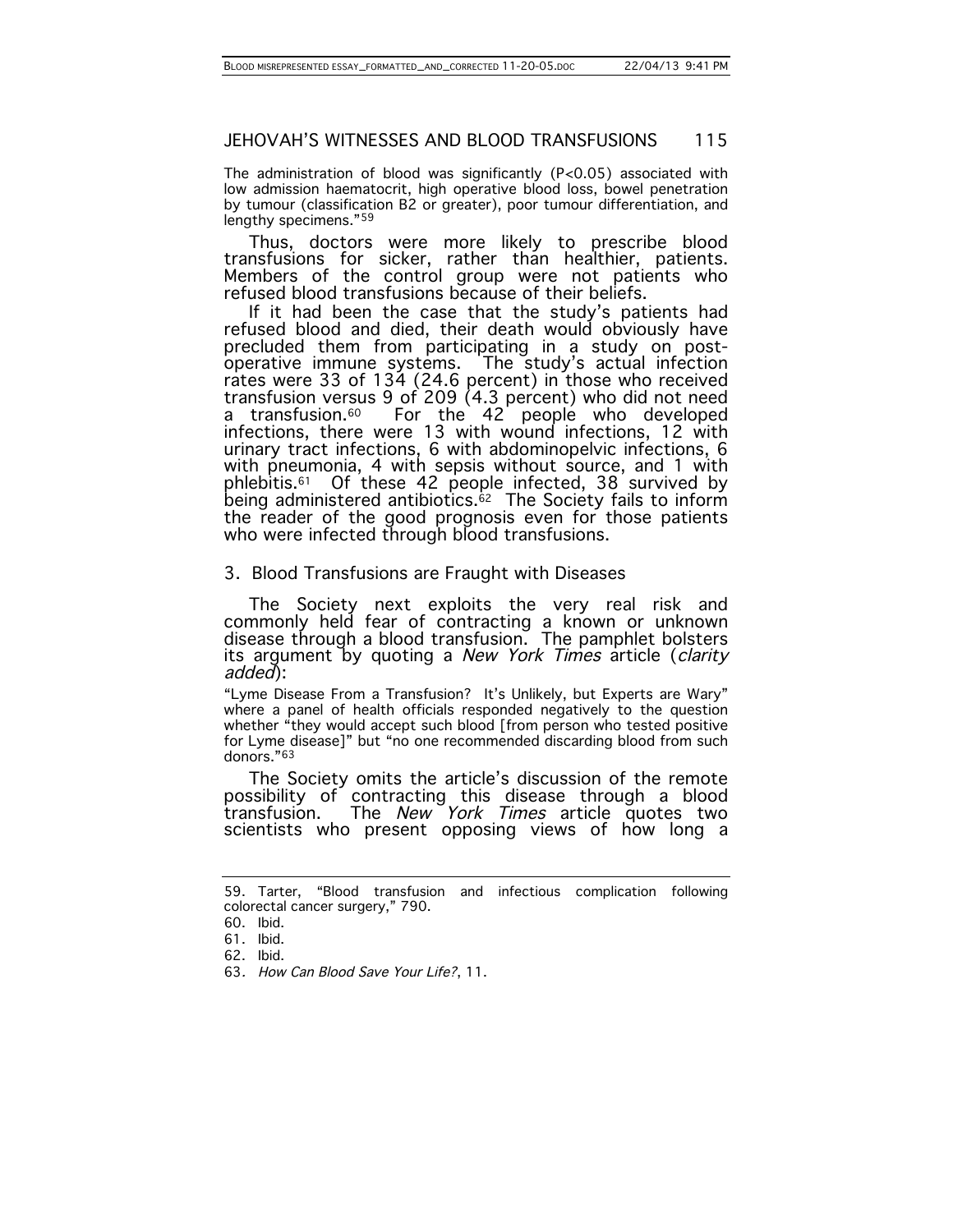person's blood is infectious, one stating that the risk is unknown and the other stating that the risk lasts only for a short time.64 The article explains that the available tests detected the disease's antibodies, which can take three or more months to present themselves.65 As an extra precaution, the Red Cross visually inspected donors for fever and evidence of the tick rash.66 Dr. S. Gerald Sandler, Medical Director of Blood Services for the Red Cross, stated:

It is thought that if the microbe can be spread in the transfusion, it can occur only in the initial stages of the disease. In cases where the spirochete has been isolated from the blood of patients, the individual has felt ill, making it unlikely that such a person would feel well enough to donate blood.67

Although there is a theoretical possibility that recipients of blood transfusions could contract Lyme disease, the fact is that at the time the article was written, no one had been known to contract Lyme disease from a blood transfusion.68

The pamphlet also points out the potential to develop Chagas' disease (an infectious, sometimes fatal disease caused by parasites that most likely inhabit substandard housing made from mud, adobe, and thatch<sup>69</sup>) by stating:

Chagas' disease illustrates how blood carries disease to distant people. The Medical Post (January 16, 1990) reports that "10-12 million people in Latin America are chronically infected." It has been called "one of the most important transfusion hazards in South America." An "assassin bug" bites a sleeping victim in the face, sucks blood, and defecates in the wound. The victim may carry Chagas' disease for years (meanwhile possibly donating blood) before developing fatal heart complications. Why should that concern people on distant continents? In The New York

<sup>64.</sup> Lawrence K. Altman, MD, "Lyme Disease from a Transfusion? It's Unlikely, but Experts are Wary," *New York Times*, 18 July 1989, C3. 65. Ibid..

<sup>66.</sup> Ibid..

<sup>67.</sup> Ibid.

<sup>68.</sup> Ibid. This essay's author did preliminary research which confirmed that no one, to-date, has contracted Lyme disease through a blood transfusion. See http://www.aab-b.org/All\_About\_Blood/FAQs/aabb\_faqs.htm (American Association of Blood Banks –Lyme Disease: "Although transfusion-related cases have not been reported, public health agencies and the AABB are monitoring this disease because of the remote chance that it could affect transfusion safety. Lyme disease is associated with the bite of certain species of the deer tick, and can cause an illness that affects many systems within the body. Donors with a history of Lyme disease can donate, provided they have undergone a full course of antibiotic treatment and no longer have any symptoms").

<sup>69.</sup>

http://www.cdc.gov/ncidod/dpd/parasites/chagasdisease/factsht\_chagas\_di sease-.htm.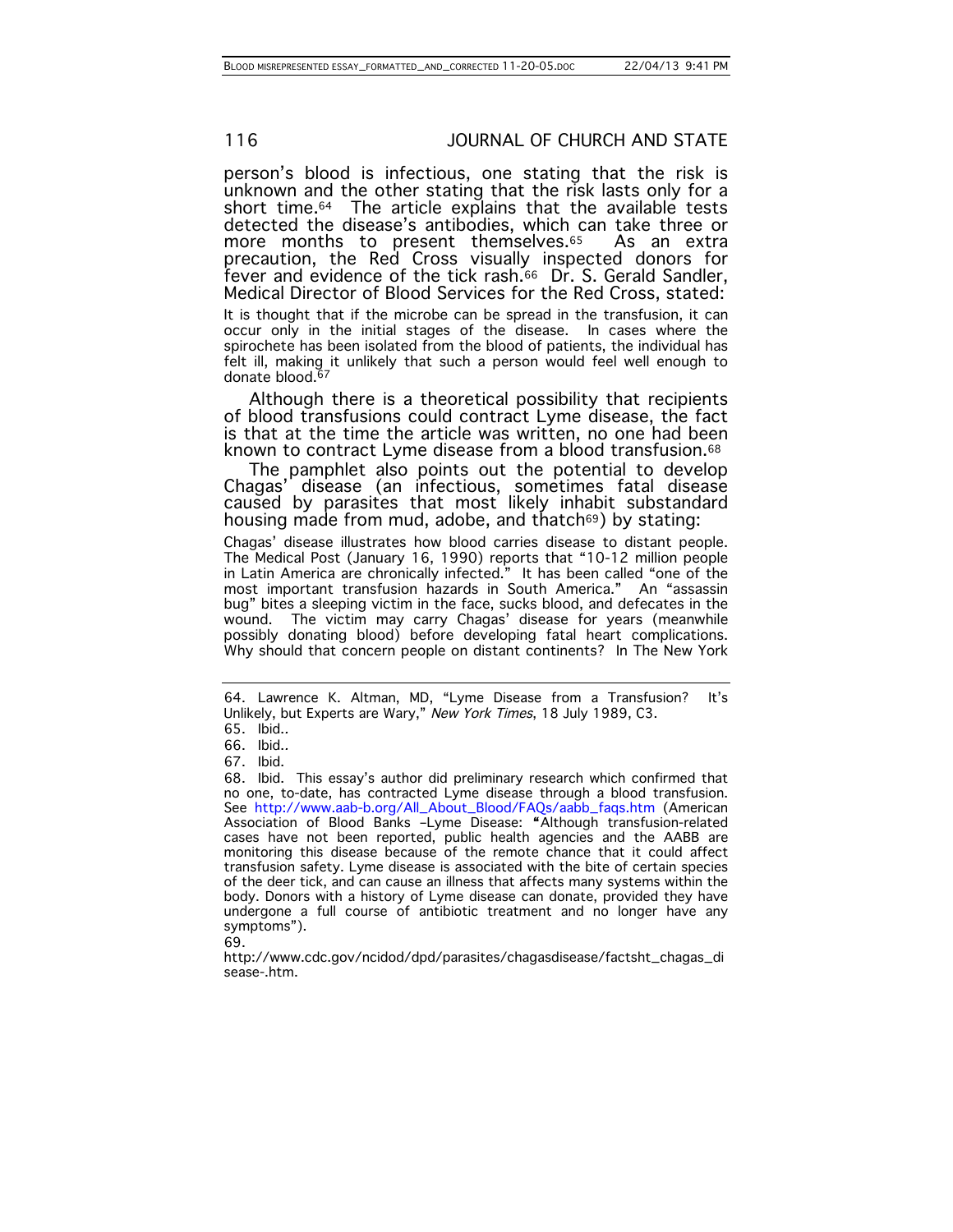Times (May 23, 1989), Dr. L. Altman reported on patients with post transfusion Chagas' disease, one of whom died. Altman wrote: "Additional cases may have gone undetected because (doctors here) are not familiar with Chagas' disease, nor do they realize that it could be spread by transfusions."70

Again, the Society omits any reference to how remote the possiblity is of getting Chagas' disease from a blood transfusion or that the blood supply can be easily sanitized through use of gentian violet. $71$  The article states that the responsible insects are also present in a "wide-area of the United States [but] have led to only five reported cases of Chagas' disease in the United States" with two cases linked to blood transfusion.72 The threat comes from about 100,000 infected immigrants from high risk countries. <sup>73</sup>

The pamphlet also addresses hepatitis, the most common disease contracted through blood by stating (without a footnote or reference): "For a decade [Hepatitis C] plaqued transfusions—between 8 and 17 percent of those transfused in Israel, Italy, Japan, Spain, Sweden, and the United States contracted it." As there is no citation to this quote, this article's author was unable to check its authenticity. However, the Pamphlet next quotes a New York Times article:

"Some authorities," the Harvard Medical School Health Letter (November 1989) observed, "worry that A, B, C, and D are not the whole alphabet of hepatitis viruses; yet others may emerge." The New York Times (February 13, 1990) stated: "Experts strongly suspect that other viruses can cause hepatitis; if discovered, they will be designated hepatitis E and so on."74

The referenced article, "Quandary for Patients: Have Surgery or Await Test for Hepatitis C?," stated prior to the hepatitis C test that, "About one in 200 blood donors is infected with the hepatitis C virus, and the risk of contracting it increases with each transfusion. Someone who has four transfusions from different donors has a 2 percent chance of developing hepatitis C."75 Because the hepatitis C test was to be approved by the FDA in a few

<sup>70</sup>. How Can Blood Save Your Life?, 11, quoting "The Medical Post, 16 January 1990 article" and Lawrence Altman, M.D., "Scientists Fear that a Parasite Will Spread in Transfusion," *New York Times*, 23 May 1989, C3.

<sup>71.</sup> Altman, M.D., "Scientists Fear that a Parasite Will Spread in Transfusion." 72. Ibid.

<sup>73.</sup> Ibid.

<sup>74.</sup> How Can Blood Save Your Life?, 10.

<sup>75.</sup> Lawrence Altman, MD., "Quandary for Patients: Have Surgery, or Await Test for Hepatitis C?" New York Times, 13 February 1990.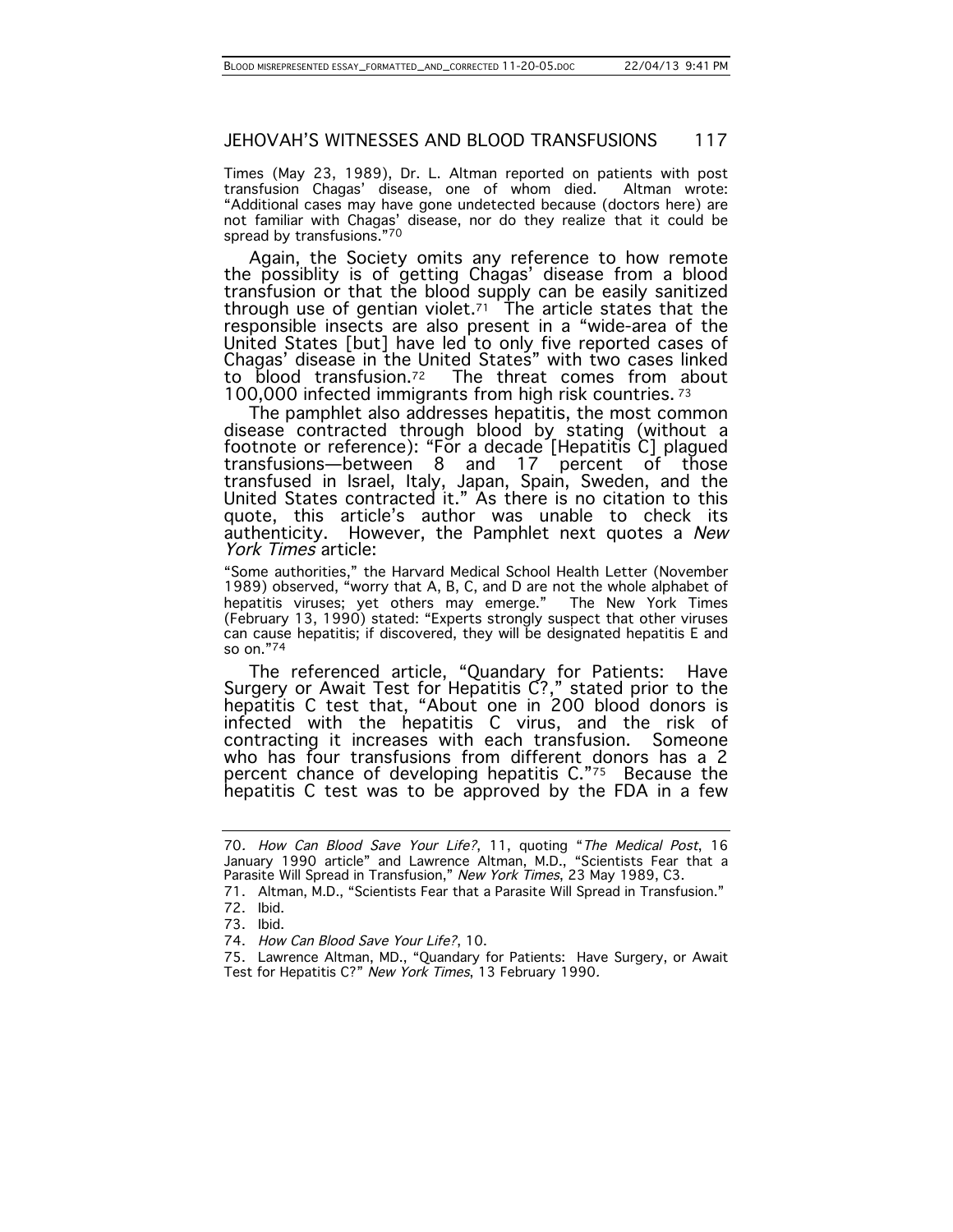months, the article's main point was to encourage those who were contemplating risky, elective surgeries to postpone their operation a few months.76 The article states further that the best choice to prevent communicable diseases is to store one's own blood, a process called<br>autologous blood transfusion.<sup>77</sup> The Society has never autologous blood transfusion.<sup>77</sup> condoned blood pre-operative storage as it believes that blood, once it has left the body, should not be reused.78

Of course, no discussion of infectious diseases would be complete without a discussion of AIDS. The pamphlet reiterates a report that the current blood tests do not detect AIDS or HIV accurately, and that one can never be sure the donations are safe.<sup>79</sup> The pamphlet also points to a newer AIDS strain:

The AIDS virus was designated HIV, but some experts now call it HIV-1. Why? Because they found another virus of the AIDS type (HIV-2). It can cause AIDS symptoms and is widespread in some areas. Moreover, it 'is not consistently detected by the AIDS tests now in use here,' reports The New York Times, 27 June 1989.80

The *New York Times* article to which the Society refers is entitled "4 Cases Found of Rare Strain of AIDS Virus— Standard Test Fail to Detect the HIV-2."81 The article goes on to state that the virus is widespread in Western Africa

80. Ibid.

81. Bruce Lambert, "4 Cases Found of Rare Strain of AIDS Virus—Standard Test Fail to Detect the HIV-2," New York Times, 27 June 1989, B1.

<sup>76.</sup> Ibid.

<sup>77.</sup> Ibid.

<sup>78</sup>. The Watchtower (15 October 1959): 640, "Consequently, the removal of one's blood, storing it and later putting it back into the same person would be a violation of the Scriptural principles that govern the handling of blood . . . if the blood were stored, even for a brief period of time, this would be a violation of the Scriptures." Available online at: www.ajwrb.org/watchtower/data1.shtml; see also Blood, Medicine, and the Law of God (Watchtower and Bible Tract Society of Pennsylvania 1961), 14-15 ("Mature Christians . . . are not going to feel that if they have some of their own blood stored for transfusion, it is going to be more acceptable than the blood of another person."); The Watchtower (15 June 1978): 30 ("So, if medical personnel suggest that a Christian permit some of his blood to be withdrawn and deposited in a blood bank for later transfusion purposes, the Christian is not without guidance from the Bible . . . removed blood was to be 'poured out on the ground as water,' to show that it was for God and not to sustain the life of some earthly creature. (Duet. 12:24)"); "Questions from Readers," The Watchtower (30 March 1989): 30 ("We read that when a hunter killed an animal for food, 'he must in that case pour its blood out and cover it with dust (Leviticus 17:13,14; Deuteronomy 12: 22-24). So the blood was not to be used for nutrition or otherwise."')

<sup>79</sup>. How Can Blood Save Your Life?, 10.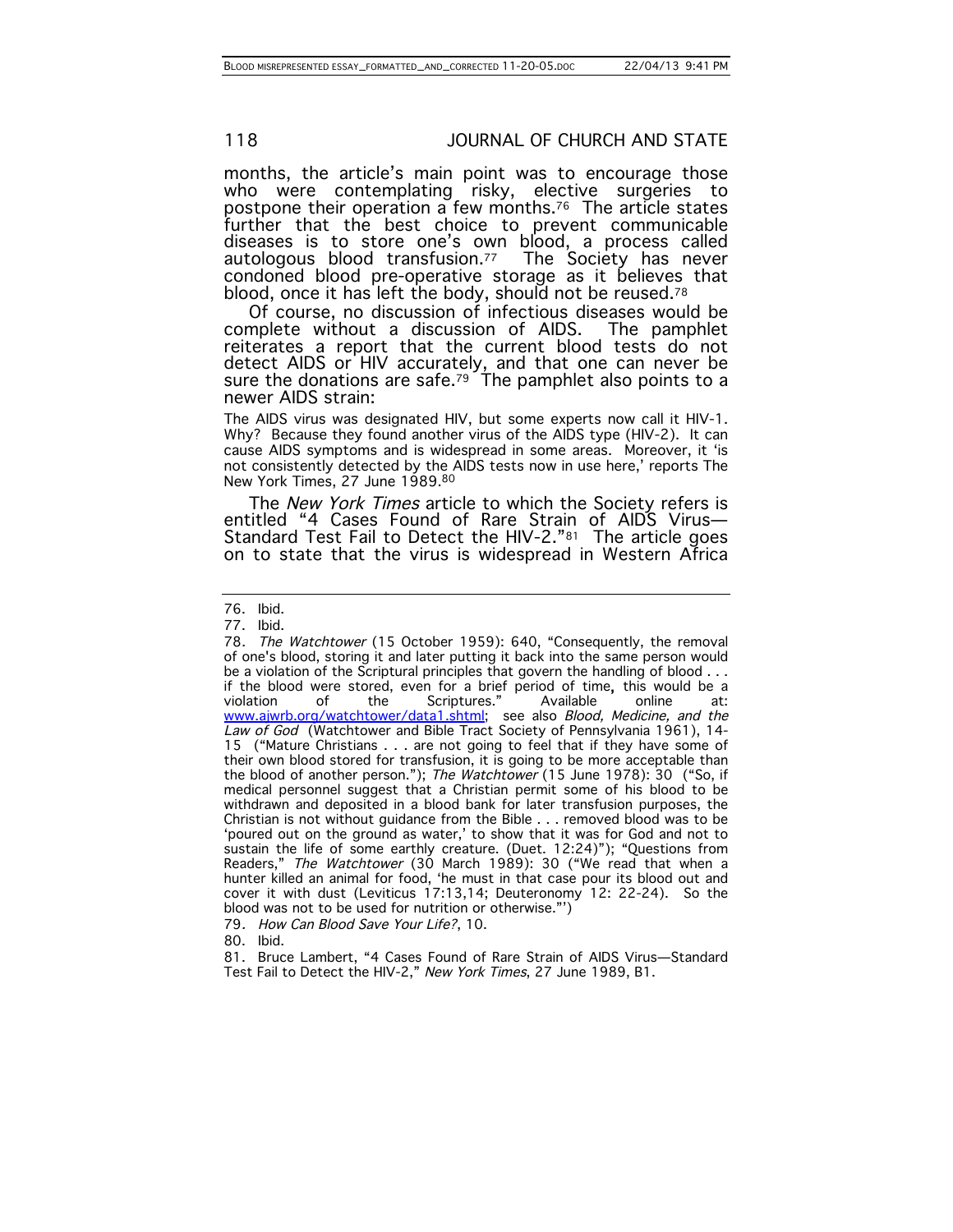and that of the six people infected in the New York City area, two lived in Western Africa (the other four had incomplete information).<sup>82</sup> The article also states, "Several European companies have developed new AIDS tests that cover both strains of the virus" and that these tests will be implemented soon after FDA approval.83 The HIV test then employed in the U.S. gave "inconclusive" results somewhere between 45 to 90 percent of the time when HIV-2 was present.84 Blood banks discarded blood with inconclusive results, and people from Western Africa are asked to refrain from donating blood.85

4. The Actual Risks of Blood Transfusions in the United States According to the Red Cross

# Risk Estimates of Infection from Transfusion

| Year           | <b>Estimated</b><br>Risk<br>Hepatitis<br>(HBV)<br>per<br>Transfusion | Estimated Risk of Estimated Risk<br>of Hepatitis C (HCV) of HIV per<br>B per Transfusion Transfusion |                                 |
|----------------|----------------------------------------------------------------------|------------------------------------------------------------------------------------------------------|---------------------------------|
| $1971 - HBSAG$ | $1983$ screening done                                                | $10.3$ in $1001$                                                                                     | Virus not<br>yet<br>discovered  |
| 1984           |                                                                      | 1 in $2,632^2$                                                                                       |                                 |
| 1985           |                                                                      |                                                                                                      | First test for HIV<br>developed |
|                | 1986 Anti-HBc<br>screening<br>added                                  | nbsp;                                                                                                |                                 |

- 82. Ibid.
- 83. Ibid.
- 84. Ibid.
- 85. Ibid.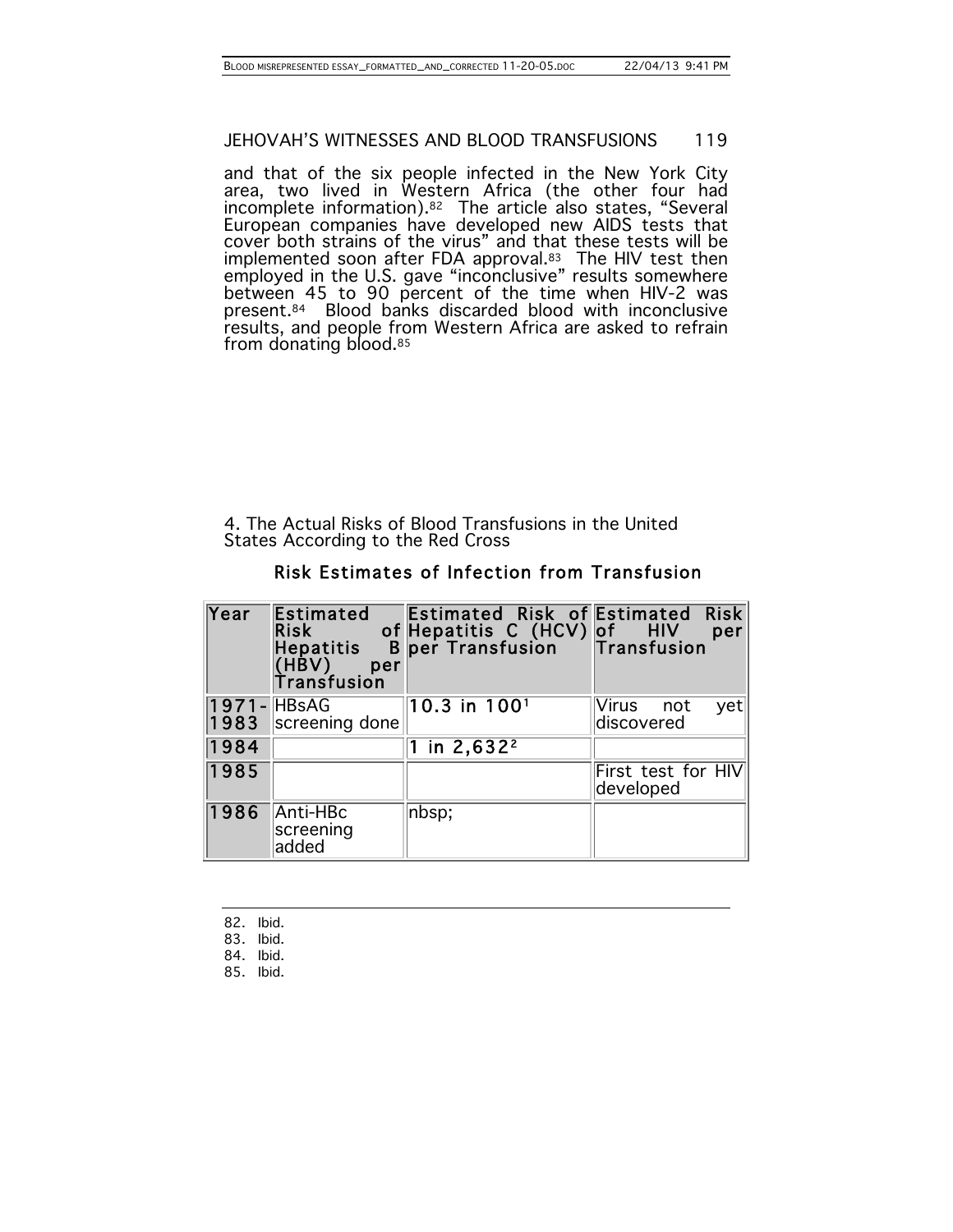| 1987 |                               |                                                 | in 250,000 <sup>3</sup><br>1                                 |
|------|-------------------------------|-------------------------------------------------|--------------------------------------------------------------|
| 1988 |                               |                                                 |                                                              |
| 1989 |                               |                                                 |                                                              |
| 1990 |                               | First test for HCV<br>developed                 |                                                              |
| 1991 | 200,000 <sup>4</sup>          | in $1$ in 3,300 <sup>5</sup>                    |                                                              |
| 1992 | in $63,000$ <sup>6</sup><br>1 | in 103,0007<br>$\mathbf{1}$                     | in 493,000 <sup>8</sup><br>1<br>in 225,000 <sup>9</sup><br>1 |
| 1993 |                               | for<br>Improved<br>test<br><b>HCV</b> available |                                                              |
| 1994 |                               |                                                 |                                                              |
| 1995 | 205,00010                     | in 1 in $276,000$ <sup>11</sup>                 |                                                              |
| 1996 |                               | Test for HCV further<br>improved                |                                                              |
| 1998 |                               |                                                 | in <br>1,468,00012                                           |
| 1999 |                               | <b>HCV NAT test added</b>                       | <b>NAT</b><br>HIV<br>test<br>added                           |
| 2000 |                               | in $1,935,000^{13}$<br>1                        | inl<br>$2,135,000^{14}$                                      |

As of the pamphlet's 1990 publication date, the risk of diseases (not death), except for Hepatitis C, was far more remote than the Society's earlier quoted death rate of 1 per 13,000 bottles. As previously discussed, the Hepatitis C test was soon to be released, mitigating this risk to one in 100,000 inside the U.S.86

<sup>86.</sup> Available online at: http://www.bloodsafety.org/safesupply.asp, footnoting studies <sup>1</sup> Aach RD, et al. NEJM 1981; 304: 989-94, <sup>2</sup> Schorr et al, NEJM 1985; 313: 384-5, 3 Bove J. NEJM 1987; 317: 242-5, 4 Bove J. NEJM 1987; 317: 242-5, 5 Donahue et al, NEJM, 1992; 327: 369-73, 6 Schreiber et al. NEJM 1996; 334: 1685-90, 7 Schreiber et al. NEJM 1996; 334: 1685-90, 8 Schreiber et al. NEJM 1996; 334: 1685-90, 9 Dodd, NEJM 1992; 327: 419- 21, 10 Dodd et al. Transfusion 2002; 42: 975-9, 11 Dodd et al. Transfusion 2002; 42: 975-9. 12 Dodd et al. Transfusion 2002; 42: 975-9. 13 Dodd et al. Transfusion 2002; 42: 975-9. 14 Dodd et al. Transfusion 2002; 42: 975-9.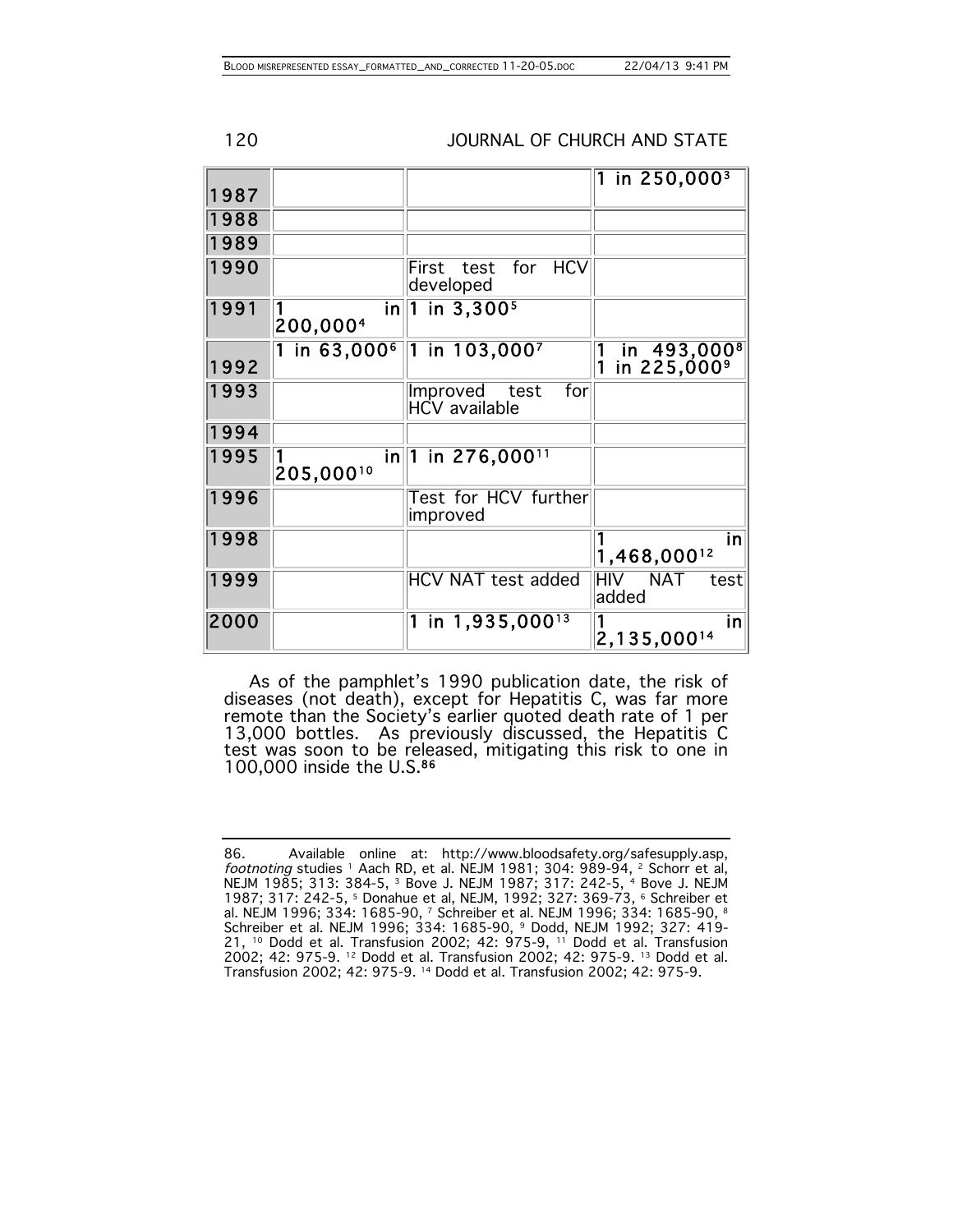# 5. Conclusion of Medical Risks

The pamphlet began by stating that the 1960 death rates were 1 per 13,000 blood bottles and then further magnified the dangers of blood transfusions by including studies of Chagas, Lyme disease, and various strains of Hepatitis and AIDS.  $87$  A reader may thus conclude after reading the medical risk section that today's blood, given the addition of new diseases, is far deadlier than 1 per 13,000 bottles. If the Society's argument is sound, today's diseases would effectively turn blood into medical poison. The Society distorts the actual risks of contracting Hepatitis or HIV. Informing its readers is important because omitting relevant facts can also amount to a misrepresentation where it leads the reader to a false conclusion.

The pamphlet presents an extremist view of the risk of blood transfusions and presents its followers with a misleading, myopic interpretation of the quoted medical literature. While the Society's literature addresses some of the medical risks, it stops short of fully informing the reader, likely leaving a misguided fear of dying from receiving a blood transfusion. The risk of blood diseases is indeed real, but such risk needs to be balanced by a truthful account of the survival rates of accepting a blood transfusion and the death rates of foregoing a life-saving transfusion. The next section will detail the pamphlet's "Alternatives to Blood Transfusions" and determine if it gives the reader false hopes of surviving without a blood transfusion.

The Society Misrepresents Blood's Necessity and Medical Alternatives to Blood Transfusions

1. People Survive Ultra Low Blood Counts

The pamphlet contains a section dedicated to blood's necessity and medical alternatives to blood transfusions. Admittedly, Jehovah's Witnesses' refusal of whole blood coupled with the real risk of disease have helped yield great advances in "bloodless" medical programs which will benefit all humankind, though this area of medicine is only in its<br>beginning stages. Nevertheless, the Society tries to Nevertheless, the Society tries to convince its followers that bloodless medical techniques will work for them, a viewpoint summed up in the pamphlet: "We hope that you never lose a great amount of blood. But

<sup>87</sup>. How Can Blood Save Your Life?.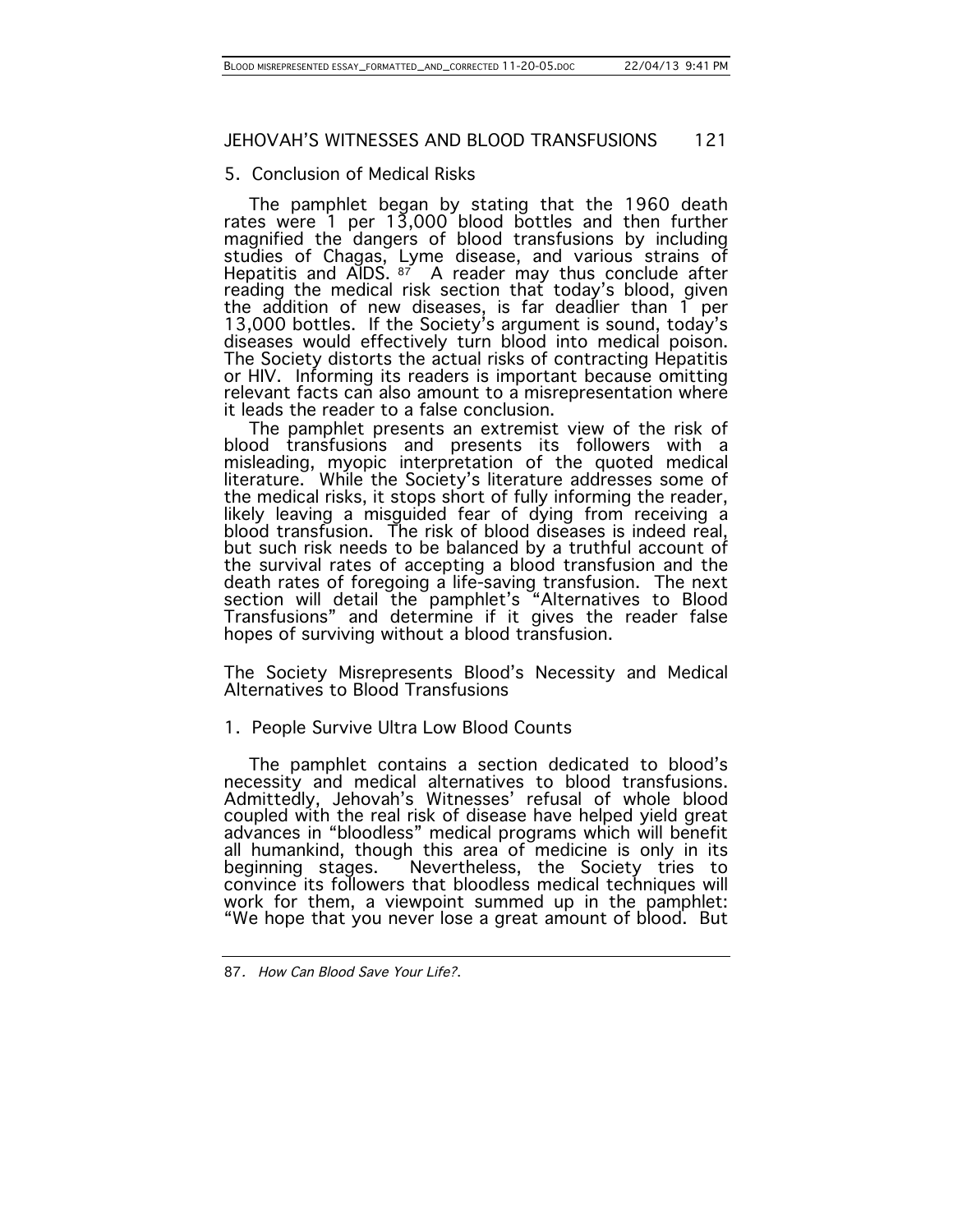if you did, it is very likely that skilled doctors could manage your case without using blood transfusions, which have so many risks."88

The pamphlet explains the concept of hemoglobin and blood count by stating that it is a measure of the blood's oxygen carrying capability and that a normal person has a hemoglobin count of 14 or 15.89 This statement is augmented by an oral statement by Professor Howard L. Zauder stating that anesthesia's traditional requirement that people have pre-operative hemoglobin counts above 10 was "shrouded in obscurity, and unsubstantiated by clinical or experimental evidence."90 A reader, therefore, might feel relatively comfortable that 10 is, indeed, perfectly acceptable. The pamphlet also cites another study of work capacity and function of anemic patients with hemoglobin counts of 7, concluding it was "difficult to detect a deficit in work capacity" and other patients had "moderately impaired function."91 The Society acquired this information from "Contemporary Transfusion Practice," published by the American Association of Blood Banks, but unfortunately does not tell its readers that the book goes on to correlate the risk of heart attack with low hemoglobin levels:

If symptoms and findings of congestive heart failure occur with levels of hemoglobin of 7 g/dl or higher, there is almost always intrinsic heart disease, most frequently coronary artery disease or hypertensive heart disease. In the normal heart, coronary circulation is increased as left ventricular workload rises. In severe anemia, however, with hemoglobin levels less than 5 g/dl, coronary blood flow may become inadequate and ventricular function is decreased. This may lead to congestive heart failure with decreased renal (kidney) blood flow and sodium retention. . . Anemic subjects incur a higher oxygen debt at a given workload than nonanemic persons.92

The book clearly explains that 7 is not a good number for those with pre-existing heart or circulatory problems, and those with healthy hearts are at a significant risk of heart attack, kidney failure, or pulmonary edema when values drop below  $5$  g/dl.  $93$ 

The pamphlet accurately states that, "when a person loses a lot of blood in an accident or during surgery, if the

<sup>88.</sup> How Can Blood Save Your Life?, 15-16.

<sup>89.</sup> Ibid., 13.

<sup>90.</sup> Ibid.

<sup>91.</sup> Ibid., 14.

<sup>92.</sup> Jerry Kolins, MD and Leo J. McCarthy, MD, Contemporary Transfusion Practice (American Association of Blood Banks 1987), 12-13. 93. Ibid.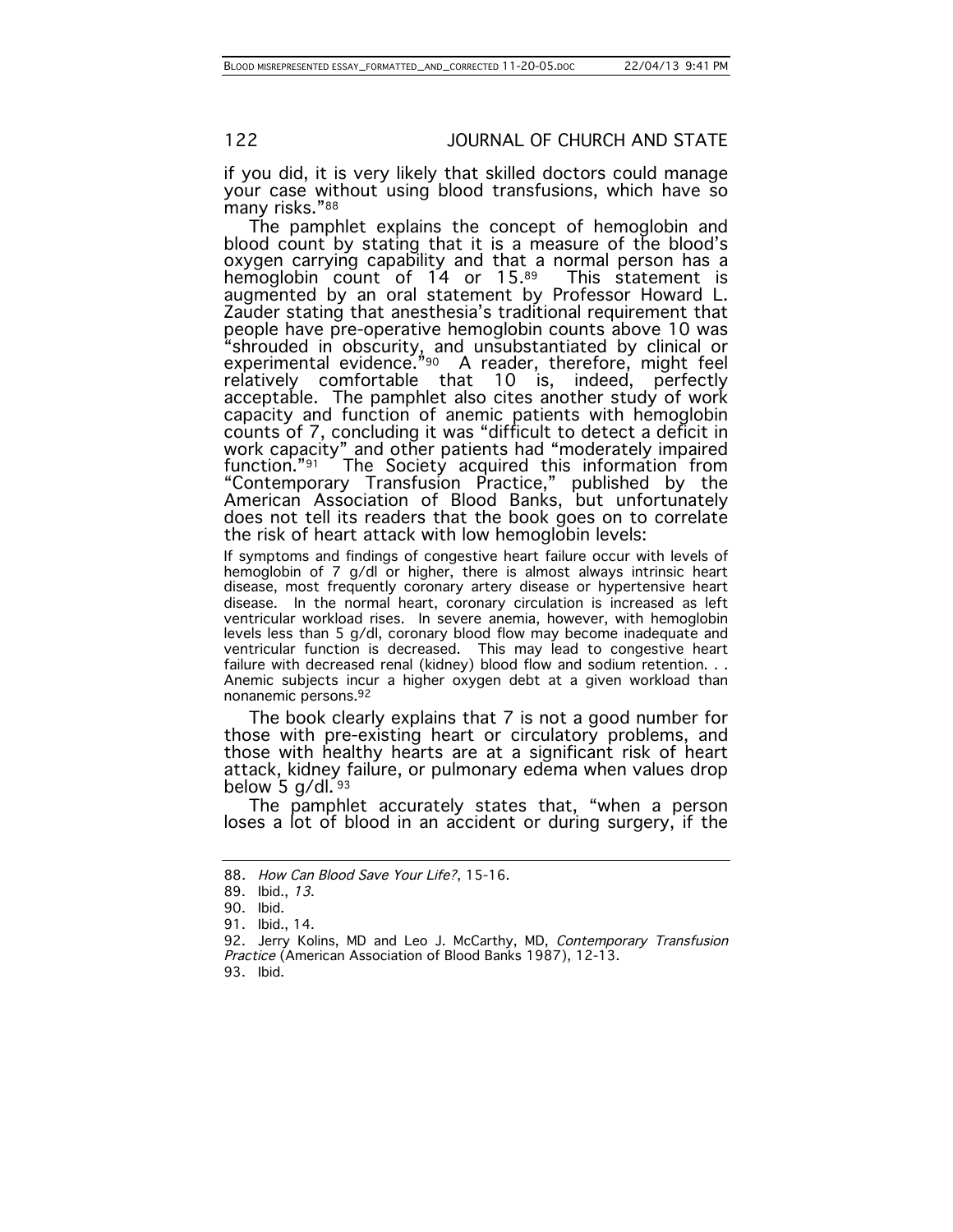loss is rapid and great, a person's blood pressure drops, and he may go into shock."94 The pamphlet then gives the Society's remedy for rapid blood loss, "what is primarily needed is that the bleeding be stopped and the volume in his [the patient's] system be restored. That will serve to prevent shock and keep the remaining red cells and other components in circulation."<sup>95</sup> The pamphlet recommends various aqueous solutions; including saline, Ringer's solution, and Hetastarch.96 The Society realizes that its readers probably know that losing blood results in oxygen deprivation and thereby placates this concern with "You have oxygen carrying reserves."97 The pamphlet explains that the body compensates by directing the heart to beat faster, and if the blood is diluted, it will race through one's veins delivering oxygen more quickly.98 The pamphlet states:

These adaptations are so effective that if only half of your red cells remain, oxygen delivery may be about 75 percent of normal. A patient at rest uses only 25 percent of the oxygen available in his blood. And most general anesthetics reduce the body's need for oxygen.99

The Society fails to mention, however, that there is a point at which the heart can not beat faster or blood be diluted further. As "Contemporary Transfusion Practice" states, "Together, all compen-sations available for anemia are unable to transport sufficient oxygen for workloads above a certain level, and the compensations themselves impose a significant workload."100 Thus, even for a resting patient, oxygen-deprived blood can mean organ failure and death.

The pamphlet illustrates its position through the case of a woman who survived a hemoglobin count of 1.8 g/liter after "she was successfully treated . . . [with] high inspired oxygen concentrations and transfusions of large volumes of gelatin solution [Haemaccel]."101 The pamphlet employs this example to build its argument that "skilled physicians can

<sup>94.</sup> How Can Blood Save Your Life?, 14.

<sup>95.</sup> Ibid.

<sup>96.</sup> Ibid.

<sup>97.</sup> Ibid.

<sup>98.</sup> Ibid.

<sup>99.</sup> Ibid.

<sup>100.</sup> Kolins, MD and McCarthy, MD, Contemporary Transfusion Practice, 12- 13.

<sup>101.</sup> How Can Blood Save Your Life?, 15, quoting P.J. Howell and P.A. Bamber, "Severe acute anaemia in a Jehovah Witness," Anaesthesia 42 (January 1987): 44-48.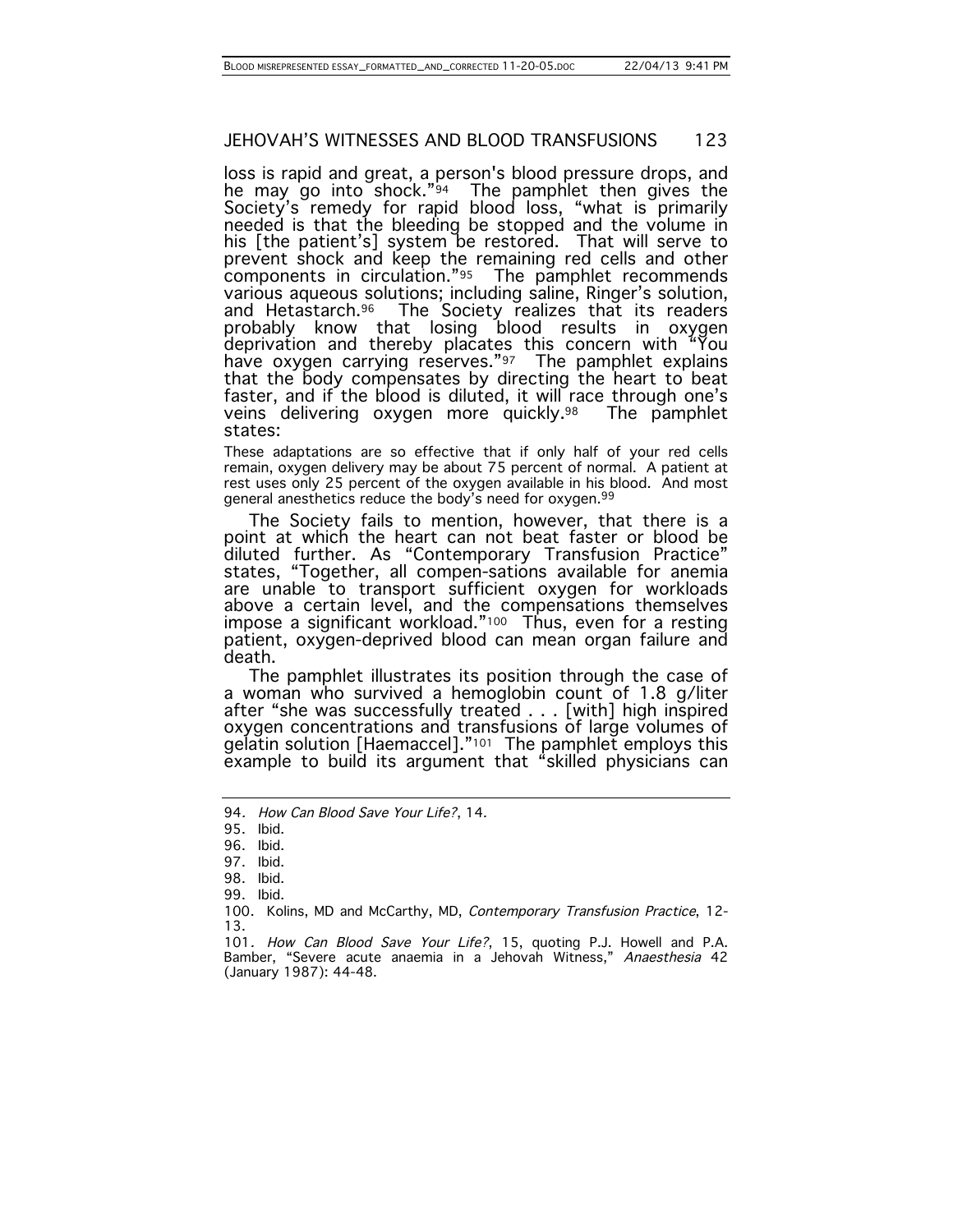help one who has lost blood and so has fewer red cells. Once volume is restored, doctors can administer oxygen at high concentrations."102 However, the Society makes no mention of the woman's precarious journey, having just undergone induced labor due to jaundice.103 Nor do they note the attending physician's explanations. The woman's condition resulted in a thirty-four day stay in the hospital, ten of which were spent in intensive care.<sup>104</sup> The Society does not reveal to its reader that the doctors "found no other case of a patient with such a low haemoglobin who has survived without a transfusion of blood or artificial oxygen-carrying substances."105 Nor does the Society make note that the doctors credited her survival not to just their own savvy, but also the fact that "women can withstand haemorrhage better in the early postpartum period."<sup>106</sup> Moreoever, the Society omits that her blood pressure became unrecordable several times, the medicine to increase her blood pressure caused severe hypernataemia (too much sodium in one's blood), bile leaked into the woman's abdomen, she developed oedema of the hands and forearms requiring diuretic therapy, or that she developed a chest infection.107 Incredibly, her only permanent disability was that she developed palsy in her right vocal cord.<sup>108</sup> It clearly is a mistake for the reader either to minimize the woman's harrowing experience or to expect these results to be typical, as this case is quite unique.

The pamphlet further reports that this woman's doctors spoke positively of using hyperbaric chambers by stating that those "with acute blood loss have been successfully treated with hyperbaric chambers."109 However, the article cited does not contain any such proposition, but actually speaks negatively of hyperbaric chambers:

Oxygen transport to the tissues could be increased by the use of an hyperbaric chamber, but the period of exposure to very high oxygen partial pressures is limited because of toxicity problems and this form of therapy is better suited to the case where further treatment (such as blood transfusion) is envisaged in the near future. By contrast, our

<sup>102</sup>. How Can Blood Save Your Life?, 14.

<sup>103.</sup> Howell and Bamber, "Severe acute anaemia in a Jehovah Witness," 44.

<sup>104.</sup> Ibid.

<sup>105.</sup> Ibid.

<sup>106.</sup> Ibid.

<sup>107.</sup> Ibid.

<sup>108.</sup> Ibid.

<sup>109.</sup> How Can Blood Save Your Life?, 15, quoting. Howell and Bamber, "Severe acute anaemia in a Jehovah Witness," 44.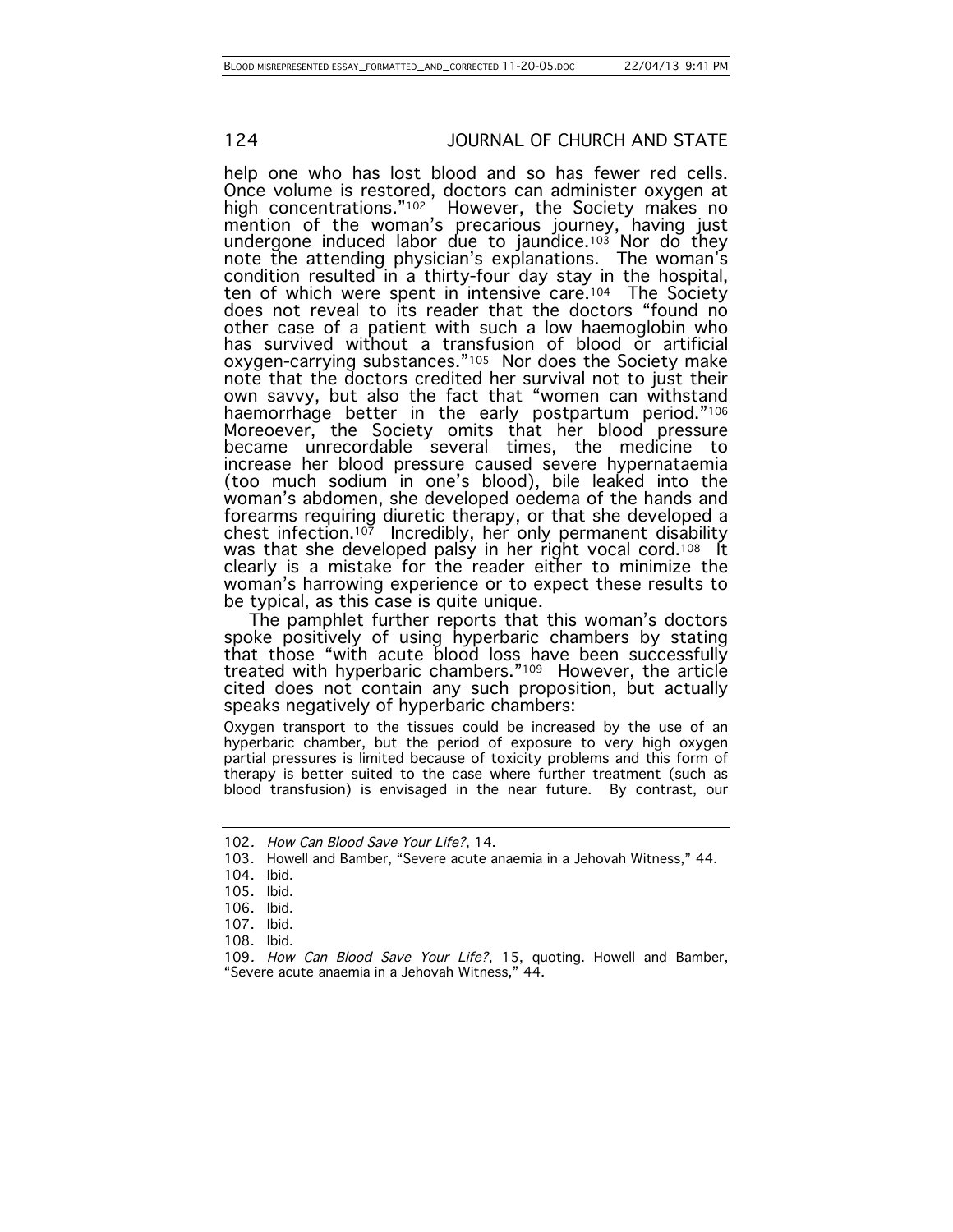patient's problem of severe anaemia was likely to continue for several weeks.110

Additionally, hyperbaric chambers are not univerally available, being more concentrated in beach areas with scuba diving enthusiasts or in larger cities to assist wound healing, a consideration which the Society fails to warn its readers.

Neither does the pamphlet address the actual prognosis for patients with low blood counts. A study of preoperative Jehovah's Witnesses found that there was a 1.3 percent mortality rate for patients with hemoglobin concentrations of 12 g/dL, compared to a 33 percent rate with those less than 6 g/dL.<sup>111</sup> Poor cardiovascular health of the patient increases the mortality rate 4.3-fold, making it highly unlikely that a low hemoglobin count of 6 in a cardiodisadvantaged patient would result in a favorable outcome.112 Because of this high risk of organ failure or death, the usual "lowest" acceptable level appears to be 7, as "red cell transfusion . . . is almost always needed when the level is less than 6 g/dl."113 However, doctors would probably order transfusions at an earlier time if they suspected or knew the patient had a compromised heart or circulatory system.

### 2. Premature Infants Survive Low Blood Levels

The pamphlet next quotes a study on premature infants by Dr. James Stockman III:

With few exceptions, infants born prematurely will experience a decline in hemoglobin in the first one to three months . . . The indications for transfusion in the nursery setting are not well defined. Indeed, many infants seem to tolerate remarkably low levels of hemoglobin

111. J.L. Carson et al., "Effect of anaemia and cardiovascular disease on surgical mortality and morbidity," Lancet 348 (1996): 1055-60, available online at: http://www.americasblood.org/index.cfm?fuseaction=display.showPage&pageID=129.

<sup>110.</sup> Howell andBamber, "Severe acute anaemia in a Jehovah Witness," 47.

<sup>112.</sup> Ibid.

<sup>113.</sup> Available **online** at:

http://www.americasblood.org/index.cfm?fuseaction=display.showPage&pageID=129, quoting The Transfusion Trigger - Indications for Red Cell Therapy 2, no. 3 (November 1999), (Provided by Your Independent, Nonprofit Community Blood Center in conjunction with America's Blood Centers; quoting "American Society of Anesthesiologists Task Force on Blood Component Therapy. Practice guidelines for blood component therapy," Anesthesiology 84 (1996): 732-47.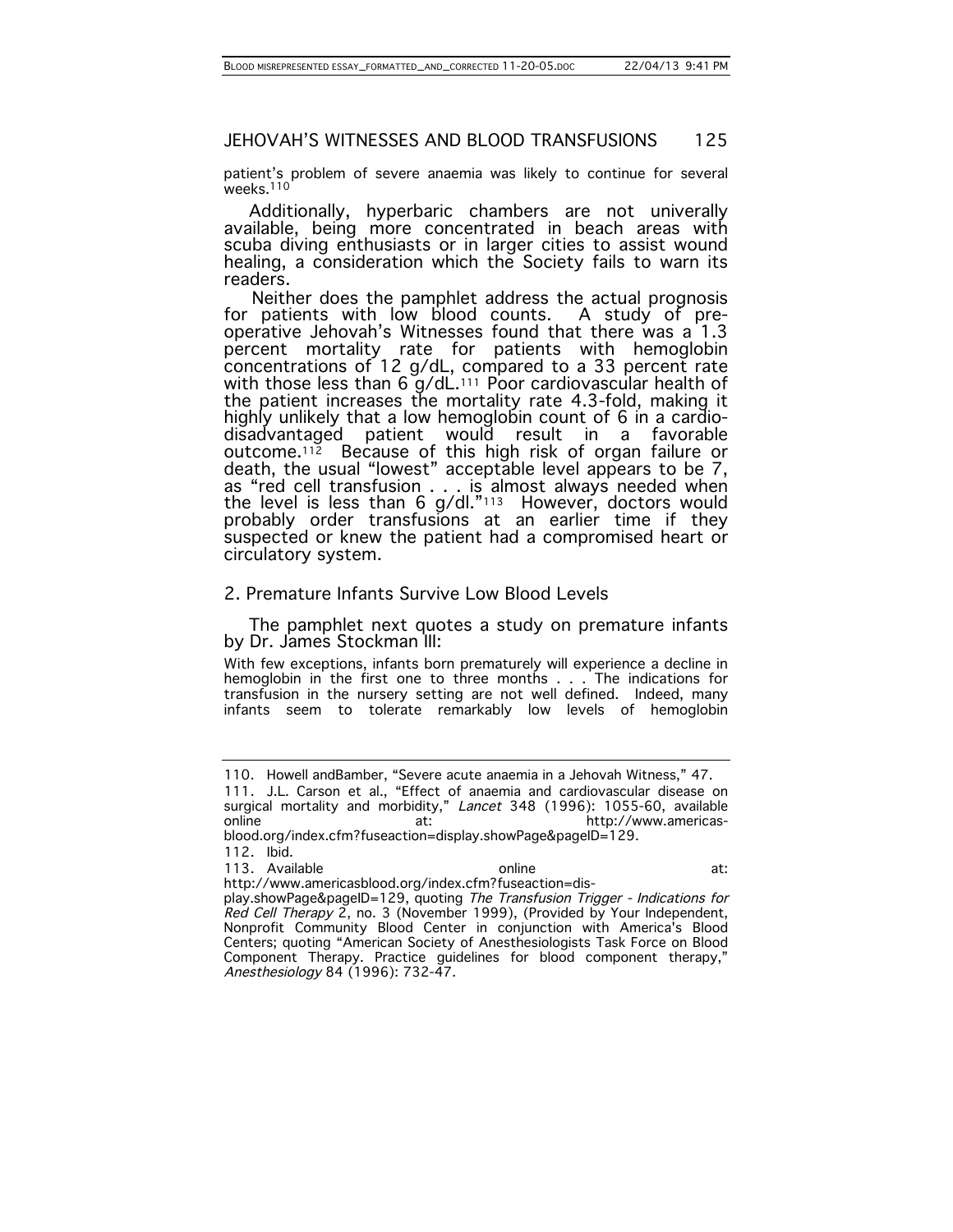concentration with no apparent clinical difficulties.114

It appears by this that the Society is subtly informing Jehovah's Witness parents with premature infants that low blood count is common, thereby suggesting that doctors unnecessarily push blood transfusions.

Jehovah's Witness parents may be led to believe that their infants do not need a transfusion, as Dr. Stockman said that many infants can survive low hemoglobin levels. However, Dr. Stockman outlined two situations in which transfusion would be necessary: (1) "certainly before ten percent of blood volume" had been withdrawn for blood sampling; and (2) when stabilized premature infants continue to render hemoglobin levels less than 10, show low available oxygen, and have another sign such as "poor feeding. dyspnea, tachycardia, tachypnea, diminished feeding, dyspnea, tachycardia, tachypnea, diminished activity, and pallor."115 Dr. Stockman recognizes that once a preterm infant has stabilized, transfusions are not needed if hemoglobin is "greater than 10 to 11 g/dl."<sup>116</sup> The Society could have more accurately summarized Dr. Stockman's recommendation by claiming that most preterm infants do not need transfusions once they have stabilized, but those who need frequent blood sampling or continue to have hemoglobin counts less than 10, along with other problems, may need a transfusion. The pamphlet highlights other medical doctors' discussions of hemoglobin counts and the decision to transfuse, but fails to mention enough detail about Dr. Stockman's study to inform the reader of his recommendation about premature infants coping with either loss of blood volume or consistently low hemoglobin levels.

Furthermore, the Society's quote that the decision to transfuse is "not well defined" may serve to incite fear that the medical community is unnecessarily pushing blood transfusions. The pamphlet's preceding two paragraphs described the doctor's decision based on hemoglobin level of "10" as "cloaked in tradition" and "shrouded in obscurity," and included the fact that patients with hemoglobin levels of "7" showed no work deficit.<sup>117</sup> A reader could easily conclude from this that "not well

116. Ibid.

<sup>114</sup>. How Can Blood Save Your Life?, 14, quoting study by Dr. James A. Stockman III in February 1986 Pediatric Clinics of North America.

<sup>115.</sup> James A. Stockman III, MD., "Anemia of Prematurity Current Concepts in the Issue of When to Transfuse," Pediatric Clinics of North America 33, no. 1 (February 1986): 111, 125-26; bBut, article notes that "Apnea has not unequivocally been shown to improve following transfusion."

<sup>117</sup>. How Can Blood Save Your Life?, 12.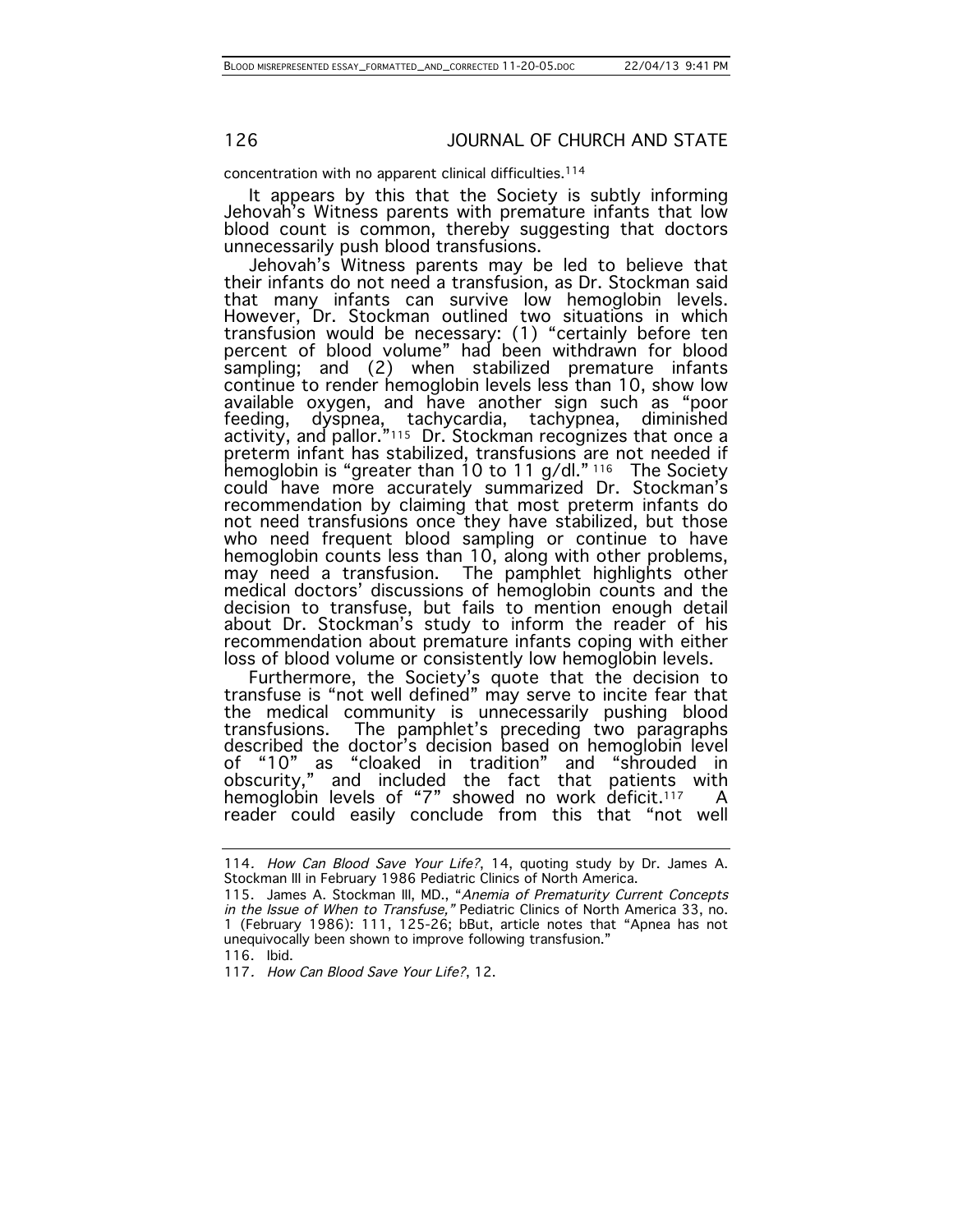defined" meant that doctors were also guessing at whether to transfuse a newborn. In reality, Dr. Stockman was contrasting the doctor's "not well defined" decision about newborns relative to the situation in older adults and children. . . ." 118 In so doing, Dr. Stockman emphasized the doctor's complex analysis of the many tests that show the physiological nadir most infants undergo during their threemonth, post partum transition from the fetal environment.<sup>119</sup> Dr. Stockman noted that the complexity of the doctor's decision needed to include variables such as hemoglobin and erythropoietin levels, reticulocyte count, oxygen affinity/release levels, and  $PO_2$  readings.<sup>120</sup> Dr. Stockman's article was not a conclusion that pediatricians' recommendations for premature infants were ill-informed, but rather that they inherently involved more variables and were less clear-cut than a decision involving a transfusion for a healthy infant, older child, or adult.

### 3. Jehovah's Witness Parents have Legal Right to Dictate Child's No-Blood Treatment

Courts are frequently called upon to order transfusions for children of Jehovah's Witness parents.121 In its legal information section entitled "You Have The Right to Choose," the pamphlet informs parents that courts recognize parents' rights to make medical decisions for their children:

In 1979 the U.S. Supreme Court stated clearly: "The law's concept of the family rests on a presumption that parents possess what a child lacks in maturity, experience, and capacity for judgment required for making life's difficult decisions . . . Simply because the decision of a parent [on a medical matter] involves risks does not automatically transfer the power to make that decision from the parents to some agency or officer of the

<sup>118.</sup> Stockman III, MD., "Anemia of Prematurity Current Concepts in the Issue of When to Transfuse," 111.

<sup>119.</sup> Ibid., 125-26.

<sup>120.</sup> Ibid.

<sup>121</sup>. Jehovah's Witnesses of Washington v. King County Hospital, 278 F. Supp. 488 (W.D. Wash. 1967) affirmed 390 U.S. 598 (1968) (Class action suit holding that State could order blood transfusions to minor children over the objections of the minors' parents); In the Matter of Baby Girl Newton, 1990 De. Ch. Lexis 48 (Del. Ch. Apr. 24, 1990) (Case not released for publication) (Court held that it was within the State's domain to order a blood transfusion for premature, anemic 2 day old infant.); Muhlenberg Hospital v. Patterson, 128 N.J. Super 498 (N.J. Super. Ct. 1974) (Court permitted blood transfusion to ill six-day-old infant because blood transfusion would likely prevent severe health damage.).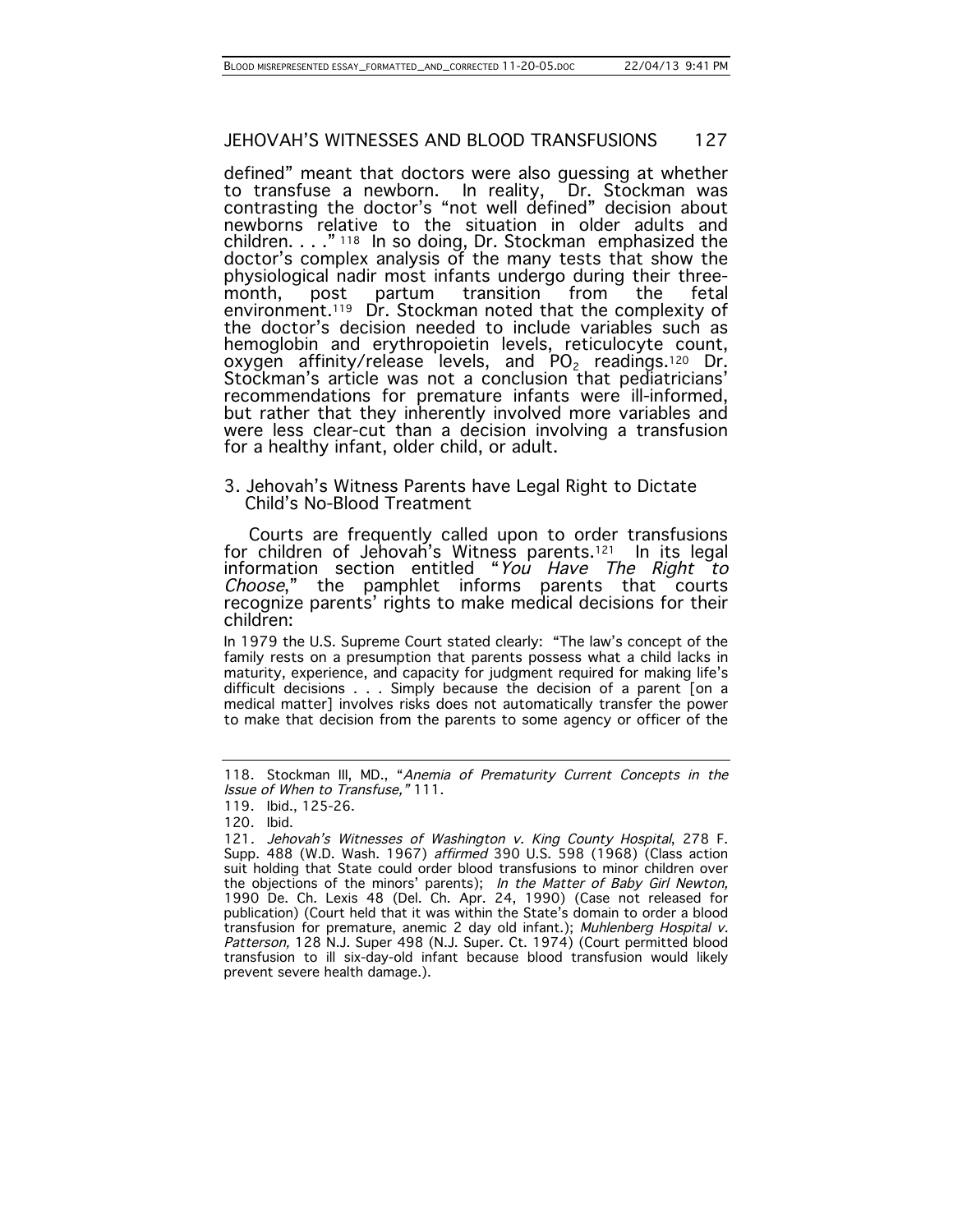#### states."—Parham v. J.R.122

The same year the New York Court of Appeals rules: The most significant factor in determining whether a child is being deprived of adequate medical care . . . is whether the parents have provided an acceptable course of medical treatment for their child in light of all the surrounding circumstances. This inquiry cannot be posed in terms of whether the parent has made a 'right' or a 'wrong' decision, for the present state of the practice of medicine, despite its vast advances, very seldom permits such definitive conclusions. Nor can a court assume the role of a surrogate parent.-In re Hofbauer<sup>123</sup>

While these quotes are not in themselves inaccurate, the Society does not inform its readers that these particular cases do not involve minors of Jehovah's Witnesses who need immediate, life-saving blood transfusions. Rather, Parham v. J.R. deals with the parents' wish to obtain psychiatric help by civilly committing an uncontrollable minor contrary to the minor's objections.124 Moreover, the relevant facts in *Parham* did not involve the parents' refusal to accept medical treatment on religious grounds. Indeed, concurring Justice Stewart wrote that a state would have constitutional grounds to preempt the parent's decision, and defended this position by referring to a seminal case against a Jehovah's Witness parent who mandated that her minor niece engage in selling Society magazines in violation of the state's child labor laws.<sup>125</sup> In re Hofbauer deals with the parents' choice of using nutrition instead of chemotherapy to treat Hodgkin's disease. <sup>126</sup> The Hofbauer court also<br>differentiated its facts from cases involving parents' religious refusal of medical treatment, including a reference to a specific Jehovah's Witness blood case, a fact which the pamphlet omitted.<sup>127</sup> From these examples, a clear From these examples, a clear precedent can be seen that many courts will order blood transfusions for minors over and against the parents' wishes.128 Thus, Jehovah's Witness parents may be

128. Jehovah's Witnesses of Washington v. King County Hospital, 278 F. Supp. 488 (W.D. Wash. 1967) affirmed 390 U.S. 598 (1968); Novak v. Cobb County Kennestone Hosp. Auth., 74 F.3d 1173, (11th Cir. 1996); In the

<sup>122</sup>. How Can Blood Save Your Life?, 21-22.

<sup>123.</sup> Ibid.

<sup>124</sup>. Parham v. J.R., 442 U.S. 584 (1979).

<sup>125</sup>. Parham v. J.R., 442 U.S. 584 (1979) at 624, referring to Prince v. Massachusetts, 321 U.S. 158 (1943).

<sup>126</sup>. In re Hofbauer, 47 N.Y. 2d 648 at 655 (NY Ct. of Appeal 1979).

<sup>127.</sup> Ibid.; referring to In re Sampson, 37 A.D. 2d 558 (Supreme Court of New York, Appellate Division, Third Department June 28, 1971) (Court found Jehovah's Witness parent neglected son when she refused to permit him a blood transfusion.).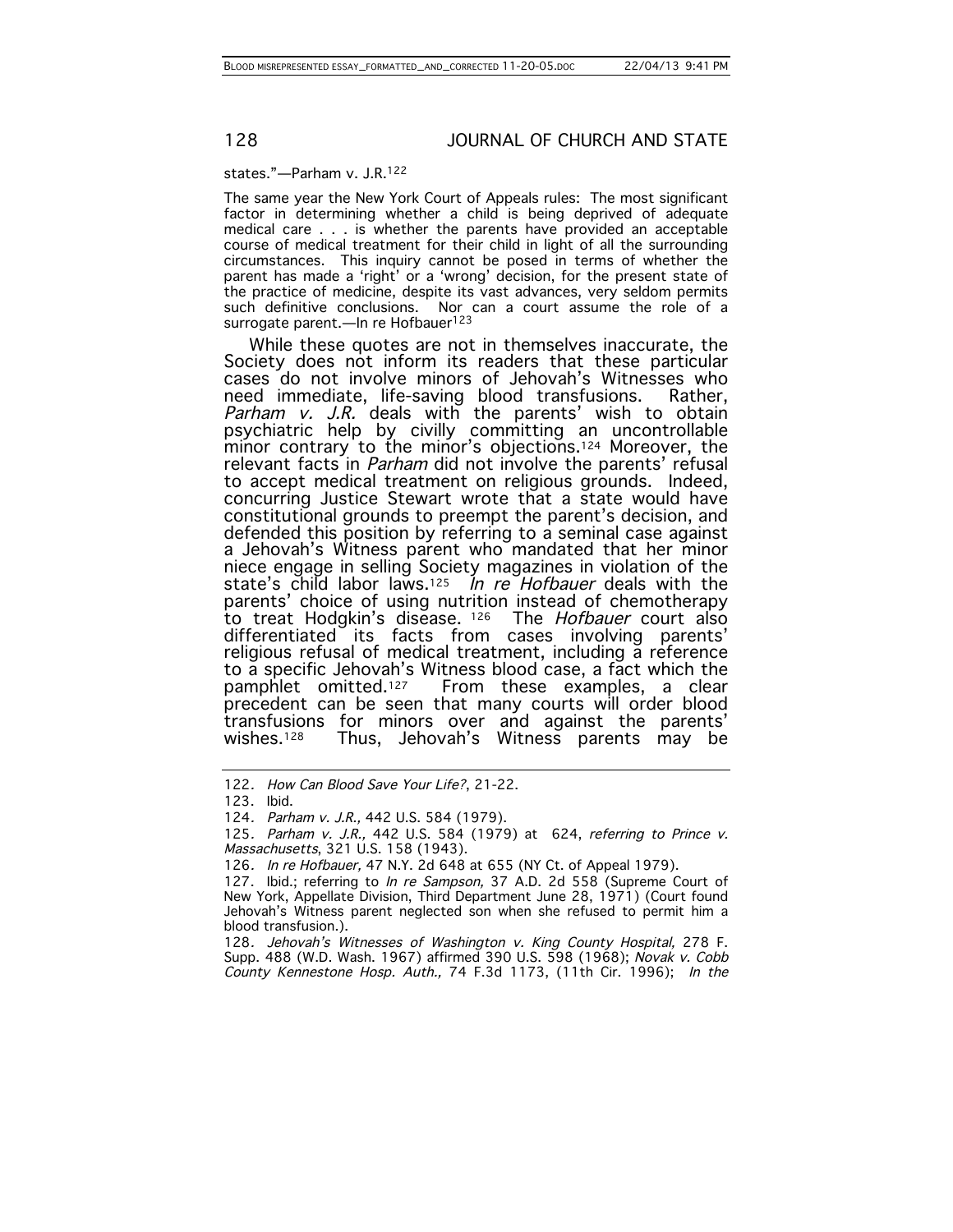surprised to learn that precedent denies their supposed "right" to make martyrs of their children.129

### 4. Erythropoietin Works "Very Quickly"

The pamphlet informs its readers that doctors can administer erythropoietin, which helps a person "very quickly" develop red blood cells "three to four times faster than normal."130 The pamphlet's reader may conclude that "very quickly" as applied to a medical emergency means a few minutes or hours, but no longer than a day or two. However, erythropoietin actually takes four or more weeks before enough red blood cells are produced to make a difference.<sup>131</sup> The Society could have easily put the words "four weeks" in place of "very quickly." Instead, the Society leads its followers to think their red blood cells can be manufactured "today or tomorrow" when, in reality, it takes a month.

### 5. Complicated Surgery is Safe Without a Transfusion

Most surgeries do not require blood transfusions. Some surgeries, such as coronary bypass, hip or knee replacement, hepatic resections [liver surgery], and radical prostatectomy [prostrate removal], are a higher risk.132 The pamphlet states that bloodless surgeries are safe and quotes as support a study by Dixon B. Kaufman concerning renal (kidney) transplants: "The overall results suggest that renal transplantation can be safely and efficaciously applied to most Jehovah's Witness patients."<sup>133</sup> More telling,<br>however, is the self-incriminating information that the Society omitted (emphasis on Society's actual quote):

Jehovah Witnesses had an increased susceptibility to rejection episodes. The cumulative percentage of incidence of primary rejection episodes was 77 percent at three months in Jehovah's Witnesses versus 44 percent at

Matter of Baby Girl Newton, 1990 De. Ch. Lexis 48 (Del. Ch. Apr. 24, 1990) (Case not released for publication); In re McCauley, 409 Mass. 134 (1991); Muhlenberg Hospital v. Patterson, 128 N.J. Super 498 (N.J. Super. Ct. 1974); O.G. v. Baum, 490 S.W. 2d 839 (Tex. App. Houston 1st Dist. 1990).

<sup>129.</sup> Prince v. Massachusetts, 321 U.S. 158 (1943).

<sup>130.</sup> How Can Blood Save Your Life?, 15.

<sup>131.</sup> Available online at: http://www.myeloma.org.uk/pdf/Erythro.PDF.

<sup>132.</sup> Available online at: http://www.bloodbook.com/autolog-3.html

<sup>133.</sup> How Can Blood Save Your Life?, 14 (quoting Dixon B. Kaufman, "A Single-Center Experience of Renal Transplantation in Thirteen Jehovah Witnesses," Transplantation 45 (6 June 1988): 1046.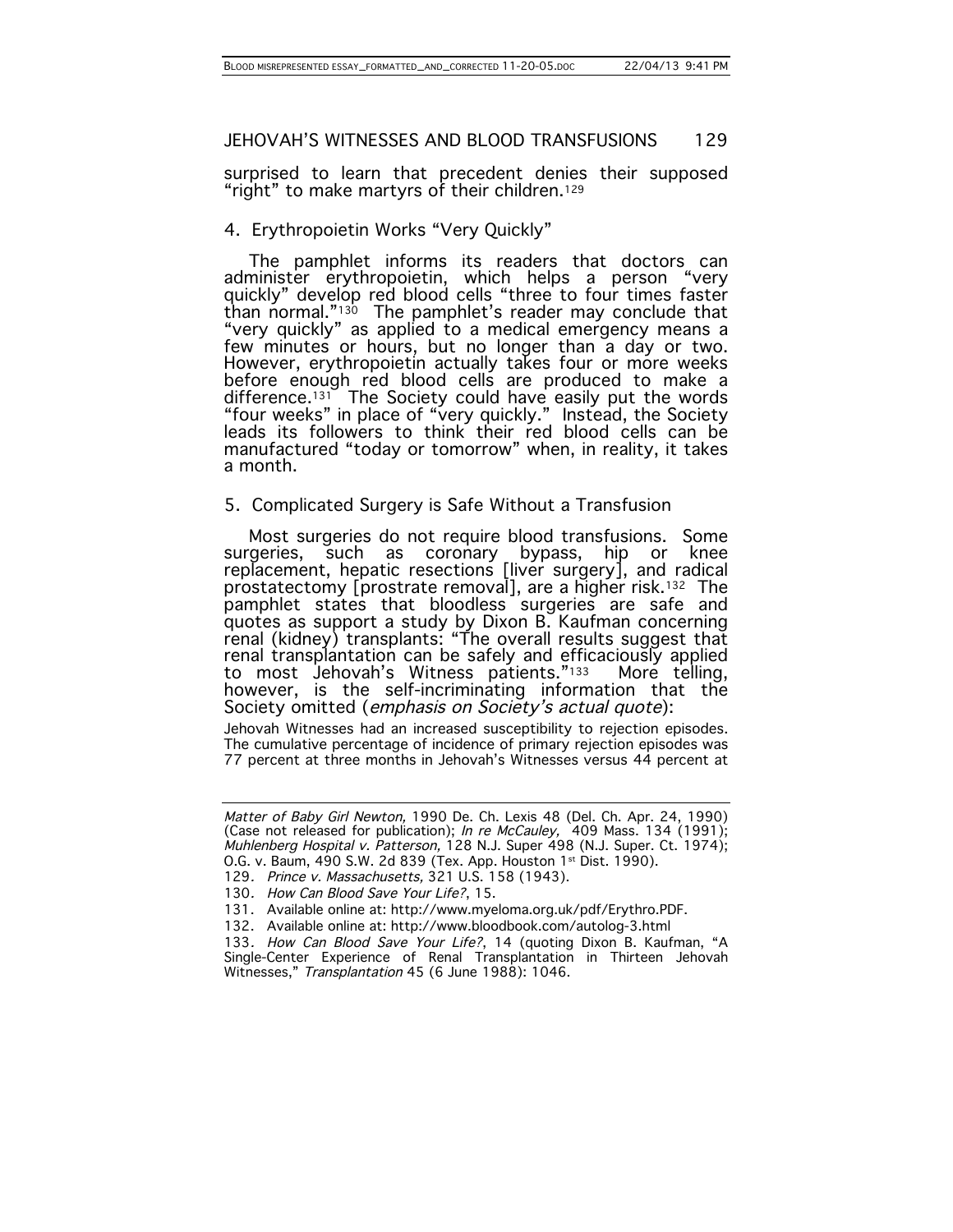21 months in the matched control group. The consequence of early allograft dysfunction from rejection was particularly detrimental to Jehovah's Witness who developed severe anemia (hemoglobin (Hgb)\* 4.5 per cent) – two early deaths occurred in the subgroup with this combination. The overall results suggest that renal transplantation can be safely and efficaciously applied to most Jehovah Witness patients but those with anemia who undergo early rejection episodes are a high-risk group relative to other transplant patients.134

Since the pamphlet dedicates pages to anemia, why did the Society omit that the almost double rates for organ rejection as well as the study's clarification that "those with anemia" are a high risk group?

Finally, the pamphlet encourages its readers to keep a positive attitude,135 which admittedly is good advice for any person facing a life-threatening situation, but advice that should be coupled with more responsible medical counsel. Those who have read the pamphlet probably feel "informed" and ready to sign their advanced medical directives. After all, their decisions to refuse blood transfusions would appear to be in total agreement with prominent historians, scientists, and learned doctors.

### 6. Summary of Survival Rates and Medical Alternatives Misrepresentations

At this point, a salient question emerges: Should the tort of misrepresentation be allowed to the victims of blood policy and their families who have come to the conclusion that the Society misrepresented the historical and medical science in its indoctrination literature? A court could conclude that each misrepresented statement is relatively insignificant. However, when taken together, the misrepresentations serve to warp the follower's mind regarding the actual medical and historical perspective. The Society deceives its followers into thinking that blood transfusions render one's immune system incapable of fighting cancers, when the actual link depends on the type of cancer. It builds a case that other doctors wish all surgeons would become bloodless surgeons, when in fact those doctors recognize the benefits of blood transfusions for those who are in desperate need. The Society "scares" followers into believing that accepting blood transfusions is equivalent to contracting contagious diseases, when the

<sup>134.</sup> Kaufman, "A Single-Center Experience of Renal Transplantation in Thirteen Jehovah Witnesses," 1046.

<sup>135</sup>. How Can Blood Save Your Life?, 27.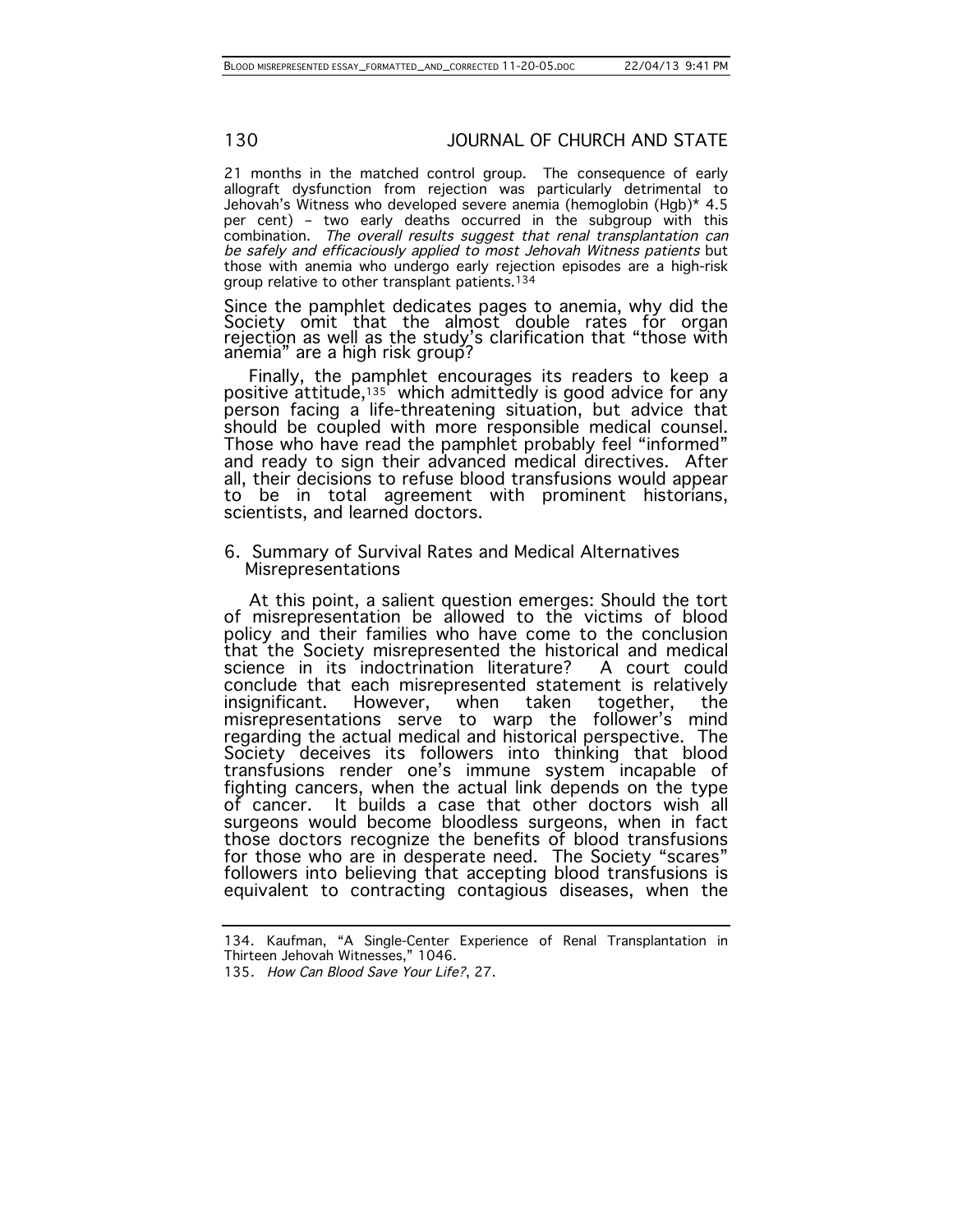actual risks are one in several hundred thousand to a few million. The Society "placates" by suggesting adults and infants can tolerate low hemoglobin levels, despite medical knowledge that a healthy person has at least a one in three chance of not surviving a blood count lower than 7, with survival rates for people in high-risk groups being much lower. The Society falsely assures parents that they can legally refuse a blood transfusion for their child by citing cases that in no way substantiate such a position. The Society never reveals to its readers the actual risks of death when blood levels drop either slowly from anemia or quickly from hemorrhage. Instead, the Society gives its readers the impression that ultra low hemoglobin counts, such as 1.8, are easily survivable under the supervision of the right doctor. Only by looking at the overall effect of the Society's literature can one determine whether there are misrepresentations that induce a follower to accept the Society's life-threatening arguments without question.

# 7. Blood Pamphlet's Near Omission of Acceptance of Blood Products and Fractions

The pamphlet's most puzzling aspect is its scant discussion of the Society's allowing individual Witnesses a personal decision to accept blood components, a policy in place for many years prior to its printing. The pamphlet's Quality Alternatives to Transfusions" section, which is located near the beginning and details medical alternatives, including non-blood expanders and heart-lung machines, is the seemingly logical place to discuss blood components. 136 Because the pamphlet includes such a section, a court could reason that the Society thereby has a duty to disclose all or, at least, the key quality alternatives to treat blood loss. However, this section *omits any* discussion of blood components. Furthermore, page 18 of the pamphlet, in reference to a German consent form, reconfirms that blood components are not acceptable: "As a . . . Jehovah's Witness, I categorically refuse the use of foreign blood or blood components during my surgery."137 However, in one sentence on page 27 of the 31-page pamphlet, the Society contradicts itself by stating that individual Jehovah's Witnesses may accept blood components.138 Thus, the

<sup>136.</sup> How Can Blood Save Your Life?, 14.

<sup>137.</sup> Ibid., 18.

<sup>138.</sup> Ibid., 27. *quoting* "Jehovah's Witnesses: The Surgical/Ethical Challenge," JAMA 246, no. 21 (27 November 1981): 2471, 2472, "However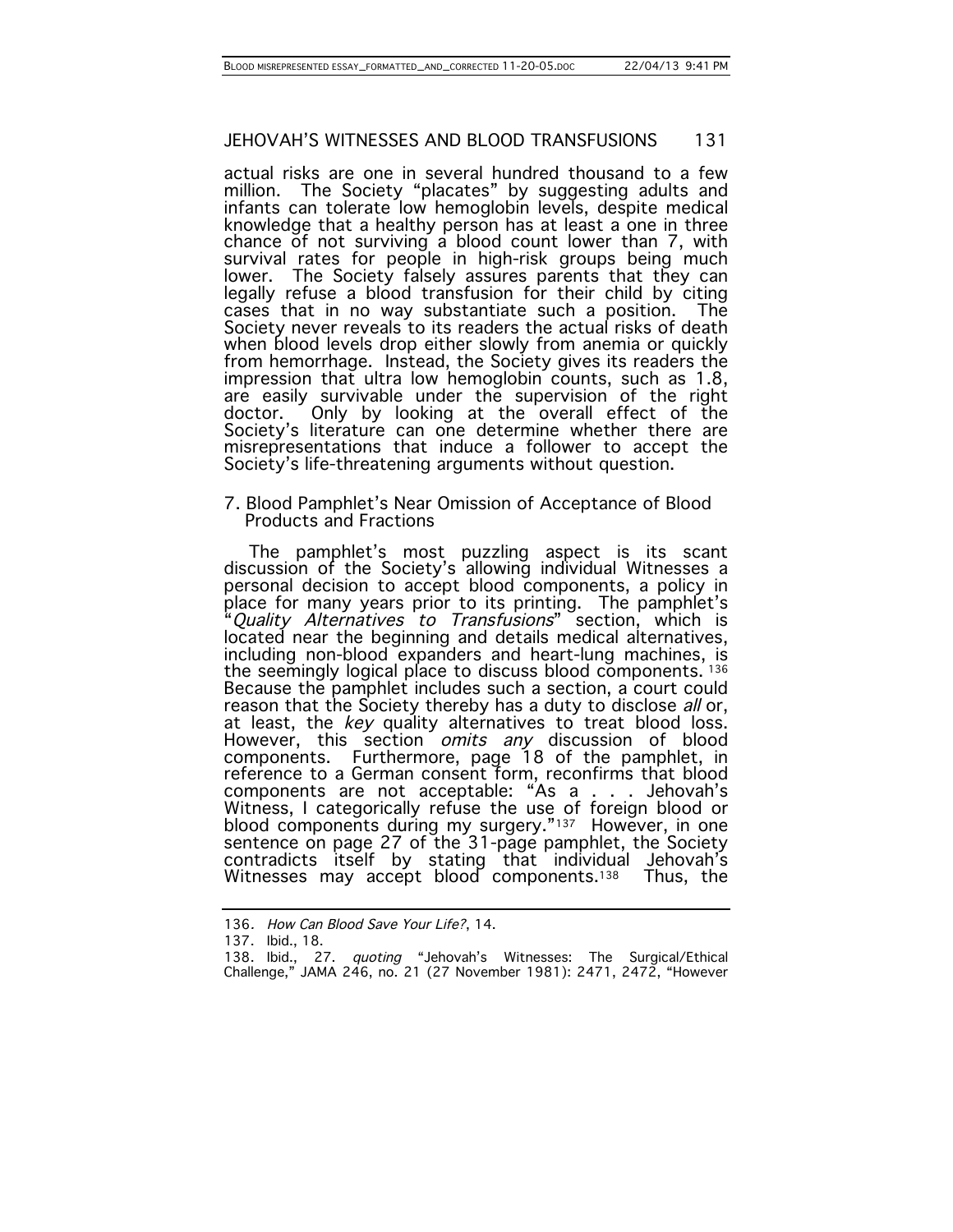pamphlet appears intentionally ambiguous, if not contradictory, as blood components are never mentioned in its medical alternatives section, banned altogether in its legal section, yet unexplicably allowed in one statement near the end.

Most legal and medical professionals are unaware that the Watchtower Society actually allows blood components, including hemoglobin. This essay will therefore examine at this point whether the Society failed to adequately represent to its followers and third parties its allowance of blood components and also examine the Society's current policy regarding blood components.

### HISTORY OF SOCIETY'S DISSEMINATION OF ITS BLOOD POLICY REVEALS POCKETS OF MISREPRESENTATIONS

From 1954 through early 1974, the Society banned most blood fractions. $139$  In 1958, the Society carved out the first exception, which provided that antibodies (such as tetanus, rabies, and snakebites) derived from blood could be accepted by individual judgment.140 In 1961 and 1964, the

139. Awake!, (8 January 1954): 24, ("We are told that it takes one and a third pints of whole blood to get enough of the blood protein or "fraction" known as gamma globulin for one injection.. . . . the Scriptural aspect will note that its being made of whole blood places it in the same category as blood transfusions as far as Jehovah's prohibition of taking blood into the system is concerned.") Available online at: www.ajwrb.com/watchtower/data1.shtml; see also, Blood, Medicine, and the Law of God (Watchtower and Bible Tract Society of Pennsylvania 1961), 14, ("In view of the constant developments in the field of medical research, new treatments involving the use of blood and its component parts are constantly coming to the fore. But regardless of the method used to infuse it into the body and regardless of whether it is whole blood or a blood substance that is involved, God's law remains the same. If it is blood and it is being used to nourish or to sustain life the divine law clearly applies."); The Watchtower (1 June 1974): 351-52, ("It can thus be seen that serums (unlike vaccines) contain a blood faction, though minute....What, then, of the use of a serum containing only a minute faction of blood and employed to supply an auxiliary defense against some infection and not employed to perform the life - sustaining function that blood normally carries out? We believe that here the conscience of each Christian must decide.")

140. The Watchtower (15 September 1958): 575 (Excerpt reprinted in Wilson, *Awakening of a Jehovah's Witness,* 194), ("The use of blood fractions to create . . . antibodies is not the same as taking blood either by mouth or by transfusion . . . While God did not intend for man to contaminate his blood stream by . . . blood fractions, doing so does not seem to be included in God's expressed will forbidding blood as food. It would therefore be a matter of

Witnesses' religious understanding does not absolutely prohibit the use of components such as albumin, immune globulins, and hemophiliac preparations; each Witness must decide individually if he can accept these."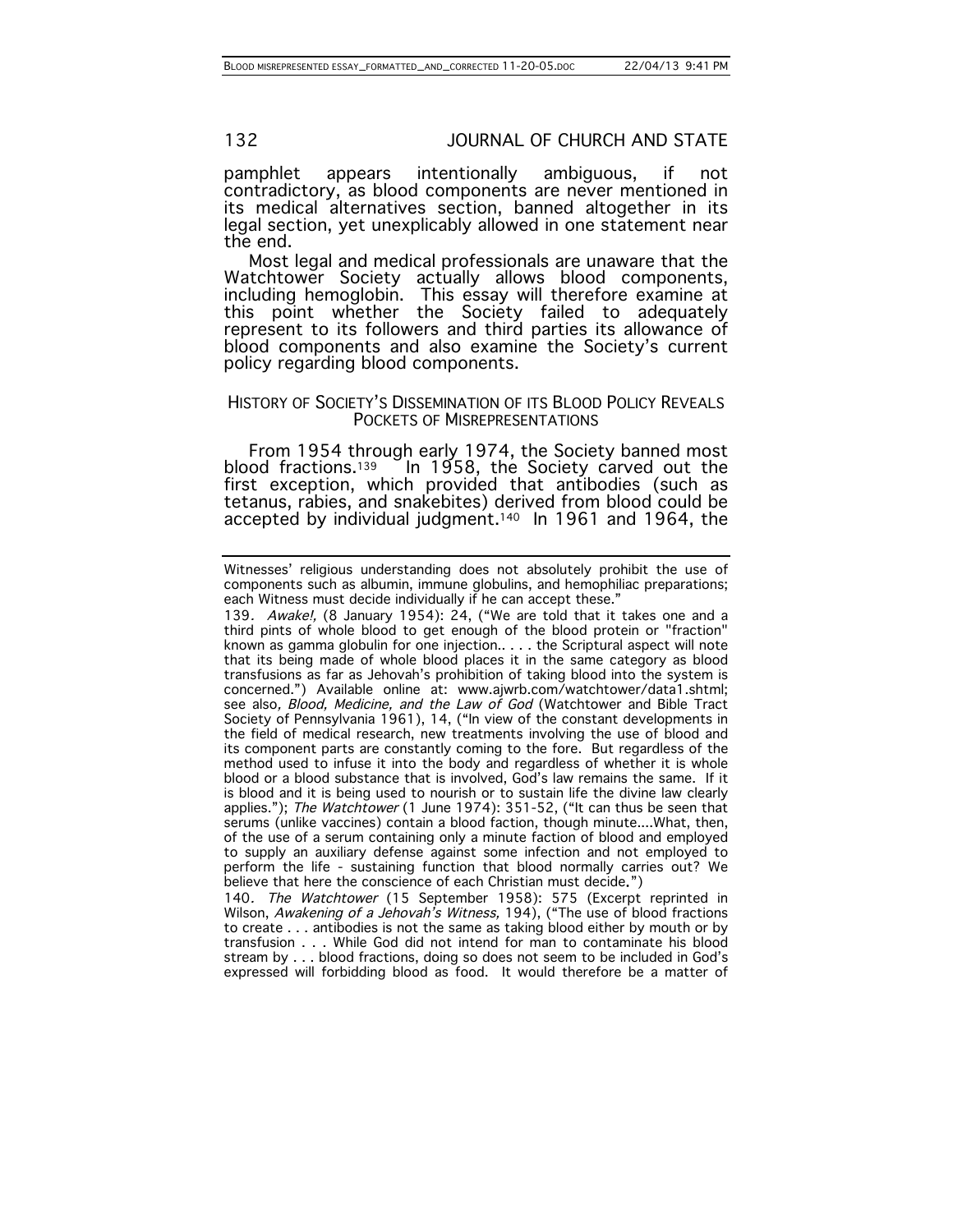Society carved out another exception, permitting vaccinations and inoculations derived from blood to be accepted by personal judgment.141 This change allowed Witnesses to better assimilate into every day life as their children could now attend public schools and Witness missionaries could obtain required vaccinations for foreign service. In 1980, the Society began allowing any fractions of plasma (like immune globulin and albumin), and in 2000 purportedly began allowing any components of whole blood cells and plasma.142 The changing, though not widely publicized blood policy, creates difficulty for followers and outsiders in knowing the Society's actual stance on the blood issue at a given point. In the Society's defense, it has published articles in medical journals, filmed videos for distribution to the medical community, and set up a hospital liaison team knowledgeable in the current blood policy in order to promulgate information.<sup>143</sup> Yet, these efforts may not be enough if the average judge, doctor, nurse, or Witness does not in fact understand the policy. Suppose a court found that the Society, by creating a no-blood policy then later changing it, owed a duty to its followers to keep them apprised of subsequent changes.

143. See http://www.watchtower.org/medical\_care\_and\_blood.htm.

individual judgment whether one accepted such types of medication or not."). 141. The Watchtower (1 November 1961: 670) (Excerpt reprinted in Wilson, Awakening of a Jehovah's Witness, 190) ("As to the use of vaccines and other substances that may in some way involve the use of blood in their preparation . . . matter of individual judgment.") The Watchtower (15 November 1964: 682) (Excerpt reprinted in Wilson, Awakening of a Jehovah's Witness,190) ("Inoculation is, however, a virtually unavoidable circumstance in some segments of society . . . we leave it up to conscience of individual whether to submit to inoculation with a serum.")

<sup>142.</sup> Awake! (22 June 1982): 25 (Excerpt reprinted in Wilson, Awakening of a Jehovah's Witness, 196) ("However, Witnesses' religious understanding does not absolutely prohibit the use of components such as albumin, immune globulins, and hemophiliac preparations [fibrinogens]; each Witness must decide individually if he can accept these."); see also *Watchtower* (1 June 1990): 30-31 (Excerpt reprinted in Wilson, Awakening of a Jehovah's Witness, 194) ("A common issue involves the plasma proteins . . . globulins, albumin, and fibrinogen . . . A pregnant woman has an active mechanism . . . That some protein fractions from the plasma do move naturally into the blood system of another individual (the fetus) may be another consideration when a Christian is deciding whether he will accept . . . plasma fractions . . . Each must resolve the matter personally before God."); The Watchtower (15 June 2000): 30 (Excerpt reprinted in Wilson, Awakening of a Jehovah's Witness,194) ("Just as blood plasma can be a source of various fractions, the other primary components [red cells, white cells, platelets] can be processed into smaller parts . . . Should a Christian accept such fractions in medical treatment? . . . a Christian must make his own conscientious decision before God.")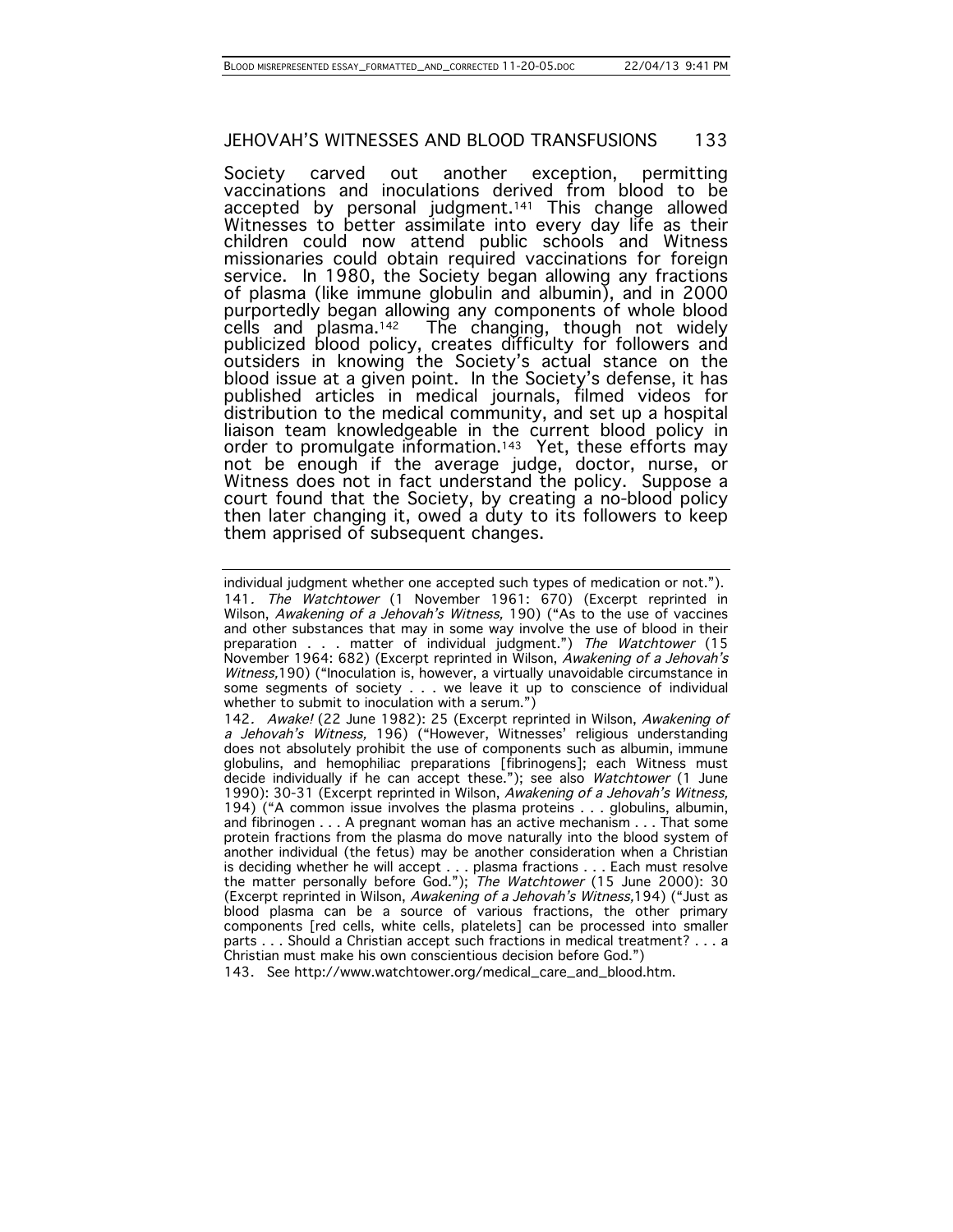Indeed, prior to 1975, followers with hemophilia were permitted to receive one infusion of Factor VIII, as it was considered medicine and not a feeding on blood.144 On 27 February 1975, however, hemo-philiac followers were directed they could no longer receive any clotting factors, including Factor VIII.145 Raymond Franz, at that time a member of the Society's governing body, explains in his book *Crisis of Conscience* the internal chaos that followed the change in policy.146 Franz reveals that, on 11 June 1975, four months after the pronounced ban, the Society decided to re-allow hemophiliacs multiple infusions of clotting factors. 147 The Society, not wanting to publicize a reversal that took effect just four months after the ban, directed headquarter staff workers to contact individual hemophiliac members.148 According to Franz, however, because the headquarters did not keep adequate records, the staff workers could not locate every hemophiliac follower without the local church elders becoming<br>disturbed.<sup>149</sup> Instead, the Society-waited-three-vears-to Instead, the Society waited three years to officially publish its reversal of position permitting clotting factors.<sup>150</sup> In the meantime, the Society allowed Witnesses to mistakenly believe Factor VIII was still banned. This knowing omission demonstrates the Society's selfpreserving efforts to conceal its quick doctrinal shift to the general Witness population, even at the expense of its hemophiliac followers. By not publishing this vital doctrinal shift in a timely fashion, the Society knowingly left its

145. Awake! (22 February 1975): 30, ("Certain clotting 'factors' derived from blood are now in wide use for the treatment of hemophilia, a disorder causing uncontrollable bleeding. However, those given this treatment face another deadly hazard: the Swiss medical weekly *Schweizer Med* Wochenschrift reports that almost 40 percent of 113 hemophiliacs studied had cases of hepatitis. 'All these patients had received whole blood, plasma, or blood derivatives containing [the factors],' notes the report. Of course, true Christians do not use this potentially dangerous treatment, heeding the Bible's command to 'abstain from blood.'"), available online at: www.ajwrb.org/watchtower/data1.shtml.

146. Franz, Crisis of Conscience, 120-21.

147. Ibid.

148. Ibid.

149. Ibid.

150. The Watchtower (15 June 1978): 29-31, ("What, however, about accepting serum injections to fight against disease, such as . . . hemophilia? .

. . This seems to fall into a 'gray area.'...Hence, we have taken the position that this question must be resolved by each individual on a personal basis."), available online at: www.ajwrb.org/watch-tower/data1.shtml.

<sup>144.</sup> Raymond Franz, Crisis of Conscience, 4th ed. (Atlanta, Ga.: Commentary Press, 2002), 120-21.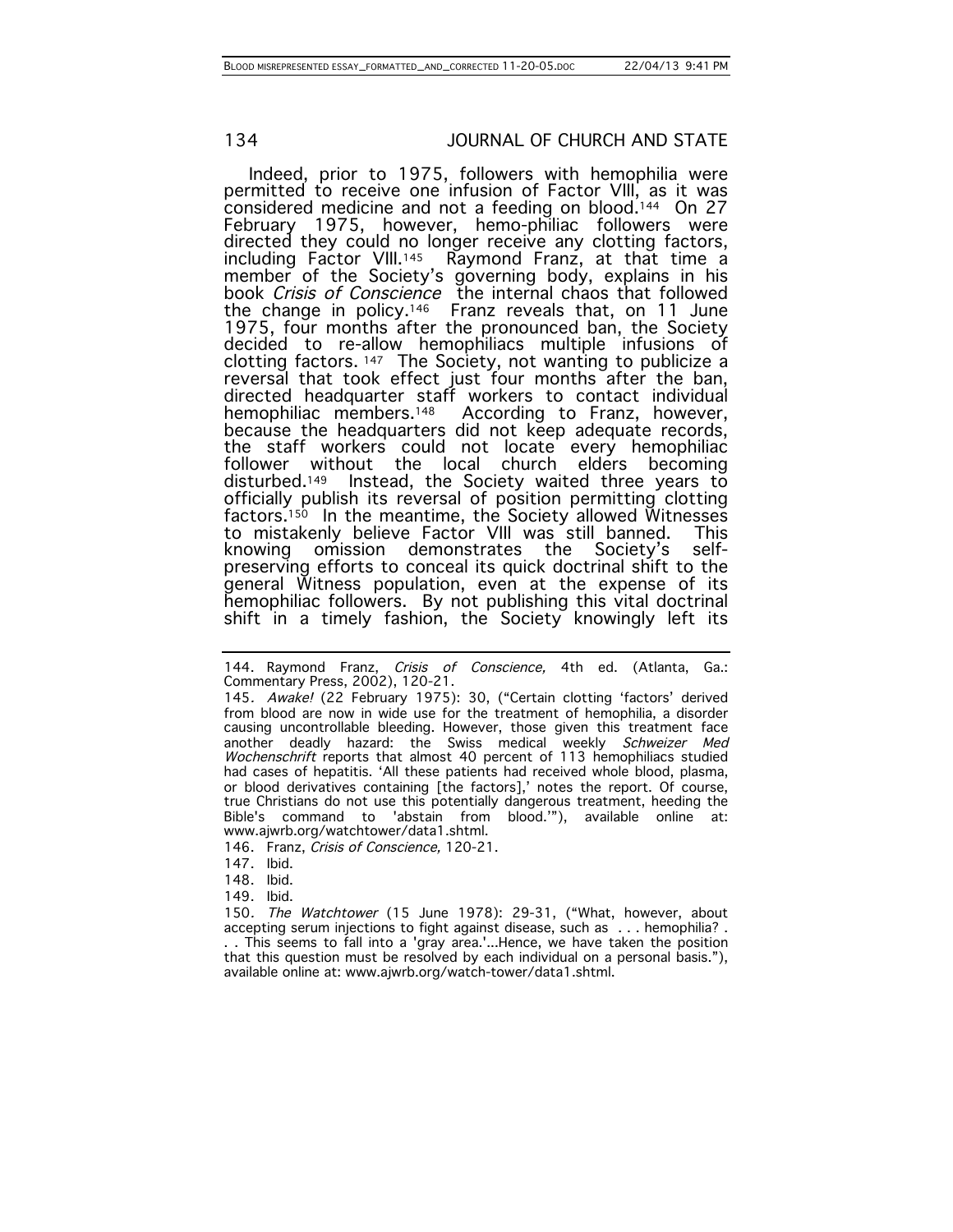hemophiliac followers in ignorance. As previously stated, in dealing with nondisclosure, courts look at the nature of the fact not disclosed, the importance of the fact not disclosed, and how formally the information was acquired. The Society's re-allowance of hemophiliac solutions was of critical importance to the affected Witnesses. As the original ban had been officially declared in the printed Watchtower, the subsequent reversal should have followed the same dissemination routes as quickly as it was decided.

The Society's policy during the 1950s through 1970s flatly rejected whole blood, red blood cells, white blood cells and plasma, but identified specific, allowable blood products, like Factor VIII and serum injections. In 1981, the Society announced in the 27 November 1981 edition of the Journal of the American Medical Association ("JAMA") the policy clarification that any component could be allowed if the<br>Witness individually agreed.<sup>151</sup> The 2004 Watchtower Witness individually agreed.<sup>151</sup> admits that this policy clarification was supplied to JAMA.<sup>152</sup> The Watchtower republished the exact language within the JAMA article in its 22 June 1982 issue to inform its followers about this policy clarification regarding components.153 One could theorize that the average Witness does not read JAMA. Perhaps the Society made an announcement about the JAMA article in 1981 at the local congregations, periodic assemblies, or other writing not available to the author. In any event, the Society should have made a resounding, simultaneous statement, and not waited seven months to print the change in The Watchtower.

Former Jehovah's Witness Diane Wilson, wife of a local

<sup>151.</sup> "Be Guided by the Living God," The Watchtower (15 June 2004): 19, 21, ("[Jehovah's Witnesses] supplied an article to *The Journal of the* American Medical Association . . . 'While these verses are not stated in medical terms, Witnesses view them as ruling out transfusion of whole blood, packed RBCs [red blood cells], and plasma, as well as WBC [white blood cell] and platelet administration. However, Witnesses' religious understanding does not absolutely prohibit the use of components such as albumin, immune globulins, and hemophiliac preparations; each Witness must decide individually if he can accept these.'")

<sup>152.</sup> Ibid.

<sup>153</sup>. Awake! (22 June 1982): 25, ("While these verses are not stated in medical terms, Witnesses view them as ruling out transfusion of whole blood, packed RBCs, and plasma, as well as WBC and platelet administration. However, Witnesses' religious understanding does not absolutely prohibit the use of components such as albumin, immune globulins, and hemophiliac preparations; each Witness must decide individually if he can accept these.") Available online at: http://www.jwfiles.com/blood.htm.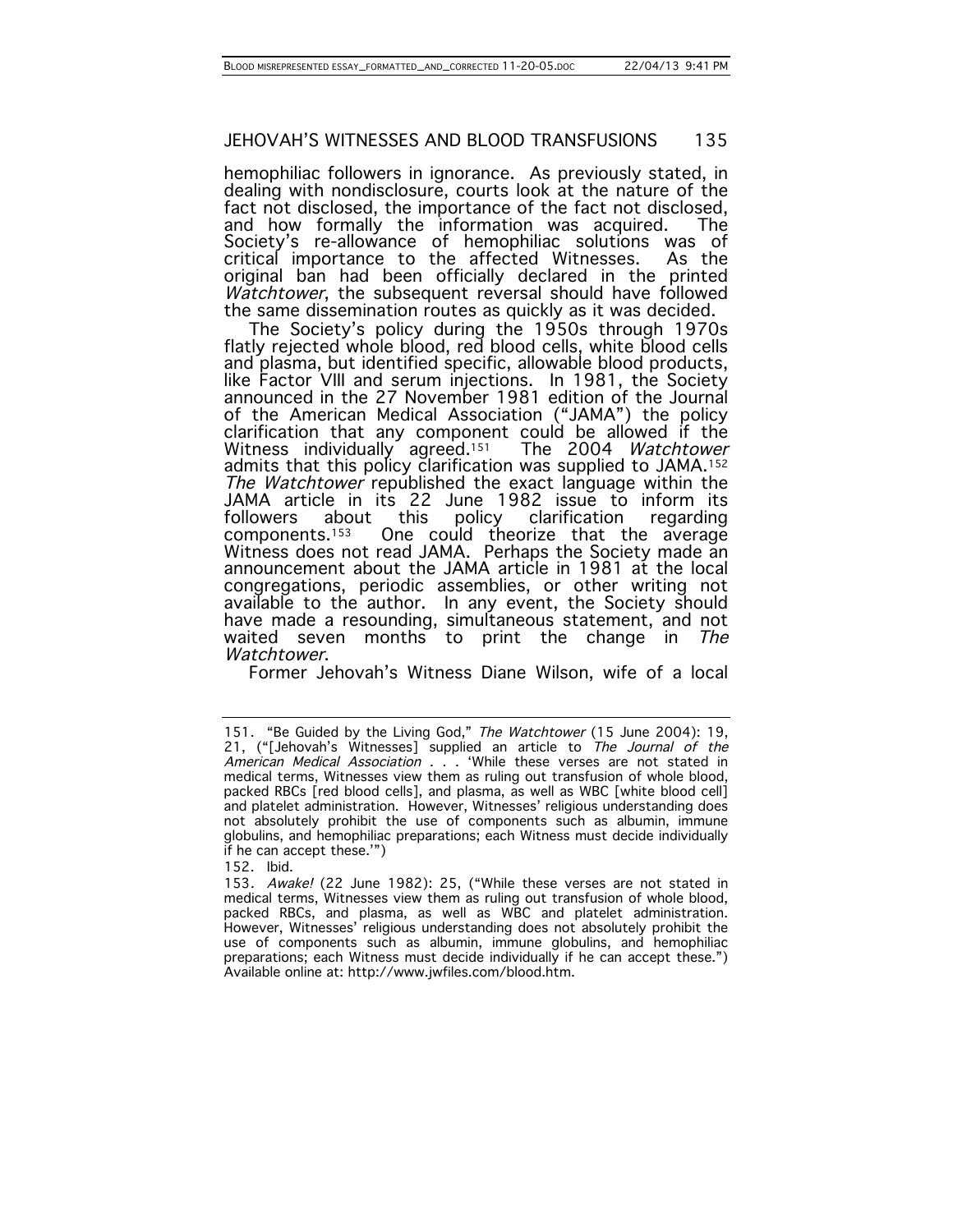church elder, explains that the 1982 announced policy shift and the later 1990 Watchtower explanation led the average Witness, including herself, to consent only to plasma fractions, inasmuch as the June 1982 Watchtower listed only specific plasma components. The 1990 Watchtower explained this new reasoning by claiming that since plasma components were exchanged between a mother and her fetus, there was a indication that Jehovah God allowed human exchanging of plasma components.154 Interestingly, the Society does not appear to recognize that humans naturally exchange whole red blood cells, as well between twins while in the uterine environment and between a fetus and its mother at birth.155

Scientists can now isolate the red blood cell's most important fraction, hemoglobin. In lay terms, hemoglobin is what makes blood, blood; hemoglobin is responsible for transporting oxygen, transfused from bags, which can be used for treating anemic or bleeding patients. Hemoglobin for human transfusion has been studied and used for about 40 to 50 years, albeit with many complications making it medically impractical.156 In 1985, the U.S. Army Blood Research Division began research to develop a more viable hemoglobin-based product to use in the battlefields as its shelf life is about one to two years and required no refrigeration.157

In 1992, the Society specifically banned hemoglobin, an isolatable component of red blood cells, and placed it

157. See www.sangart.com/company/history; see also www.ajwrb.org.

<sup>154</sup>. Awake! (22 June 1982): 25 (Excerpt reprinted in Wilson, Awakening of a Jehovah's Witness, 196) ("However, witnesses' religious understanding does not absolutely prohibit the use of components such as albumin, immune globulins, and hemophiliac preparations [fibrinogens]; each Witness must decide individually if he can accept these."); see also *Watchtower* (1 June 1990: 30-31 (Excerpt reprinted in Wilson, *Awakening of a Jehovah's Witness,* 194) ("A common issue involves the plasma proteins . . . globulins, albumin, and fibrinogen . . . A pregnant woman has an active mechanism . . . That some protein fractions from the plasma do move naturally into the blood system of another individual (the fetus) may be another consideration when a Christian is deciding whether he will accept . . . plasma fractions . . . Each must resolve the matter personally before God.").

<sup>155.</sup> Andrew W. Lusk, "Jehovah God Does Allow Natural Whole Blood **Transfusions** 

and He Provides Pictures," available online at http://www.geocities.com/osarsif/twins.htm; and

http://users.rcn.com/jkimball.ma.ultranet/BiologyPages/B/BloodGroups.html ("During birth, there is often a leakage of the baby's red blood cells into the mother's circulation.")

<sup>156.</sup> See www.sangart.com/background.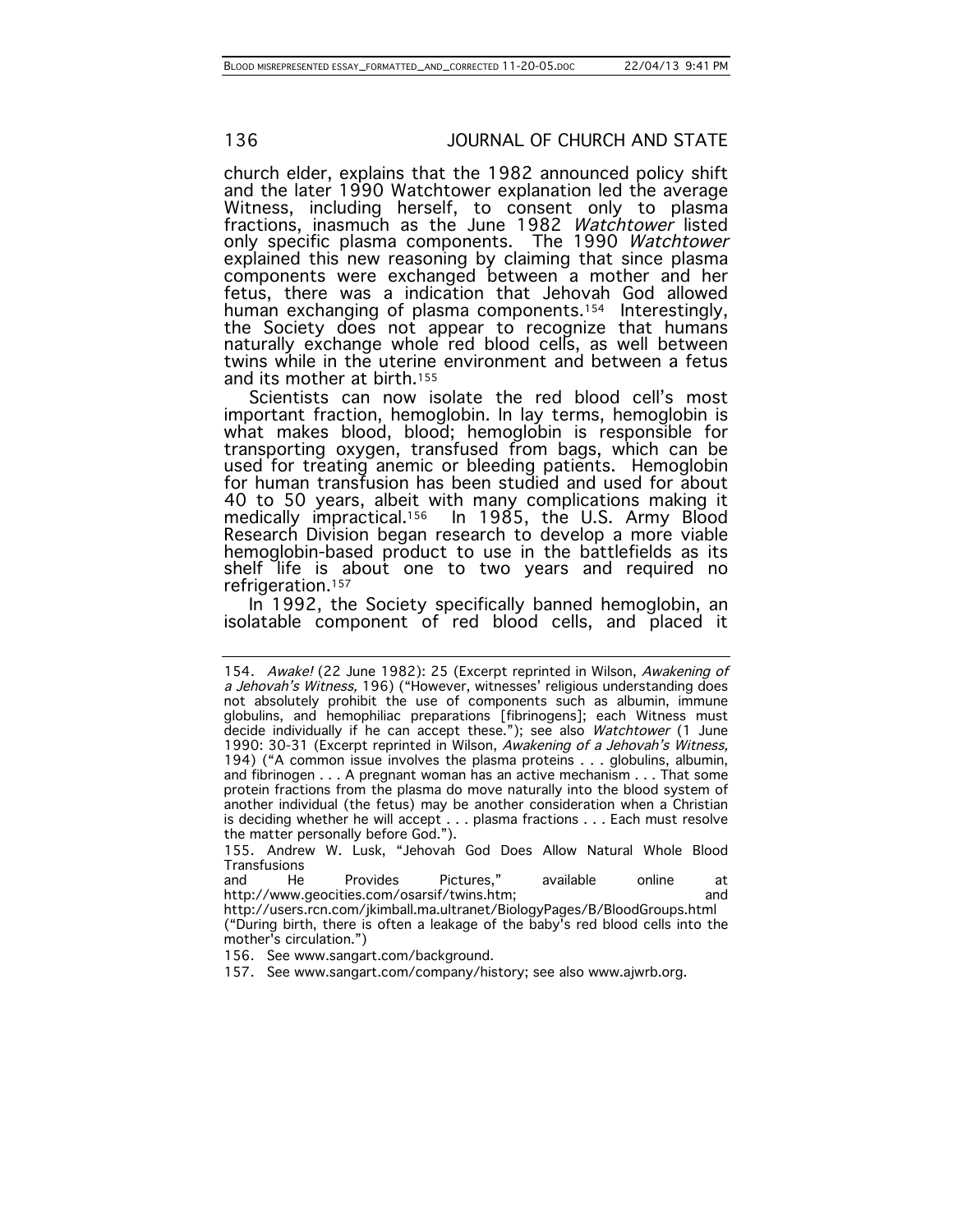alongside banned whole plasma, red blood cells, and white<br>blood cells.<sup>158</sup> In 2000, *The Watchtower* declared that In 2000, The Watchtower declared that Witnesses could accept any fractions derived from whole blood cells, noting that medical science was advancing in its ability to break down primary components into secondary ones. 159 The 2000 Watchtower article, however, failed to specifically mention whether hemoglobin was now allowed, thereby leaving ambiguous the question of whether Witnesses could now accept hemoglobin without reproach from Jehovah. On 24 September 2000, the *Sacramento* Bee reported that a member of a Jehovah's Witness Hospital Liaison Committee approved the use of hemoglobin for Witnesses.<sup>160</sup> The 15 June 2004 *Watchtower* article, citing a policy dating back to 1981, also reiterated that Witnesses could individually accept fractions from whole blood cells, but failed to specifically list hemoglobin.161 To date, The Watchtower still has not specifically publicized that it

159. "Questions from Readers," The Watchtower (15 June 2000): 29-30, ("Other Christians decide differently. They too refuse transfusions of whole blood, red cells, white cells, platelets, or plasma. Yet, they might allow a physician to treat them with a faction derived from the primary components.") See http://www.jwfiles.com/blood-WT6-15-00.htm.

160. See http://www.ajwrb.org/basics/hemopure.shtml ("According to a 24 September 2000 article in the *Sacramento Bee*, a patient was recently transfused with Hemopure®, a highly purified oxygen-carrying hemoglobin solution made from fractionated bovine (cow) blood and manufactured by Biopure Corporation. Dorsey Griffith, a medical writer for the Bee, states that Gregory Brown, a representative from the Jehovah's Witnesses Hospital Liaison Committee, approved the use of the oxygen-carrying solution that was transfused into the patient, Jose Orduño. The article notes: 'When Orduño woke up from his drug-induced slumber, about a month after the ordeal began, Angelica was there …His sister told him about the accident and how he almost died, and about the drug made from cow blood that had saved his life.'")

161. "Be Guided by the Living God," The Watchtower (15 June 2004): 19, 21 ("Decades ago Jehovah's Witnesses made their stand clear. For example .

. . supplied an article to The Journal of the American Medical Association . . . 'While these verses are not stated in medical terms, Witnesses view them as ruling out transfusion of whole blood, packed RBCs [red blood cells], and plasma, as well as WBC [white blood cell] and platelet administration. . . .

Witnesses' religious understanding does not absolutely prohibit the use of [fractions] such as albumin, immune globulins, and hemophiliac. . . . Since 1981, many fractions have been isolated. . . . For the benefit of current readers, the [June 15, 2000 Watchtower] is reprinted on pp. 29-31 of this magazine. It provides details and reasoning, yet you will see that what it says agrees with the basics presented in 1981.")

<sup>158.</sup> "Questions from Readers," The Watchtower (15 October 1992):31, ("It would be right, of course, to avoid products that listed things such as blood, blood plasma, plasma, globin [or globulin] protein, or hemoglobin [or globin] iron."); see http://www.ajwrb.org/basics/hemo-pure.shtml.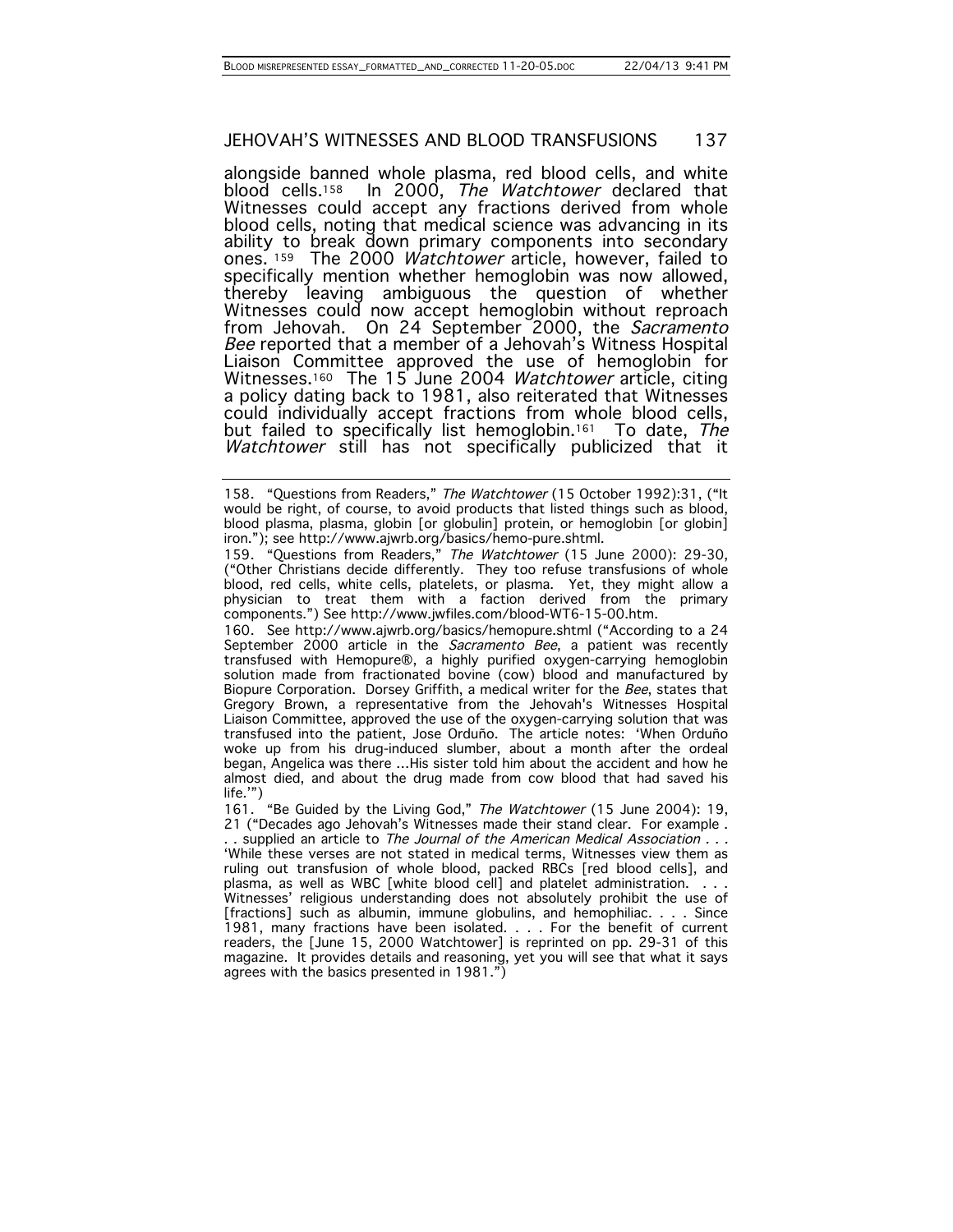condones Jehovah's Witnesses accepting hemoglobin, leaving doubt as to the status of a previous directive singling it out as unacceptable.

Suppose that a Witness patient suffered major organ failure or even death caused by a lack of oxygen-rich hemoglobin. In such a case, the patient, doctors, and visiting elders apparently either did not accept or were not aware that the Society approved the needed hemoglobin transfusions. Perhaps the patient's decision to refuse hemoglobin was based on confusion resulting from the 1981 through 1995 Watchtower articles that blessed fractions of whole blood cells, contradicted by the 1992 Watchtower that specifically stated Jehovah's Witnesses could not accept hemoglobin. Further, the patient's decision was probably not based on the 24 September 2000 *Sacramento* Bee. If hemoglobin is, in fact, Society approved, then by virtue of the Society's failure to properly disseminate this approval, the patient was denied the freedom to make a health decision choice within the confines of his or her chosen belief set.

The preceding examples deal with omissions that result in a misrepresentation. As stated previously, courts look to the importance of the fact not disclosed, the relationship between the parties to which the fact is relevant, and the probability the receiver could or would locate this information otherwise. It is unlikely that most Witnesses are privy to unannounced headquarter decisions, read JAMA, or read the *Sacramento Bee* to determine what is currently accepted.

Current Blood Policy Misrepresents the Scope of Allowed Fractions

Surprisingly, the Society today allows its followers to accept ALL blood fractions (aka "fractions" or "components") without church sanction, provided a follower's decision is well considered.162

<sup>162.</sup> "Be Guided by the Living God," 22 ("As to taking of blood factions, some have thought, 'This is a matter of conscience, so it doesn't make any difference.' That is faulty reasoning. The fact something is a matter of conscience does not mean that it is inconsequential. It can be very serious. One reason is that it can affect individuals whose conscience differs from ours . . . A Christian ought to be concerned about not 'wounding consciences that are weak.' If he stumbles others, he could 'ruin his brother for whose sake Christ died' and be sinning against Christ. Hence, while issues about blood factions are for personal decision, those decisions should be taken very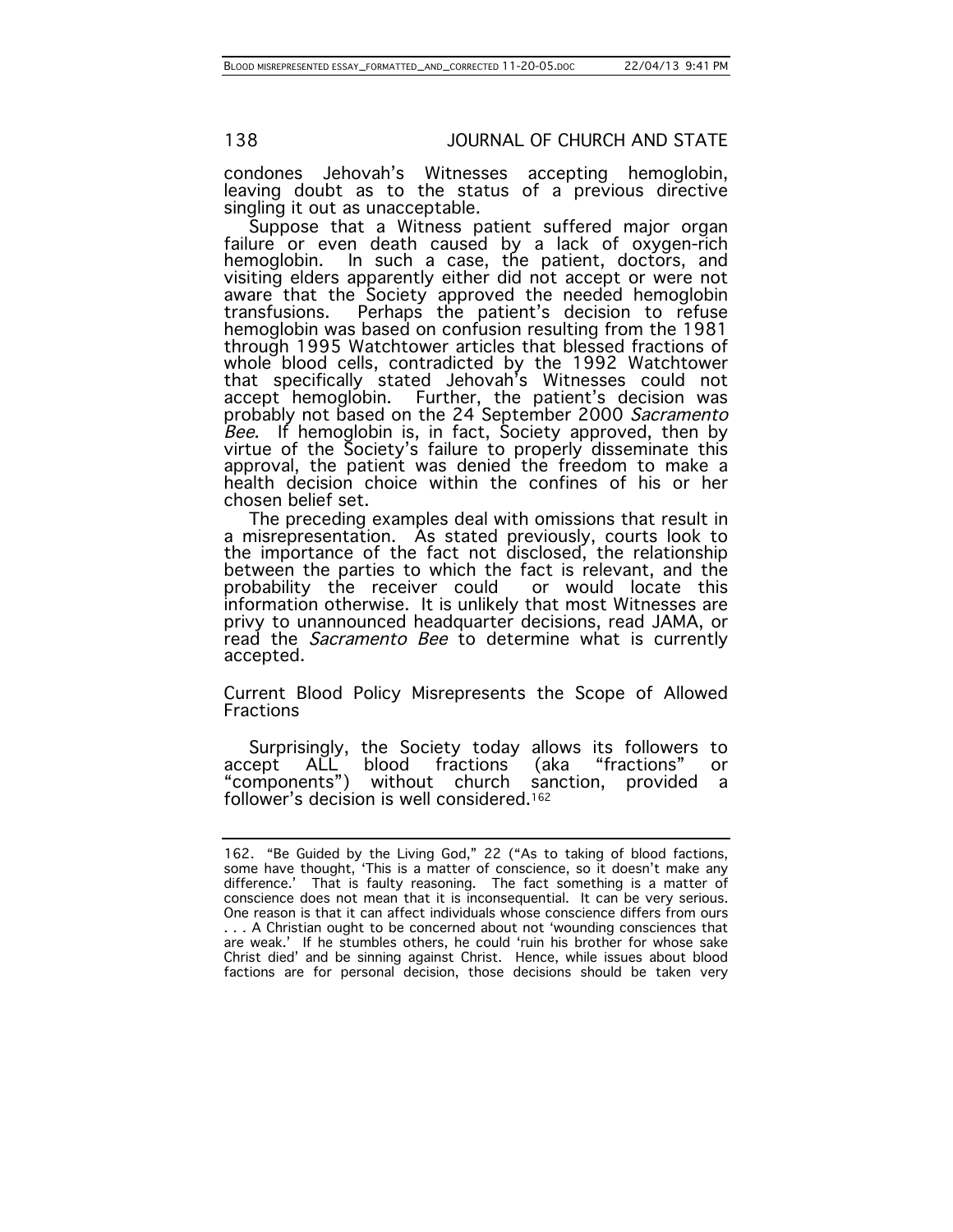Currently, the Society depicts the allowed fractions as "minute" and omits pointing out the fact that the allowed fractions would, if added together, total the entire volume of blood they came from.<sup>163</sup> In 1990, a time when fractions were allowed, the Society declared that Witnesses abstain from blood in any form.<sup>164</sup> Because the Society depicts the fractions as minute and prescribes that Witnesses abstain from blood in any form, one might anticipate that today's Witnesses would be confused if they were aware of an actual equivalence between whole blood and allowed blood fractions.

If one adds the fractions together, they total a unit of whole blood, graphed as follows:



Percentage of total weight of blood.165

 The Society's early literature described the connection using rather discrete numbers:

Awake! 01/08/1954 page 24

We are told that it takes one and a third pints of whole blood to get enough of the blood protein or "fraction" known as gamma globulin for one injection. . . .those interested in the Scriptural aspect will note that its being made of whole blood places it in the same category as blood transfusions as far as Jehovah's prohibition of taking blood into the

- 164. "Most Dangerous Substance," The Watchtower (15 July 1990): 30.
- 165. See http://www.ajwrb.org/index.shtml.

seriously.")

<sup>163.</sup> "Be Guided by the Living God," 23 ("Some have concluded that such minute fractions are in effect, no longer blood and hence are not covered by the command 'to abstain from blood.")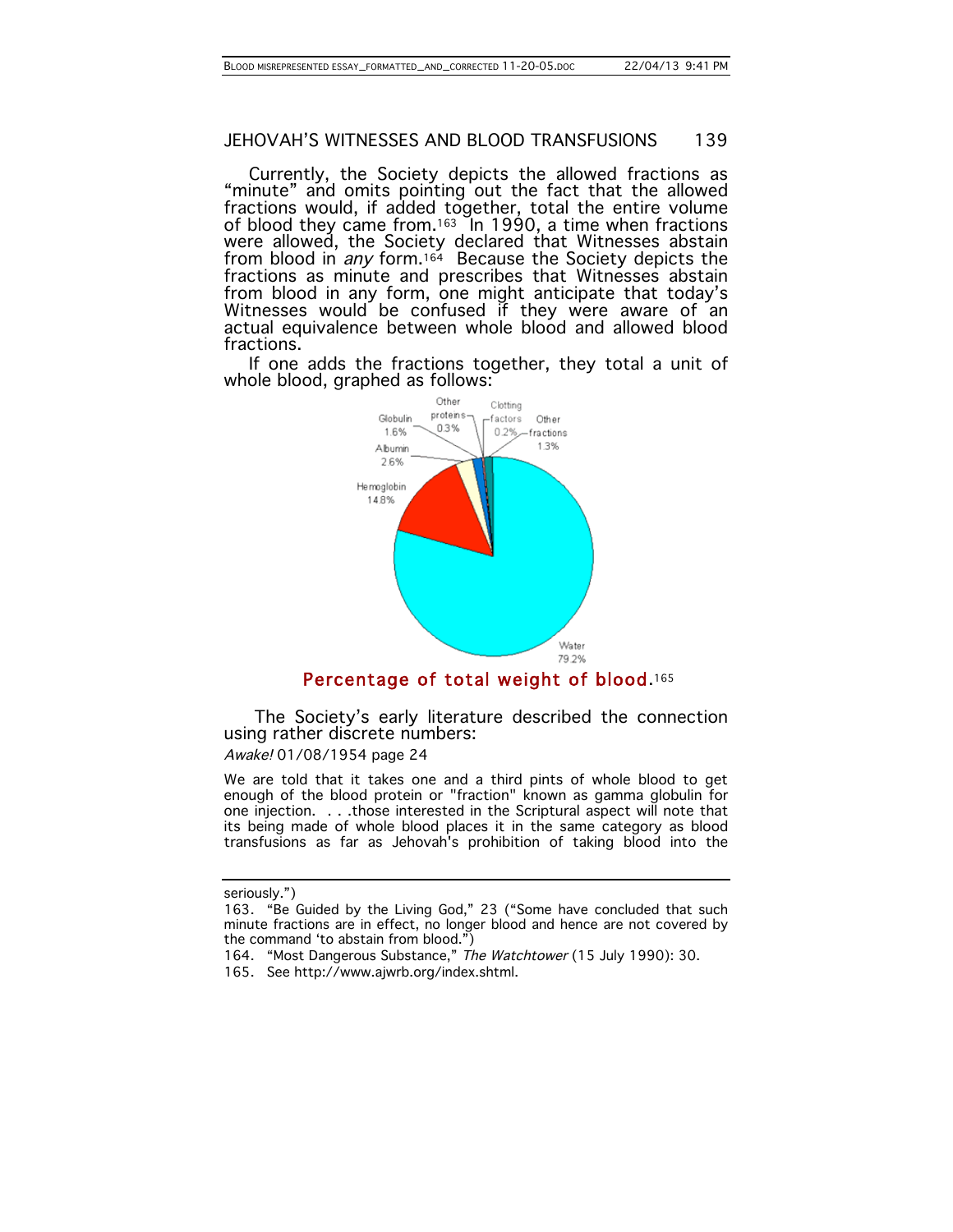system is concerned.

#### Watchtower 6/15/1985 page 30

 Each batch of Factor VIII is made from plasma that is pooled from as many as 2,500 blood donors. It seems that by importing this blood product the AIDS virus was transferred to the British supply. <sup>166</sup>

Today, the 15 June 2004 Watchtower admits that fractions are derived from blood, but no longer reveals the thousands of units of blood which are needed to make fractions:

By using component transfusions, physicians could spread donated blood to more patients, perhaps plasma to one injured man and red cells to another. Continued research showed that a component, such as blood plasma, could be processed to extract numerous fractions, which could be given to still more patients.167

The Society's choice to not inform its readers about the large quantity of blood units needed to produce the accepted fractions or that the fractions, if added together, would total whole blood, may be an attempt to defend itself against critics who question the sincerity of the Society's belief that it abstains from blood or only partakes in minute amounts.168 The Red Cross urges people to donate blood to meet the Jehovah's Witness demand,169 and one particular Watchtower critic describes the Society's policy as similar to that of allowing a Jehovah's Witness to purchase an entire truck, but only part by part.170

This author supposes that the implicit language is the Society's signal to today's Witnesses that they may accept blood fractions while not alienating older Witnesses. One might anticipate that if the Society retracted its notorious blood ban, Witnesses would be alienated upon realizing that

170. Unknown Author, http://www.ajwrb.org/forbidden.shtml ("Here is an analogy: It's like saying, "see that truck over there, it's stolen and you can't buy it but if someone dismantles it, it's not a truck anymore, it's truck parts and you can buy what you want. However, the engine, the transmission, the radio and the disc brakes are special. They are the 'primary' components of the truck (i.e. the red cells, white cells, platelets and plasma). You can't have these 'primary' components unless you first completely dismantle them. If you do that you can buy them too.")

<sup>166.</sup> See http://www.jwfiles.com/blood.htm.

<sup>167.</sup> "Be Guided by the Living God," 21.

<sup>168.</sup> See http://www.ajwrb.org/links/index.shtml.

<sup>169.</sup> American Red Cross Campaign Slogan ("Vast quantities of blood must be donated by non Jehovah's Witnesses to provide all of the blood fractions and medicines used by Jehovah's Witnesses and their children. Please help replenish the supply - give blood."), available online http://www.ajwrb.org/links/index.shtml.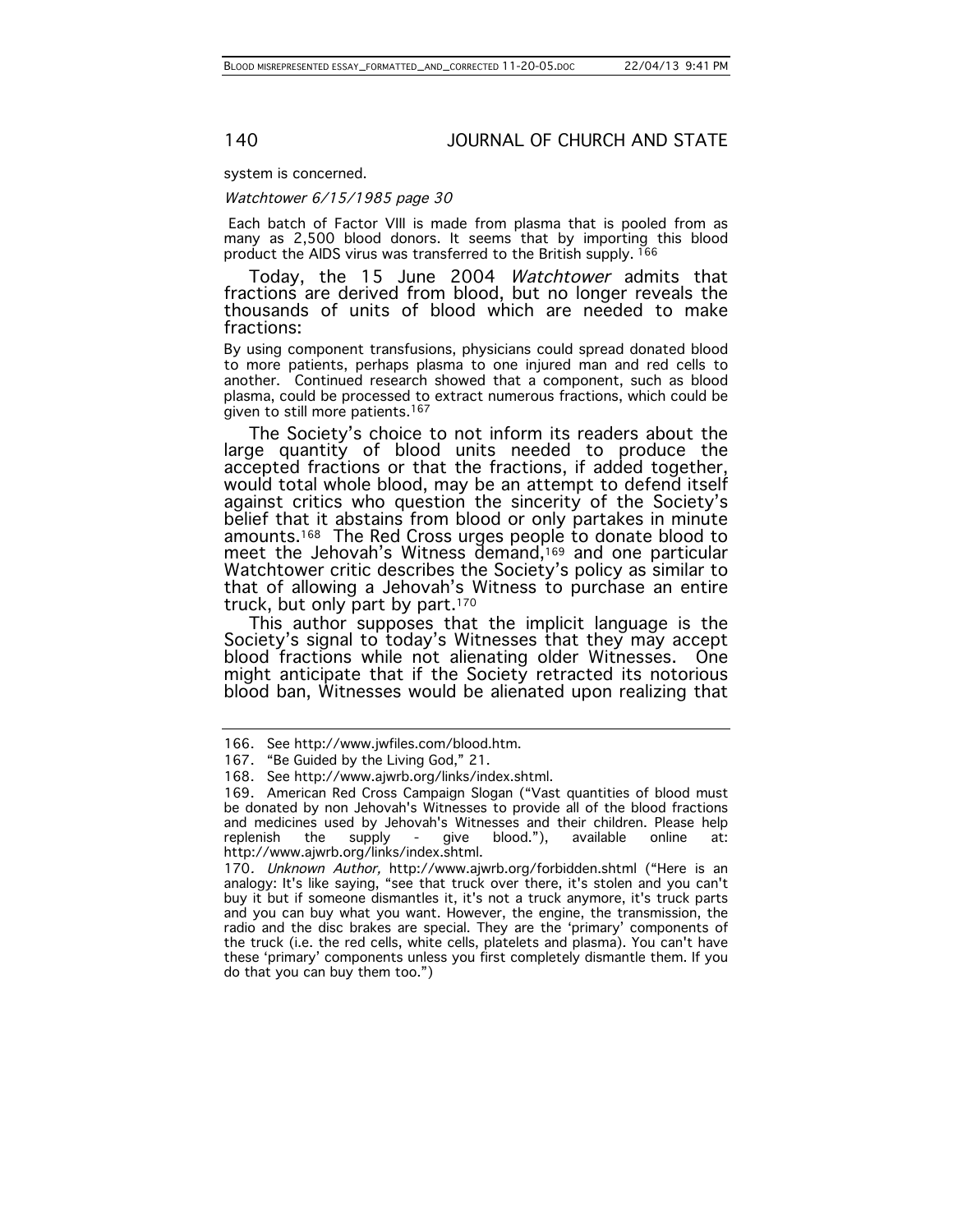their very existence was falsely dictated. Moreover, non-Witnesses would likely scoff at the religion whose teachers were complicit in many needless, premature deaths. By making fractions appear minute, the Society may be appeasing followers with long-term illnesses who need blood fractions without directly admitting its traditional dogma has been retracted. It might also signal the Society's attempt to meet medical science in the middle as both advance towards using fractions. In any event, it is a misrepresentation for *The Watchtower* to label the current blood fraction policy "minute" in relation to whole blood, a deception that may lead followers to misunderstand the extent and scope of the allowed fractions. If followers actually understood the correlation, they might seriously question both the Society's purported belief that it abstains from blood and their own choice to forego needed blood transfusions.

At issue here is the very question, "What is blood?" The Society defines blood by "primary" components: "The 2001 textbook Emergency Care, under 'Composition of the Blood,' stated 'The blood is made up of several components; plasma, red and white blood cells, and platelets.'"171 Dr. Muramoto, a physician who has written various medical articles questioning the Jehovah's Witness blood policy, wrote that while *Emergency Care* is a "textbook," it is not an authoritative medical textbook, but used in EMT courses.172 Dr. Muramoto explains that blood has many definitions. Medical textbooks typically define blood as "red blood cells (45 percent) and plasma (55 percent)" while anatomy and physiology textbooks base the definition on chemical makeup; "water (80 percent), hemoglobin (15 percent), albumin (2-3 percent) and globulin (1-2 percent)."173 Dr. Muramoto draws an analogy between the different blood definitions and different food definitions: some use the traditional food pyramid while others "use protein, carbohydrate, fat, minerals, etc."174 Dr. Muramoto questions whether the Society would bless fractions differently if it accepted different definitions.175 If the Society were to

<sup>171. &</sup>quot;Be Guided by the Living God," 21.

<sup>172.</sup> Osamu Muramoto, MD, "The Watchtower Society redefines the guidelines for use of blood products," (in response to the 15 June 2004 Watchtower articles "Rightfully value your gift of life" and "Be guided by the living God), available online at: http://www.jwic.com/wt-blood-6-15-04.htm. 173. Ibid.

<sup>174.</sup> Ibid..

<sup>175.</sup> Ibid.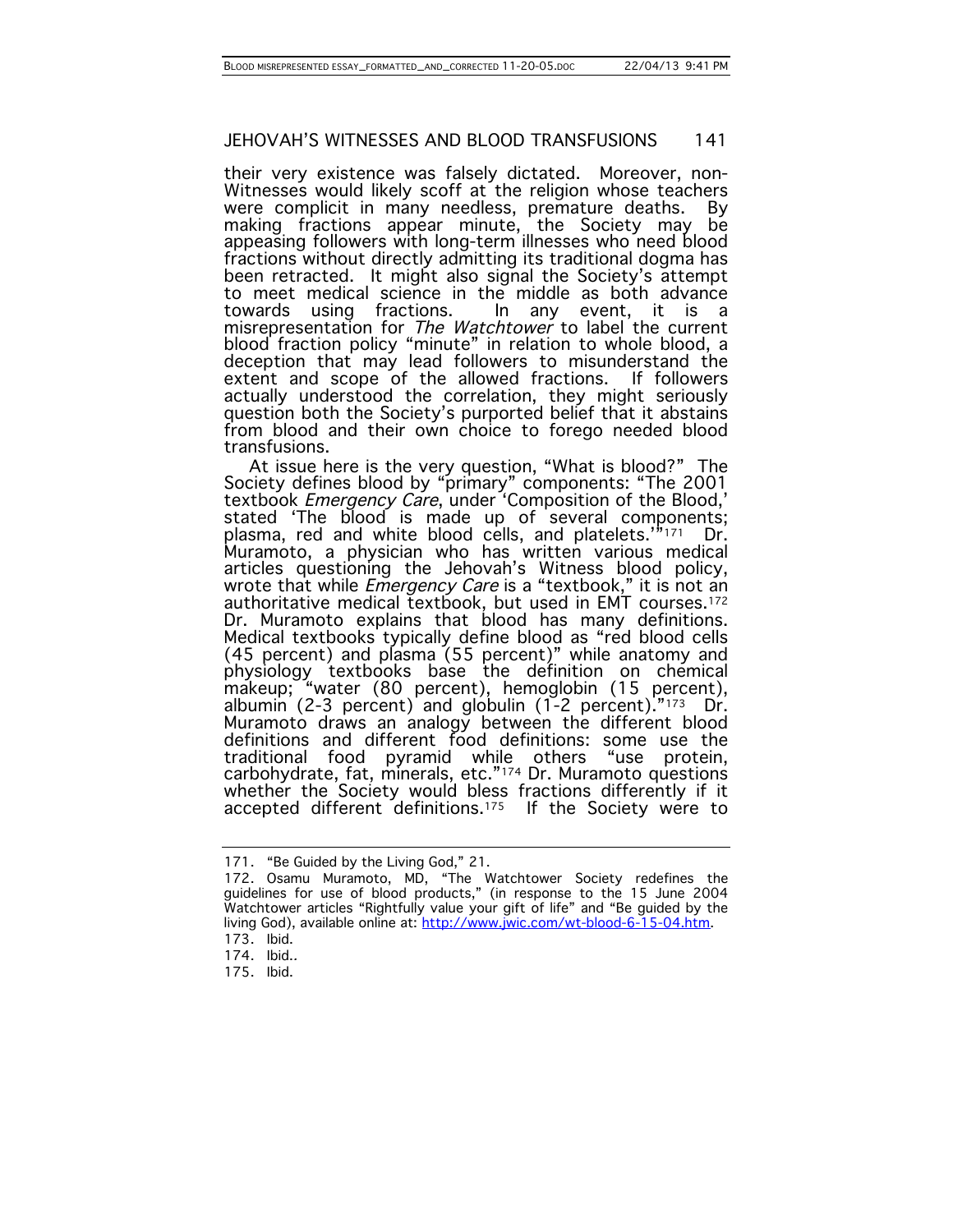publish the different definitions, an informed follower might consider hemoglobin to be blood, but Society-banned platelets acceptable as they comprise a "minute" portion of blood's weight.<sup>176</sup> In any event, the Society's use of a "2001 textbook" is specious if it leads average Witnesses to erroneously think the Society's definition is congruent with current, authoritative medical textbooks.

Prior to accepting blood fractions, the Society asks followers to heavily weigh their decision to avoid bringing reproach upon themselves and ambiguously discourages fractions that carry a "life-sustaining role" or function similarly to the whole blood component.<sup>177</sup> Interestingly, the Society did not name a specific fraction which it considered life-sustaining or similar to the whole blood component. Thus, Witnesses may erroneously think the listed fractions are not life sustaining. The medical truth is that any blood fraction is life-sustaining to the person who needs it and many fractions function similar to the whole blood component. For instance, hemoglobin carries oxygen, similar to the red blood cell, and albumin, derived from plasma, helps maintain critical osmotic pressure in the circulatory system.178 Even immunoglobulins, whose primary function is to boost the immune system, are life-sustaining to immune-deficient persons who may die from their own or foreign bacterial attack. One could suppose that the Society's "life-sustaining" order leaves ill Witnesses in a precarious situation: All blood fractions are allowed, but

therapy.com/us/en/pdf/slidekit/AlbuminSlides\_pharm.pdf ("Albumin is responsible for 70%– 80% of plasma's osmotic pressure.")

<sup>176.</sup> Muramoto, MD, "The Watchtower Society redefines the guidelines for use of blood products." See also Osama Muramoto, "Bioethics of the refusal of blood by Jehovah's Witnesses; part 1. Should bioethical deliberation consider dissidents' views?," Journal of Medical Ethics 24 (August 1998): 228 ("One subtle irony that most JWs are not aware that albumin (one of the permitted components) constitutes 2.2 percent of blood volume, whereas white blood cells, and platelets (forbidden components) constitute 1 percent, and 0.17 percent respectively.")

<sup>177. &</sup>quot;Be Guided by the Living God," The Watchtower 19 (15 June 2004): 22-24 ("The fact that something is a matter of conscience does not mean that is inconsequential. It can be very serious. One reason is that it can affect individuals whose conscience differs from ours . . . A Christian ought to be concerned about not 'wounding consciences that are weak.' If he stumbles others, he could 'ruin his brother for whose sake Christ died' and be sinning against Christ. Hence, while issues about tiny blood fractions are for personal decision, those decisions should be taken very seriously.").

<sup>178.</sup> See http://www.austin.cc.tx.us/~emeyerth/hemoglob.htm ("The primary function of hemoglobin (Hb) is to transport oxygen."); available online at: http://www.albumin-<br>therapy.com/us/en/pdf/slidekit/AlbuminSlides\_pharm.pdf ("Albumin is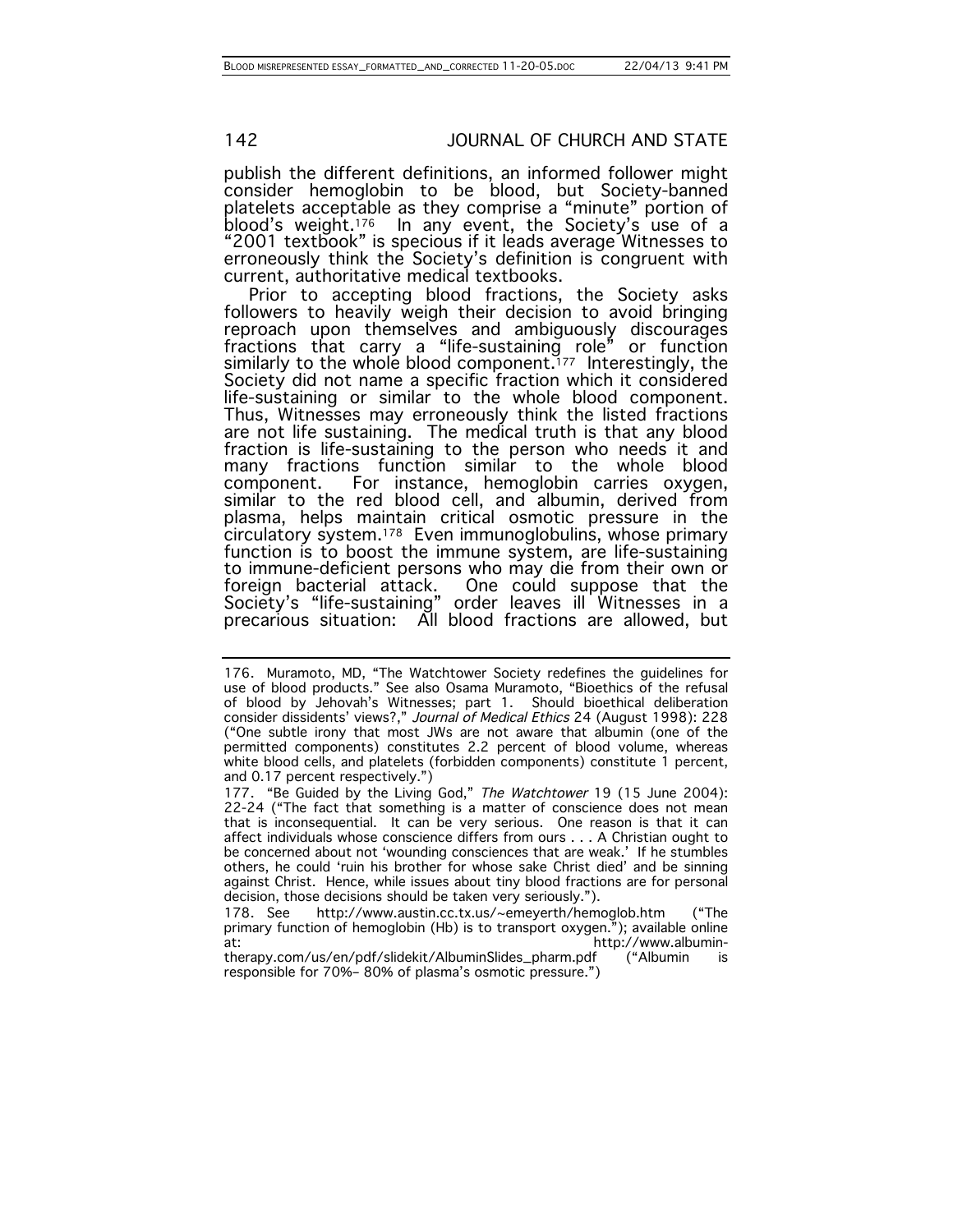only if they are not life-sustaining.

To conclude, The Watchtower has a history of failing to inform Witnesses about changes within the blood doctrines. Today, the Society misrepresents accepted fractions by down-playing their: (1) deep-seated connection with whole blood or blood cells; (2) role in sustaining life; and (3) acceptance by the medical community as within the definition of blood. Undoubtedly, the Society has changed its infamous understanding of the Bible's no-blood verses, but, perhaps, does not want to completely reverse a core belief, possibly sacrificing both its reputation and follower loyalty.

Current Blood Policy Contains Contradictions about Autologous Blood Transfusions

The Society has never allowed its followers to pre-store their own blood in anticipation of planned surgeries (preoperative autologous blood) because it believes blood, once outside the body, becomes impure.179 The Society bases this belief on Leviticus 17:13, 14 and Deuteronomy 12:24 and holds that once blood has left the body, it should no longer be used, but should be spilled onto the ground and covered in dust.180 In 1972, the Society applied this belief to hemodilution (a newly emerged technology whereby an external machine recirculates the patient's own blood outside his body) and banned the procedure.181 But

181. "Watching the World," Awake! 30 (8 April 1972) ("Men of science are

<sup>179.</sup> The Watchtower 640 (15 October 1959) ("Consequently, the removal of one's blood, storing it and later putting it back into the same person would beg a violation of the Scriptural principles that govern the handling of blood…if the blood were stored, even for a brief period of time, this would be a violation of the Scriptures."), available online at: a violation of the Scriptures."), available online at: www.ajwrb.org/watchtower/data1.shtml; see also Blood, Medicine, and the Law of God (Watchtower and Bible Tract Society of Pennsylvania 1961), 14-15 ("Mature Christians . . . are not going to feel that if they have some of their own blood stored for transfusion, it is going to be more acceptable than the blood of another person."); The Watchtower 30 (15 June 1978); Questions from Readers; The Watchtower 30 (30 March 1989). 180. The Watchtower, 30 (15 June 1978) ("So, if medical personnel suggest that a Christian is not without guidance from the Bible . . . removed

blood was to be 'poured out on the ground as water' to show that is was for God and not to sustain the life of some earthly creature. (Deut. 12:24)"); The Watchtower, 30 (1 March 1989) ("We read that when a hunter killed an animal for food, 'he must in that case pour its blood out and cover it with dust.' (Leviticus 17: 13, 14; Deuteronomy 12:22-24) So the blood was not to be used for nutrition or otherwise.")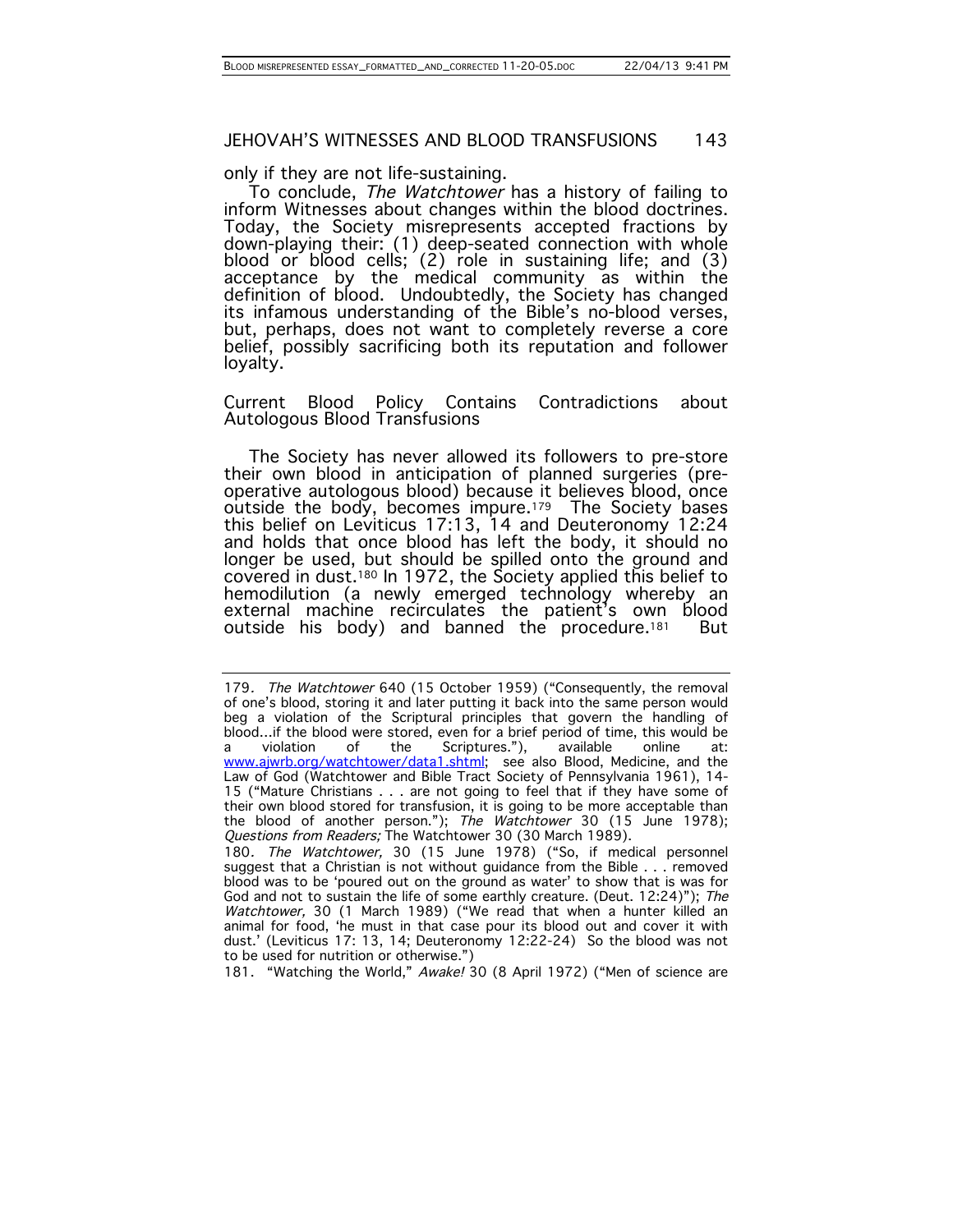beginning in 1983, the Society reversed itself and approved hemodilution therapy, as it now considered the machines an extension of one's circulatory system.182

Of note is the 15 October 2000 Watchtower which expanded the permitted external blood medical procedures by directing followers to personally decide on techniques "in which a quantity of blood is withdrawn in order to tag it or to mix it with medicine, whereupon it is put back into the patient. . . . A Christian must decide for himself how his own blood will be handled in the course of a surgical procedure, medical test, or current therapy."<sup>183</sup> Unfortunately, the Society did not define "quantity" or "current therapy." The same article, however, reiterates the long standing ban on pre-operative autologous blood storing, transfusing one's own blood collected weeks before surgery, and declares that

182. Awake! 16 (22 March 1983) (Quoted from Italian Medical Journal, Tempo Medico (Dec. 1980); "It is with this in mind, and not just to honor the requests of Jehovah's Witnesses, that Denton Cooley [of Houston, Texas] has performed open-heart operations now for over seven years, limiting transfusions wherever possible by substituting hemodilution, diluting the patient's blood with a glucose and heparin solution. If this method has given excellent results since then . . . one wonders why it has not been extended to present-day surgery.") available online at: http://www.ajwrb.org/watchtower/data1.shtm; Questions from Readers 30, 31 (15 October 2000) ("For example, during certain surgical procedures, some blood may be diverted from the body in a process called hemodilution. The blood remaining in the patient is diluted. Later, his blood in the external circuit is directed back into him, thus bringing his blood count closer to normal . . . blood may be directed to a machine that temporarily carries on a function normally handled by body organs. . . . The blood from the machine is then returned to the patient. . . . The details may vary, and the new procedures, treatments, and tests will certainly be developed. It is not our place to analyze each variation and render a decision. A Christian must decide for himself how his own blood will be handled in the course of a medical procedure, medical test, or current therapy.")

183. "Questions from Readers," The Watchtower (15 October 2000): 31.

constantly developing new methods for performing surgical operations. The Journal of the American Medical Association, November 15, 1971, described a procedure for open-heart surgery that employs sever hemodilution. Early in the operation a large quantity of blood is drawn off into a plastic blood bag. Though the bag is left connected to the patient by a tube, the removed and stored blood is no longer circulating in the patient's system. It is replaced with a plasma volume expander, which dilutes the blood remaining in the veins and which gradually dissipates during the operative procedure. Near the conclusion of the operation the blood storage bag is elevated, and the stored blood is reinfused into the patient…. These techniques are noteworthy to Christians, since they run counter to God's Word. The Bible shows that blood is not to be taken out of a body, stored and then later reused."); available online at: http://www.ajwrb.org/watchtower/data1.shtml.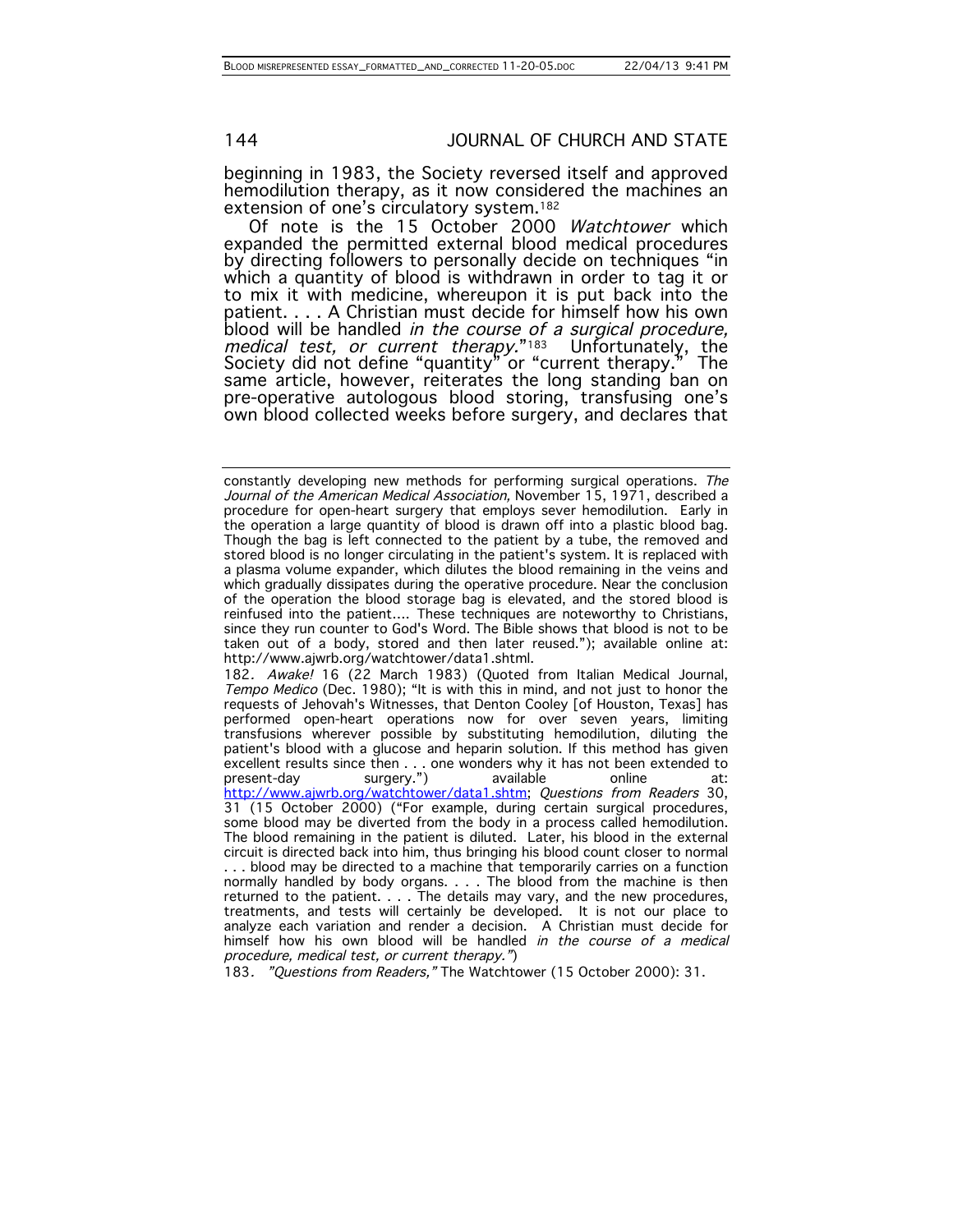Jehovah's Witnesses "abstain from blood."184 The patient is left in a quandary. Jehovah God allows a lab to withdraw an unknown quantity of blood, walk it down the hall to be mixed with other substances or to run tests on it, and later transfuse this blood back into the patient, provided it is "current." But, "current" apparently can not be "weeks," as in the case of pre-operative blood saving.

Courts look at the sincerity of the religion's belief.185 The Society purportedly believes that blood once it has left the body is not to be used again. Contrast this belief against the Society's allowance of blood fractions, hemodilution machines, and "current" therapy transfusions of blood. It is a misrepresentation for the Society to state that it and its followers "abstain from blood."

#### **CONCLUSION**

Law changes over time. A century ago it was well established that persons could not sue their government, charities, spouses, or parents. Today, government, spouses, and parents enjoy only limited protection and charities have much less protection for their wrongdoings. Likewise, courts historically have been unwilling to meddle in religious affairs, and rightly so because the State should not dictate religious matters. But, that tide is turning with the recent church sex scandals.

Should a court allow victims (children and adults whose lives are at stake) to sue their religion when it has misrepresented either (1) its own policies or (2) secular<br>writers to bolster its doctrinal position? The state's writers to bolster its doctrinal position? The state's compelling interests of their citizens' lives and free religious expression, coupled with tort law's narrow tailoring, could be the basis for allowing a harmed Witness to sue the Society for its misrepre-sentations. The relief would be narrow, as

<sup>184</sup>. Questions from Readers," The Watchtower (15 October 2000): 30, ("Occasionally, a doctor will urge a patient to deposit his own blood weeks before surgery (preoperative autologous blood donation, or PAD) so that if the need arises, he could transfuse the patient with his own stored blood. However, such collecting, storing, and transfusing of blood directly contradicts what is said in Leviticus and Deuteronomy. Blood is not to be stored; it is to be poured out – returned to God, as it were. . . . Jehovah's Witnesses respect the principles God included in [the Mosaic Law], and they are determined to 'abstain from blood.' Hence, we do not donate blood, nor do we store for transfusion our blood that should be 'poured out.' That practice conflicts with God's law.")

<sup>185</sup>. Frazee v. Illinois Dept. of Unemployment Security, 489 U.S. 829 (1989); United States v. Seeger, 380 U.S. 163 (1965).